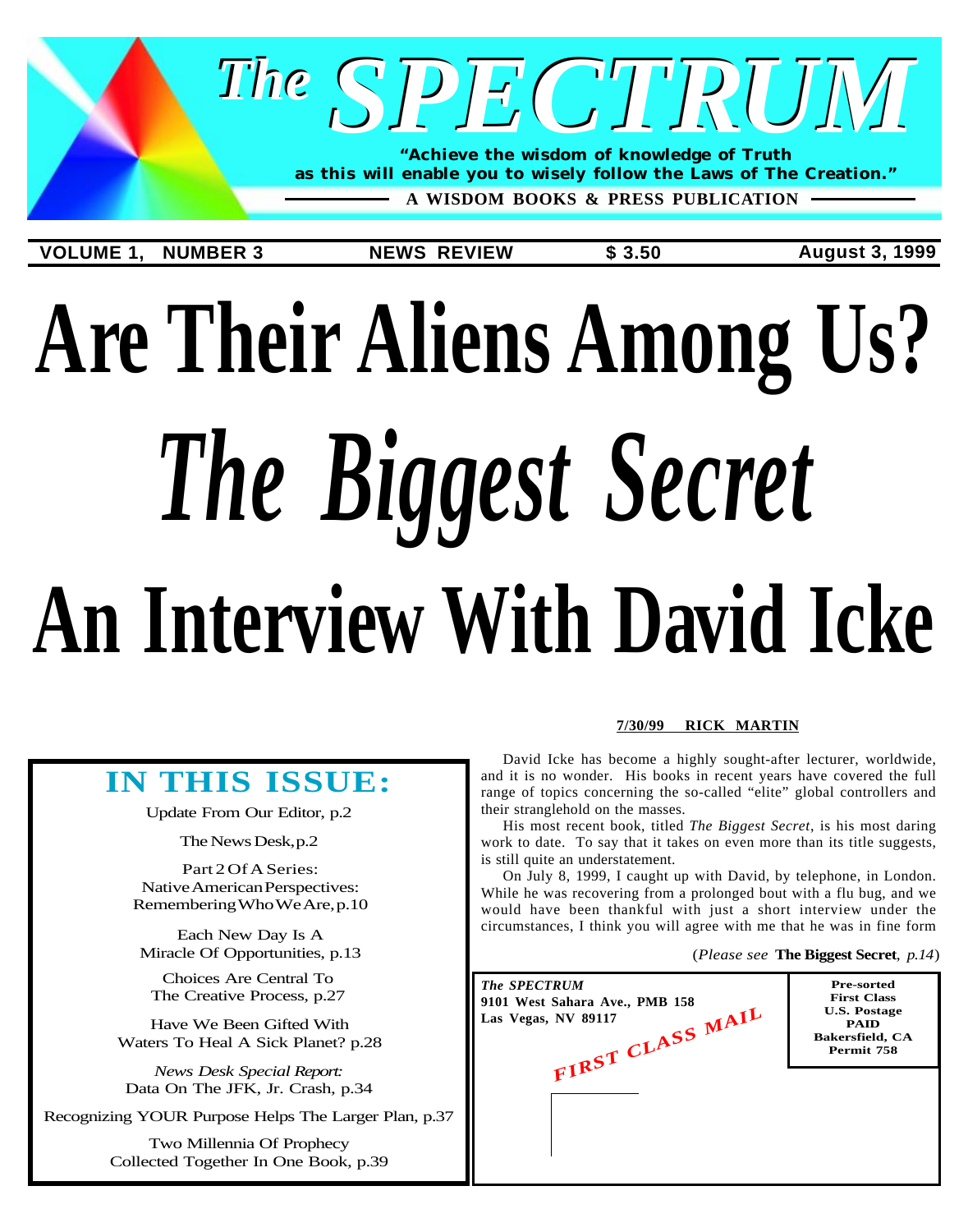#### <span id="page-1-0"></span>Page 2 **The SPECTRUM** AUGUST 3, 1999

### *The SPECTRUM*

The paper covering the full spectrum of news and information to help you to follow the First Law of The Creation. The Highest (First) Command of The Law of The Creation states: "Achieve the wisdom of knowledge of Truth, as this will enable you to wisely follow the Laws of The Creation." In other words, go forth and gain as much knowledge and experience as you can.

#### **TO SUBSCRIBE**:

 Call 1-877-280-2866 toll free. See page 23 for Subscription Order Form.

#### **EDITORIAL POLICY:**

Opinions of *The SPECTRUM* contributors are their own and do not necessarily reflect those of *The SPECTRUM* staff or management. *The SPECTRUM* will always correct any meaningful error of fact.

Permission is hereby granted to anyone to quote *The SPECTRUM* in whole or in part, so long as full credit of this source is given, including contacting address.

#### **PUBLISHING INFORMATION:**

We intend to offer, to the best of our ability, the Truth, however it comes to us, in order to allow you to make up your own mind and be able to make informed decisions about things that impact your daily life. We hope to broaden your choices and allow you to create for yourself a better world.

All manuscripts submitted must be either typewritten and double-spaced, or preferably on disk. If return is desired, a stamped selfaddressed envelope is required. *The SPECTRUM* assumes no responsibility for unsolicited manuscripts.

*The SPECTRUM* is published by Wisdom Books & Press at 9101 West Sahara Ave., PMB158, Las Vegas, NV 89117. Our email address is: [wisdombooks@tminet.com](mailto:wisdombooks@tminet.com)

#### **CHANGE OF ADDRESS:**

Send your old, incorrect address label along with your new address and ZIP code to *The SPECTRUM* 30 days before you move. Send change to: *The SPECTRUM*, 9101 West Sahara Ave.,PMB158, Las Vegas, NV 89117.

## **Update From Our Editor**

*difficulties and details of starting up a new sure to let us know! enterprise, but our immediate goal is still to publish every other week, as soon as that is mean by constant interruptions?!), each day practical—meaning as soon as the interruptions has seen more old friends reconnect with us at finally slow to a manageable level.*

*receive our second (7/6/99) issue, which left the interview with David Icke), as well as more printer in its usual timely manner and arrived new friends come aboard who, as Commander at the Post Office on July 6 and 7 for mailing. Soltec explains in a writing in this issue, have (We don't blame you for checking up on us, been attracted to the clarity and Lightness of what with all the whining excuses and rotten the energy of this publication, now that the baloney being churned out in print against us "housecleaning" and separation from darkby those desperate ones sinking deeper into the energy intrusion has been accomplished. mud-pit of dark energies.) However, it seems that, once the paper reached the Post Office, it calls, and gestures of financial support which went into a "Bermuda Triangle" for almost ten help to sustain our goal of providing you with days (!!!) before it finally started reaching you cutting-edge Truth. Just when we think maybe in readerland.*

*to reel-off Post Office jokes. But nobody worth the effort. within that unfathomable bureaucracy seems to be able to give us an answer for the with Internet access, the Premier Issue of* The *delay. We will simply take what happened* SPECTRUM *should be available on our new as a compliment and assume they were web site by the time you read this. The web under higher-up orders to try and delay or address is: [<www.spectrumnews10.com>](http://www.spectrumnews10.com). stop us. Needless to say, however, the delay getting to you in a timely manner. When sense of humor intact! you anxious ones called to inquire, we*

*Welcome to our third issue of this new sounded a lot like "The check's in the mail" newspaper. Right now it appears to you to be excuse. And if any of you DID NOT receive a monthly publication. This is due to the that second issue who should have, please be*

*Many of you called and were anxious to Martin's dynamite Front Page exclusive Other than the mailing mishap (see what I* The SPECTRUM *(such as resulted in Rick*

*Now, there is a terrible temptation here boost of encouragement which makes it all We are thankful for all the kind letters, we've taken on too much, along comes just the*

*And one last bulletin: For those of you*

*was hardly a help for the second issue make it if we all work together—and keep that Thank you and hang-in-there with us. We'll*

 *— Dr. Edwin M. Young, Editor-In-Chief*



#### **7/31/99 DR. AL OVERHOLT**

#### WHITE MTN [*ARIZONA*] AREA RESIDENTS BEING GIVEN EVACUATION NOTICES

From the INTERNET, 7/27/99: [quoting] Subj: text of fax to art bell

From: [angelbooks@cybertrails.com](mailto:angelbooks@cybertrails.com) (emanon) To[: phikent@aol.com \(](mailto:phikent@aol.com)Kent Steadman)

[I feel that it is important for this message to get out even though it hasn't been verified yet. We can expect many drastic things to happen from here on in as this transition unfolds. Be prepared for almost anything!!]

Just in case any of you were wondering, yes, I sent the FAX that Hilly Rose read over the air about the White Mtn area residents being given evacuation notices. Here's the complete text.

Mr. Rose,

Good morning. Interesting program—but a government facility. bit too late.

Latest word from White Mountain area in situation in the near future. Arizona: 2 weeks ago approximately 1500

residents received mailing from the Dept. of Interior/US Forest Service, US BLM (?), and US Postal Service giving NOTICE that they were subject to a possible future "20 minute notice of evacuation". Instructions were brief: they are to take only identifying documents (passports, licenses, birth records, etc.), any cash on hand, no mention of personal items or clothing. They are to proceed to a specific rendezvous point in their area, whereupon white vans would transport them to "holding areas" (and subsequently to temporary housing?). They are also to "mark" their house with a white flag or towel or sheet hung somewhere near their front door to indicate they have been evacuated when troops move into the area. After many questions to their local law enforcement and other government officials, the feds apparently answered some of their questions.

1. The reason for them getting the notices is because of their proximity to an underground

2. The feds expect some kind of emergency

3. Their houses will be needed to house a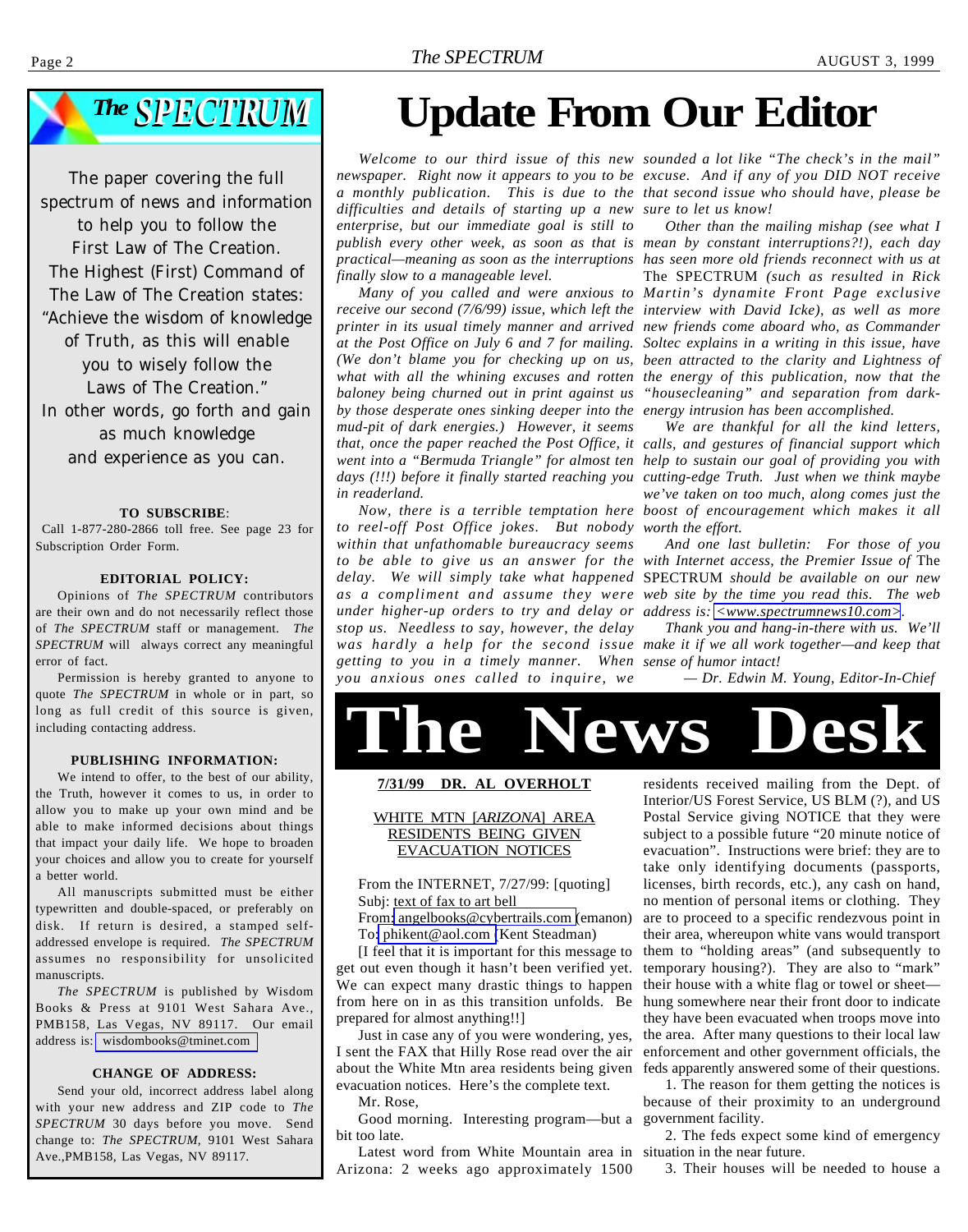large number of "flatlanders" (the feds' term) from Phoenix. Approximately. 100,000 people have confirmed that the story is dis-information. will be evacuated from Phoenix after which "the bridges will be blown"—apparently to prevent any further escape by residents of that city.

This was related to me by someone known to Richard Hoagland (I was one of the Turret Peak correspondents last Dec) and I feel him to be a credible source. He came through yesterday on his way to a Northwestern community with the intent of surviving whatever is coming up there.

[Please refrain from reading the next statement over the air—use this for verification: His initials are (left blank for this email)]

We are awaiting documentation from one of the residents/recipients of the notice for further verification.

APFN, the 101st Airborne in (NC?) has been on alert status for a few weeks now—ostensibly with the purpose of support in operations against American Militia groups slated for August 4th. Other information on the same website <http:// [www.insidetheweb.com/mbs.cgi/mb77532>](http://www.insidetheweb.com/mbs.cgi/mb77532) indicates that Cheyenne Mtn is also at defcon 3 status and has been for some time.

The weird side to this: White Mtn is ALSO reputed to be an underground ALIEN base (reptilian) according to many UFO fringe researchers. Also discussed in some of these circles is the oft-repeated idea that the reptilian compadres of the government will not be able to maintain their illusion of human form much longer and that THIS is what will possibly cause panic among the population (and the requisite institution country, are: of Martial Law).

conversation this AM. Have fun!

Dirk van Dijk [End quoting]

This is a curious alert that, if true, adds even Tony Blair, Robin Cook and George more color to an area of Arizona that has been the focus of much wierd activity over the last year or so. This is also interesting in conjunction Christien, Lloyd Axwothy and Arthur with our Front Page interview with David Icke, Eggleton. who talks quite a bit about the reptilians.

We haven't been able to accurately verify this Dehaene and E. Derycke and J.P. story. One report we received is the following: Poncelet. [Quoting]

This item forwarded by: Resurrection News Havel, J. Kavan and V. Vetchy. & Fax Network, Sheila Marie Reynolds, Ed/Pub c/o Post Office Box #601, Cornville, Arizona Nyrup Rasmussen, N.H. Petersen and 86325; Phone: 520-634-9269, Fax: 520-634- 1486.

email: [rnfn@hotmail.com](mailto:rnfn@hotmail.com) Friday - July 30, 1999

We wish to correct an error in the Soy article in the July 6, 1999 *SPECTRUM* newspaper. The phone number for True Health in Naples, FL was 941-3**4**3-2348, but it should be 941-3**5**3-2348.

RNFN NOTE: Clarence; Our mutual friends The only folks evacuated were Hopi Indians, and at their request, because of construction chemical endangerment nearby. Indian Rangers assisted in the temp evacuation.

Sheila [End quoting]

Who knows what is going on here or just what kind of a test might have been conducted to see how people would react to this kind of Geremek and J. Onyszkiewicz. situation.

#### WAR CRIMINAL THATCHER

Additionally: according to a message on the foreign trips because she fears being seized Also charged in the lawsuit are NATO officials From *THE SPOTLIGHT*, 7/12/99: [quoting] Former British Prime Minister Margaret Thatcher is considering canceling some of her and H.S. Turk. abroad and indicted for war crimes like Gen. Javier Solana, Jamie Shea, Wesley K. Clark, Augusto Pinochet of Chile. Officials claim her Harold W. German, Konrad Gregtag, D.J.G. aides have been asking whether the ruling and the developing international law on war crimes have implications for her as she chooses holiday destinations. [End quoting]

> It's about time the elite have to start worrying about paying for their world terrorist crimes.

#### CLINTON AND MANY OTHERS MAY BE INDICTED FOR WAR CRIMES

NOT THE USUAL SUSPECTS

From *THE SPOTLIGHT*, 7/12/99: [quoting] Specifically charged in the lawsuit, by

United States: President Clinton, Secretary of

Al Bielek confirmed much in phone State Madeleine Albright and Secretary of Defense William Cohen.

United Kingdom: Prime Minister Roberson.

Canada: Prime Minister Jean

Belgium: Prime Minister jean-Luc

Czech Republic: President Vaclav

Denmark: Prime Minister Poul H. Haekerup.

France: President Jacques Chirac, Lionel Jospin, H, Védrine and Alain Richard.

Germany: Chancelle Gerhard Schroder, J. Fischer and R. Scharping.

Greece: Prime Minister Kostos Simitis, G. Papandreou, A. Tsohatzopoulos.

Hungary: Prime Minister Viktor Orban, J. Martonyi, J. Szabo.

Iceland Prime Minister David Oddsson, H. Asgrimsson and G. Palsson.

Italy: President Massimo D'Alema, L. Dini and C. Scognamiglio.

Luxembourg: Prime Minister Jean-Claude Juncker, J. Pons and Alex Bodry.

Netherlands: Prime Minister Willem Kok, J. van Aartsen and F.H.G. de Grave.

Norway: Prime Minister Kjell Magne Bondevik, K. Vollebaek and D.J. Fjaervoll.

Poland: Prime Minister Jerry Buzek, B.

Portugal: Prime Minister Antonio Manuel de Oliveira Guterres, J.J. Matos da Gama and V. Simao.

Spain: President Jose Maria Aznar, A. Matutes and E. Serra Rexach.

Turkey: Prime Minister Bulen Ecevit, I Cem

Wilby, Farisio Maltinti, Giuseppe Marani and Daniel P. Leaf.

#### CLINTON AND MANY OTHERS CHARGED!!

*The people of Yugoslavia are living under the rule of an indicted war criminal. Will the American public face a similar fate?*

> Exclusive TO *THE SPOTLIGHT* by Margo Turner

Yugoslav President Slobodan Milosevic is the first sitting head of state indicted for murder,

### AUGUST 3, 1999 *The SPECTRUM* Page 3

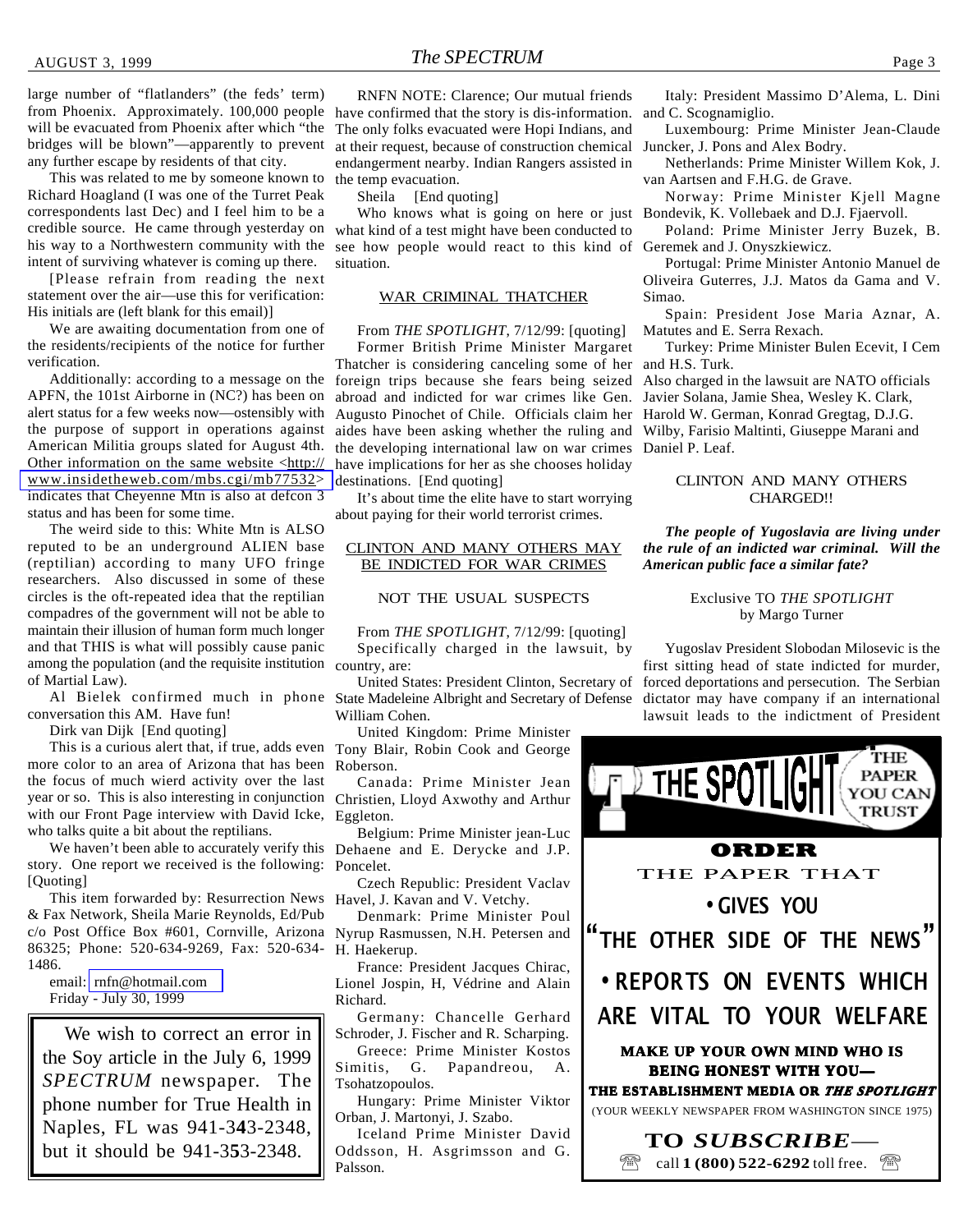in the alliance's 11-week bombing against military strategy. But this is an illegal war and international law when it views itself as above Yugoslavia.

Lawyers from Britain, Canada, Greece and Switzerland have met with Louise Arbour, chief prosecutor of the United Nations' International Criminal Tribunal for the former Yugoslavia (ICTY), to discuss evidence that showed NATO violated international law, thereby causing civilian death, injury and destruction in Yugoslavia.

Fifteen lawyers and law professors from Canada, Spain and France, as well as the American Association of Jurists which is a Pan American organization of lawyers, judges, law professors and students, are convinced that Clinton and other NATO leaders have committed war efforts by a large number of people in my office," crimes in the NATO bombing campaign against Arbour said. "It does not represent the totality of will try their best to turn such an effort as this Yugoslavia.

60 other heads of state and governments as well represent our final determination of the as foreign ministers, defense ministers and NATO responsibility of others in relation to the same officials. It claims NATO violated the United Nations Charter, the NATO treaty, the Geneva Convention and the Principles of International Kosovars who were casualties of mass killings in Law recognized by the Nuremberg Tribunal.

During the NATO bombing, Yugoslavia was "exposed to extensive civilian destruction, unprecedented in modern history of the world", according to the lawsuit. NATO focused its attacks "primarily on civilian targets, directly threatening the lives and fundamental human rights of the entire population" of Yugoslavia.

The lawsuit alleges that NATO leaders admitted to having agreed upon and ordered the bombing of civilian targets "being fully aware of their nature and effects". There is ample evidence in public statements by NATO leaders that "these attacks on civilian targets are part of a deliberate attempt to terrorize the population to turn it against its leadership", the lawsuit claimed. The lawsuit cites a statement made by United Nations High Commissioner for Human Rights Mary Robinson:

In the NATO bombing of the Federal Republic of Yugoslavia, large numbers of civilians have incontestably been killed, civilian installations targeted on the grounds that they are or could be of military application and NATO remains sole judge of what is or is not acceptable to bomb. In this situation, the principle of proportionality must be adhered to by those carrying out the bombing campaign. It surely must be right to ask those carrying out the bombing campaign to weigh the consequences of their campaign for civilians in the Federal Republic of Yugoslavia.

Professor Michael Mandel from Osgoode Hall Law School in Toronto, Canada, is one of the professors making the charges. He says the bombing of civilians in Yugoslavia is criminal and punishable under the laws governing the Yugoslav war crimes tribunal.

Belgrade on the theoretical possibility that it might bombing on the grounds that they lacked save a woman and a child in Pristina," Mandel jurisdiction, expressed "profound concern" about added. "Even in a legal war you cannot kill the legal basis for NATO's action. How can the disgruntled teenagers," said a White House

Clinton and other NATO leaders for war crimes civilians and destroy an entire country as a alliance applaud Milosevic's indictment under the NATO leaders are acting like outlaws."

> Whether or not Clinton and other NATO leaders named in the lawsuit are indicted remains to be seen. The ICTY is conducting an ongoing investigation, according to Arbour when she announced May 27 the indictment of Milosevic and four senior associates—Milan Milutinovic, president of the Republic of Serbia; Nikola Morocco and other countries. It is "rooted in a Dragoljub Ojdanic, chief of the general staff of for defending the victims of state abuses of the armed forces of Yugoslavia; and Vlajko Stojiljkovic, Serbia's minister of internal affairs.

In its lawsuit, the group names Clinton and investigations of these accused, nor does it agendas. events."

> An appendix to the indictment includes 344 seven towns in March and April. They range in contribution, 7/25/99: [quoting] age from 95 (Selim Nebihi, a male) to 2 (Diona Caka, a girl).

Milosevic and the four senior associates are alleged to be criminally responsible for the actions of Yugoslav military forces, the police force of Serbia, some police units from Yugoslavia and associated paramilitary units based on:

\* Their individual responsibility, having planned, instigated, ordered or otherwise aided and abetted their planning, preparation or to America in excess of that caused by Chinese execution (Article 7.1 of the statute); and,

\* In relation to four of them (Sainovic is the exception), their superior authority, having known or had reason to know that their subordinates were about to commit such acts or to punish those ramparts against further incursions believe subordinates who did those acts (Article 7.3 of America may be losing the world's first "cyber the statue).

The indictment is "a giant step for human rights, on the order of Gen. Augusto Pinochet's arrest in London this past October, and has the integrity missing from NATO's war", according to an editorial by the Center for International Policy (CIP), based in Washington, D.C.

The editorial pointed out that NATO was quick to "trumpet" the indictment as justification for its air war against Yugoslavia. It further stated:

"You cannot kill a woman and a child in Yugoslavia's petitions seeking an end to the But tribunals and truth commissions have validity only as alternatives to war and vengeance, not as adjuncts to bombing campaigns. Milosevic's crimes do not diminish the seriousness of NATO's violations of the Geneva Convention or the immorality of its actions, which have caused dozens of civilian deaths and widespread destruction of nonmilitary targets. The judges of the World Court, even as they rejected

those standards?

Sainovic, deputy prime minister of Yugoslavia; humane vision of international law as a vehicle The ICTY "is everything this war is not", the editorial explained. The tribunal is chartered by and responsible to the UN, and is "truly transnational in leadership"—Mrs. Arbour is Canadian, her predecessor was South African, judges and the judges are from Malaysia, power". [End quoting]

"This indictment is the product of intense rebelling against the orders given by their the charges that may result from our continuing into favorable publicity for advancing their This could help to scare some puppets into superiors. However, the crooks in high places

#### RUSSIAN HACKERS STEAL U.S. WEAPONS SECRETS

Excerpted from a *SPECTRUM* reader's by Matthew Campbell

American officials believe Russia may have stolen some of the nation's most sensitive military secrets, including weapons guidance systems and naval intelligence codes, in a concerted espionage offensive that investigators have called operation Moonlight Maze.

The intelligence heist, that could cause damage espionage in nuclear laboratories, involved computer hacking over the past six months.

This was so sophisticated and well coordinated that security experts trying to build war".

Investigators suspect Russia is behind the series of "hits" against American computer systems since January. In one case, a technician trying to track a computer intruder watched in amazement as a secret document from a naval facility was "hijacked" to Moscow from under his nose.

American experts have long warned of a "digital Pearl Harbor" in which an enemy exploits America's reliance on computer technology to steal secrets or spread chaos as effectively as any attack using missiles and bombs.

In a secret briefing on Moonlight Maze, John Hamre, the Deputy Defence Secretary, told a congressional committee: "We are in the middle of a cyber war".

Besides military computer systems, private research and development institutes have been plundered in the same operation. Such institutes are reluctant to discuss losses, which experts claim may amount to hundreds of millions of dollars.

"We're no longer dealing with a world of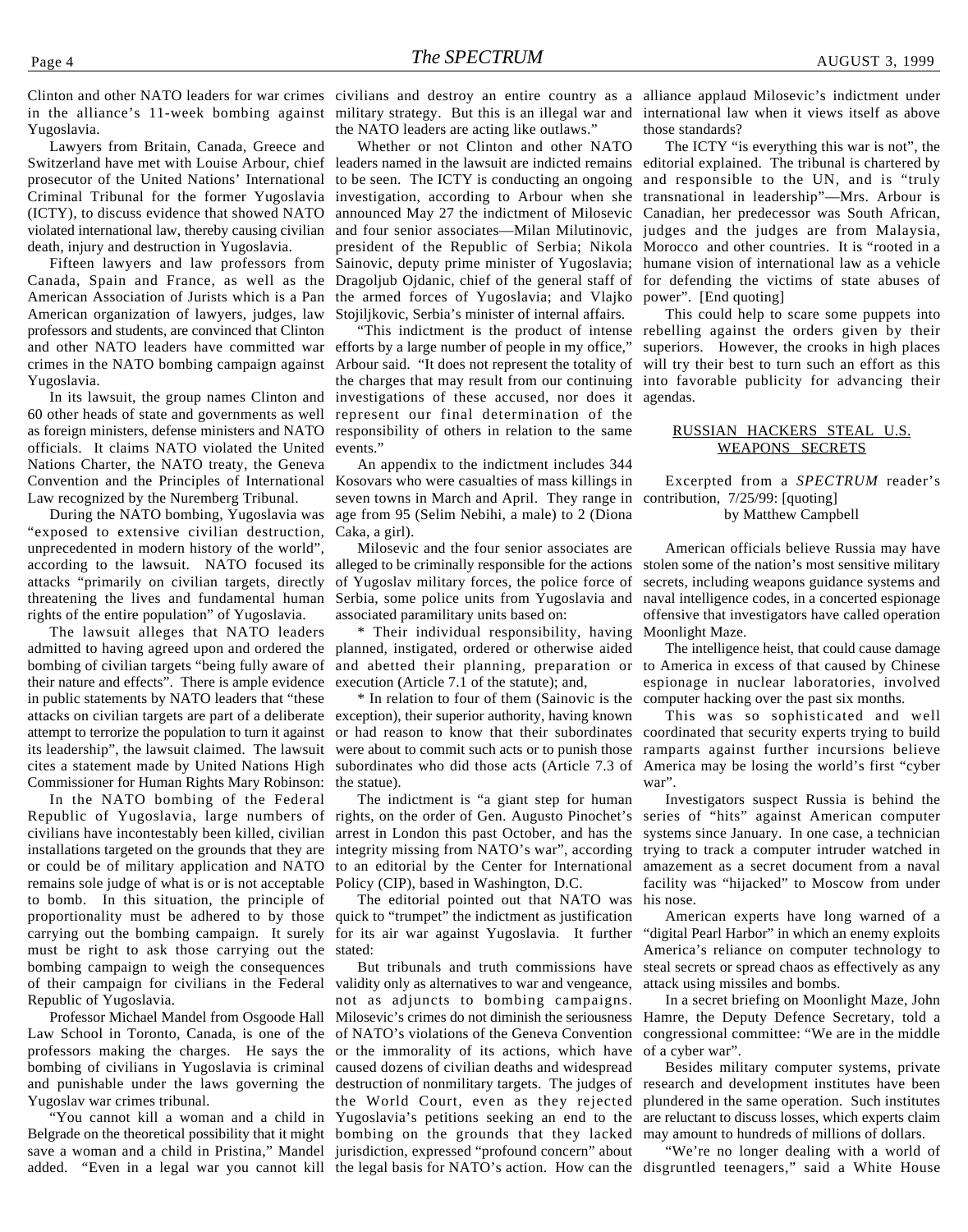official, referring to previous cases of computer [ascension2000.com> 7](http://www.ascension2000.com)/22/99: [quoting] hacking in which pranksters have been found responsible for incursions. "It is impossible to turns of David Wilcock's life, eventually overstate the seriousness of this problem. The culminating in his achievement of full contact president is very concerned about it."

The offensive began early this year, when a startling new method of hacking into American possesses with Edgar Cayce. We will also computer systems was detected. A military computer server near San Antonio, Texas was "probed" for several days by hackers who had his being a "Wanderer" or having an entered the system through an overseas site on the Internet.

facilities and even at the Pentagon in Washington. dimensional levels, volunteering to take on OFTEN sites for ultra-classified research and When research laboratories also reported human incarnations and forget the truth of its experimentation of a shockingly unethical, incursions using the Internet technique, officials identity. Only a small number of "Wanderers" realized that a "cyber invasion" was under way.

attacks occurring in our defence department himself. The documented "proof" that he facilities which remain in operation AFTER the systems that appeared to be coming from one experiences on the personal level is surface installation has been decommissioned and/ country," said Curt Weldon, chairman of a astounding. And thus, David's story is a or "shuttered". congressional committee for military research and landmark achievement in the documentation development. "Such a thing has never happened of the full case history of a "Wanderer" from these sociopathic creeps at such installations is before. It's very real and very alarming."

Even top-secret military installations whose expertise is intelligence security have been breached. At the Space and Naval Warfare Systems Command (Spawar), a unit in San Diego, California that specializes in safeguarding naval intelligence codes, Ron Broersma, an engineer, was alerted to the problem when a computer print job took an unusually long time.

To his amazement, monitoring tools showed that the file had been removed from the printing queue and transmitted to an Internet server in Moscow before being sent back to San Diego. "It turned out to be a real tough problem for us," he told a private computer seminar last month.

Archives Available at: http:// [home.ease.lsoft.com/archives/CTRL.html](http://www.home.edase.lsoft.com/archives/CTRL.html) [End quoting]

Now we have a new kind of quiet warfare to consider—along with chemical and biological avenues. And since computers have become so central to our entire technical infrastructure, the possibilities are truly staggering.

#### EDGAR CAYCE RETURNS? THE AWAKENING OF A "WANDERER"



Edgar Cayce/David Wilcock From the INTERNET,

"There were deliberate and highly coordinated David does eventually realize this about Read the story of the bizarre twists and with higher-dimensional intelligence and recognition of the "vibrational similarity" he see, through David's early science fiction novellas and writings, that the possibility of are able to "penetrate the forgetting", and MALEVOLENT AND MALICIOUS nature. birth to the recommencement of full contact mind control—implemented by a wide variety of with the "ET family".

#### "CLEAREST CHANNEL I'VE SEEN IN A LONG TIME" IS FREQUENT PUBLIC COMMENT

Straight from the Source's mouth!

Read the book of "straight readings" that was composed by higher-dimensional intelligence year after Wilcock's connection first got started. One day after the book started to be written, the It is an engrossing compendium of Wilcock's point of view. [End quoting]

yourselves if his claim of being the returned Edgar the word. [End quoting] Cayce is true.

Cayce, and believe his claim, this should be good in 1998. David made his first public appearance in 1998 as the returned Edgar Cayce.

He was on the Laura Lee radio talk show on Sat. July 17, 1999, [<www.lauralee.com>. T](http://www.lauralee.com)his should be in her archive file by this time so you can listen to it on RealAudio if you have a Aug. 1998: [quoting] computer.

Rick Martin is planning to have an interview with David for an upcoming issue of *The* researchers have perfected a way to cheaply *SPECTRUM*. I suggest that if you don't have a computer, but have a friend with an Internet setup, they might print out some of the information for you. He has lots of information on his website tinier than the width of a human hair must be  $\langle$ http:// received from the Higher Beings.

#### THE 1999 WOODSTOCK FESTIVAL RIOT

From the INTERNET, courtesy of Calvin Burgin, [<wrldline@texas.net>, 7](mailto:wrldline@texas.net)/28/99: [quoting]

When we heard the 1999 Woodstock festival was going to be held on the grounds of a "decommissioned" Air Force base, our antennae started twitching.

Dozens of infiltrations ensued at other military soul of the entity originates from higher- aware that military facilities and bases are extraterrestrial identity had been present for covert and/or "black" projects operated by our quite some time. What this means is that the friendly "shadow" government would be well Anyone who has followed the subjects of inhuman/inhumane and generally flat-out

Many such bases have massive underground

Prominent among the fields "researched" by techniques and tactics.

We find it very odd that the latest Woodstock "festival" was held on the grounds of the decommissioned Griffis Air Force Base in New York. New York's Air Force facilities have a long and wretched history as being hotshots for mind-control experimentation of a most outrageous sort.

starting on Nov. 26, 1997, almost exactly one operation with regard to the highly classified Many such bases remain in some level of mind-control programs noted.

forces told him of his connection to Edgar Cayce. held on the Griffis AFB grounds erupted into a finest readings regarding Ascension and 3-day event, with hundreds if not thousands of preparation. Thousands of readers have been youngsters going completely wacky in an orgy awed by the beauty and presence of the Wilcock of destruction, looting, violence, and general all Readings. This can also be read as the follow-around mayhem. Most FORTUNATELY there up to "Convergence", told from the angelic/ET's were no serious injuries or deaths—however, the After reading his material, decide for COMPLETELY out of control in every sense of How interesting, then, that the music festival fiery, uncontrollable riot at the conclusion of the situation by ALL ACCOUNTS was

For those of you who are familiar with Edgar reading this story—even if you don't like it?? news. Edgar Cayce—in one of his recorded made available for the concert event. What better readings that he gave—stated that he would return way to conduct large-scale covert experiments Does what happened make more sense after Assume that it was no accident the AFB site was before entire cities are the target.

#### **BIG HOPES FOR TINY MACHINES**

From *POPULAR MECHANICS* magazine,

The price of getting small is about to shrink. At the University of Southern California (USC) produce large numbers of miniature mechanical devices.

Currently, machines made from parts that are made in small batches and only in cleanrooms,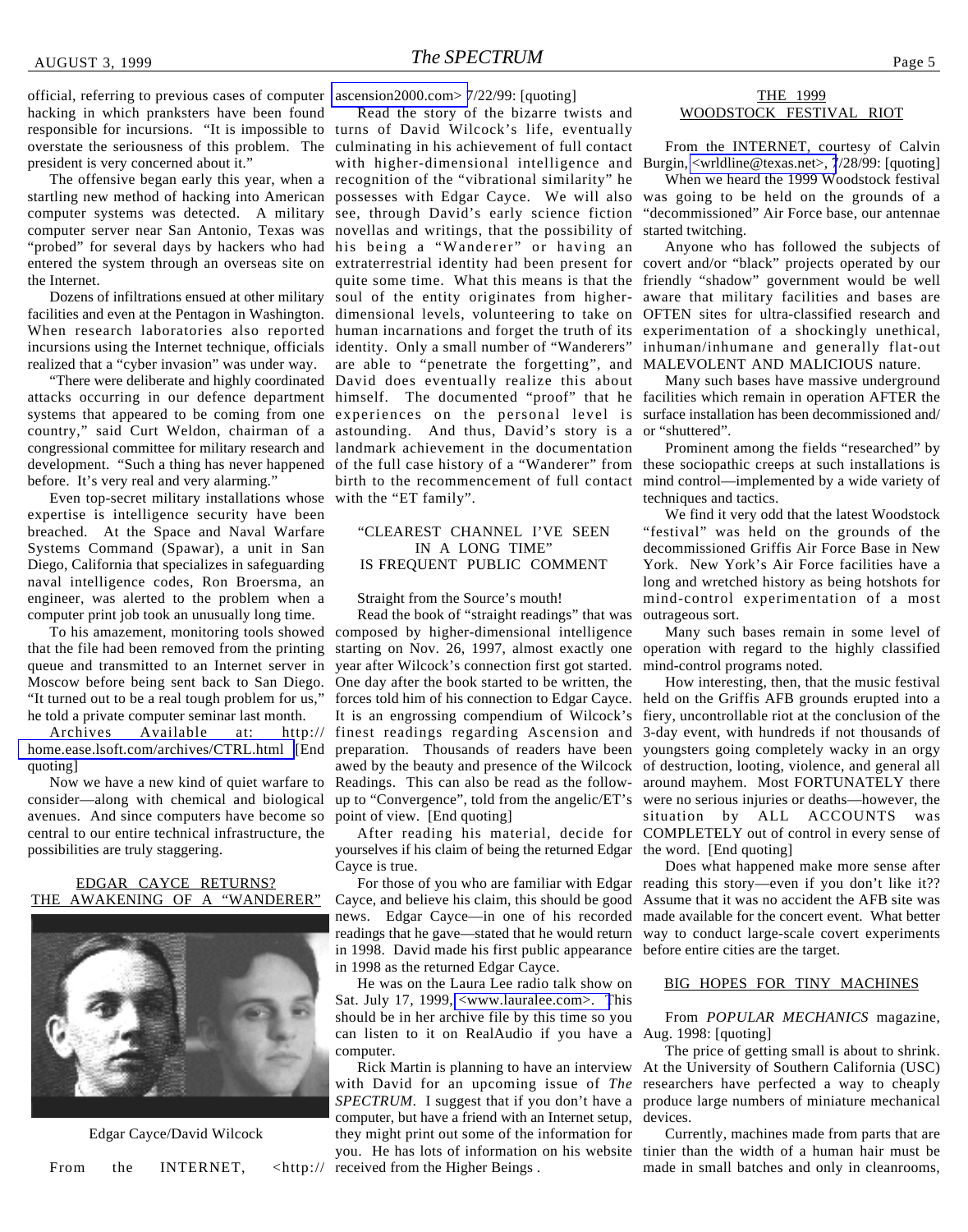produced products, says USC researcher Adam import many products that contain genetically Cohen. He and a team of USC engineers recently perfected an electrochemical fabrication (EFAB) won a major case with the World Trade process that eliminates the need for costly cleanrooms.

"It's like a form of printing where an entire complex device is made by piling one slice on top of another," Cohen says. This means that small devices can also be made larger by placing hundreds and someday thousands of layers on each other.

Cohen's team demonstrated EFAB by making the ant-size metal chain shown above.

Cohen believes that EFAB production will be welcomed by companies that make products that contain both precision mechanical parts and electronic control systems.

mass-produced for less than \$1 with EFAB," he says. [End quoting]

Here is yet another technology that is probably highly developed already at super-secret underground military laboratories. The problem is, it's likely being used against we-the-people!

#### TESTS SET ON SAFETY OF GENETICALLY ENGINEERED FOODS

From *THE DAILY NEWS*, Los Angeles, 7/14/99: [quoting]

Acknowledging the worsening trade tensions with Europe over genetically engineered foods, the Clinton administration said Tuesday for the first time that it would conduct long-term studies on the safety of altered farm products.

But in a speech Tuesday, Secretary of Agriculture Dan Glickman insisted that the [www.sightings.com/politics4/-pricepayed.htm>,](http://www.sightings.com/politics4/-pricepayed.htm) administration would use all its legal remedies to 7/99: [quoting] compel Europe to accept American farm products like soybeans and corn, even if that meant placing Day. But have you ever wondered what what happened in the Revolutionary War. We tariffs on European-made goods this summer.

Glickman also said the administration was considering asking the food industry to do voluntary information labeling, a practice strongly opposed by the biotech industry but one that has been demanded by the Europeans and some American consumers.

Glickman's speech came as American farmers complained of declining prices and as Europe refused to accept any new genetically altered products. But Glickman also warned companies that were leading the technological advances in genetic modification of crops that they must accept responsibility for environmentally safe products and disclosure of any problems.

The Agriculture Department has approved 50 varieties of crops that have been engineered to be resistant to insects, herbicides or plant viruses.

While Glickman stressed that most studies had indicated that there were no known health risks made by Europeans. In the past few years to pay his debts, and died in rags.

which makes them too expensive for mass-members of the European Union have refused to modified ingredients. But the United States has Organization to force Europe to accept its hormone-fed beef.

> Environmental and consumer groups that have sued the government over labeling and the lack of safety testing said they were pleased that the administration had taken the first conciliatory steps toward consumers.

"The U.S. has realized it can't bully its way senior scientist with the Environmental Defense Fund. "Just a year ago, I don't think there was anyone in the Agriculture Department that would bankrupt. have acknowledged the legitimate issues of risk."

"I think the mechanism for a bar-code the United States have only recently begun to scanner, which now costs \$50 to \$100, could be coalesce around the finding that the caterpillars a few months. Concerns about genetically modified foods in destroyed. of monarch butterflies were killed by pollen from a genetically engineered form of corn in a as she was dying. Their 13 children fled for laboratory test. The corn was modified so that it their lives. His fields and his gristmill were laid would be resistant to the corn borer. [End to waste. For more than a year he lived in forests quoting]

> agricultural scientists are beginning to express their concerns about the effects of genetically modified crops. This suggests the truth of the matter is a lot worse than we have been led to believe. After all, these scientists (and their families) have to eat, too!

#### THE PRICE PAID BY THE 56 WHO SIGNED THE *DECLARATION OF INDEPENDENCE*

From the INTERNET, <http://

This Sunday we'll celebrate Independence happened to the 56 men who signed the didn't just fight the British. We were British *Declaration of Independence*?

Five signers were captured by the British as traitors, and tortured before they died. Twelve had their homes ransacked and burned.

Revolutionary Army, another had two sons captured.

Nine of the 56 fought and died from wounds or hardships of the Revolutionary War.

They signed and they pledged their lives, their fortunes, and their sacred honor. What kind of men were they? Twenty-four were lawyers and jurists. Eleven were merchants, nine were farmers and large plantation owners, men of means, well educated.

But they signed the *Declaration of Independence* knowing full well that the penalty would be death if they were captured.

to consumers, he said no long-term studies had and trader, saw his ships swept from the seas by been conducted—one of the central arguments the British Navy. He sold his home and properties Carter Braxton of Virginia, a wealthy planter

Thomas McKeam was so hounded by the British that he was forced to move his family almost constantly. He served in the Congress without pay, and his family was kept in hiding. His possessions were taken from him, and poverty was his reward.

Vandals or soldiers looted the properties of Dillery, Hall, Clymer, Walton, Gwinnett, Heyward, Ruttledge, and Middleton.

out of this problem," said Rebecca Goldberg, a He quietly urged General George Washington to At the battle of Yorktown, Thomas Nelson, Jr., noted that the British General Cornwallis had taken over the Nelson home for his headquarters. open fire.

The home was destroyed, and Nelson died

Francis Lewis had his home and properties

The enemy jailed his wife, and she died within

It is interesting to note that more and more and his children vanished. A few weeks later he John Hart was driven from his wife's bedside and caves, returning home to find his wife dead died from exhaustion and a broken heart.

Norris and Livingston suffered similar fates.

Such were the stories and sacrifices of the American Revolution. These were not wild-eyed, rabble-rousing ruffians. They were soft-spoken men of means and education. They had security, but they valued liberty more. Standing tall, straight, and unwavering, they pledged: "...the support of this *Declaration*, with firm reliance on the protection of the Divine Providence, we mutually pledge to each other, our lives, our fortunes, and our sacred honor."

They gave you and me a free and independent America.

The history books never told you a lot of subjects at that time and we fought our own government! Some of us take these liberties so much for granted. We shouldn't.

Two lost their sons serving in the your 4th of July holiday and silently thank these So, take a couple of minutes while enjoying patriots. It's not much to ask for the price they paid. [End quoting]

> This should make all of us stop and think how we can do more to stop the continued downfall of this once-great nation under God!

#### SUPREME COURT ADDS, WEAKENS POLICE POWERS

From *THE DAILY NEWS*, Los Angeles, 7/9/99: [quoting]

The Wyoming Highway Patrol troopers who pulled over a speeding car had no idea a back-seat passenger was carrying drugs in her purse. But they ended up looking inside it anyway, a search now condoned by the nation's highest court.

That ruling is part of an annual summer ritual,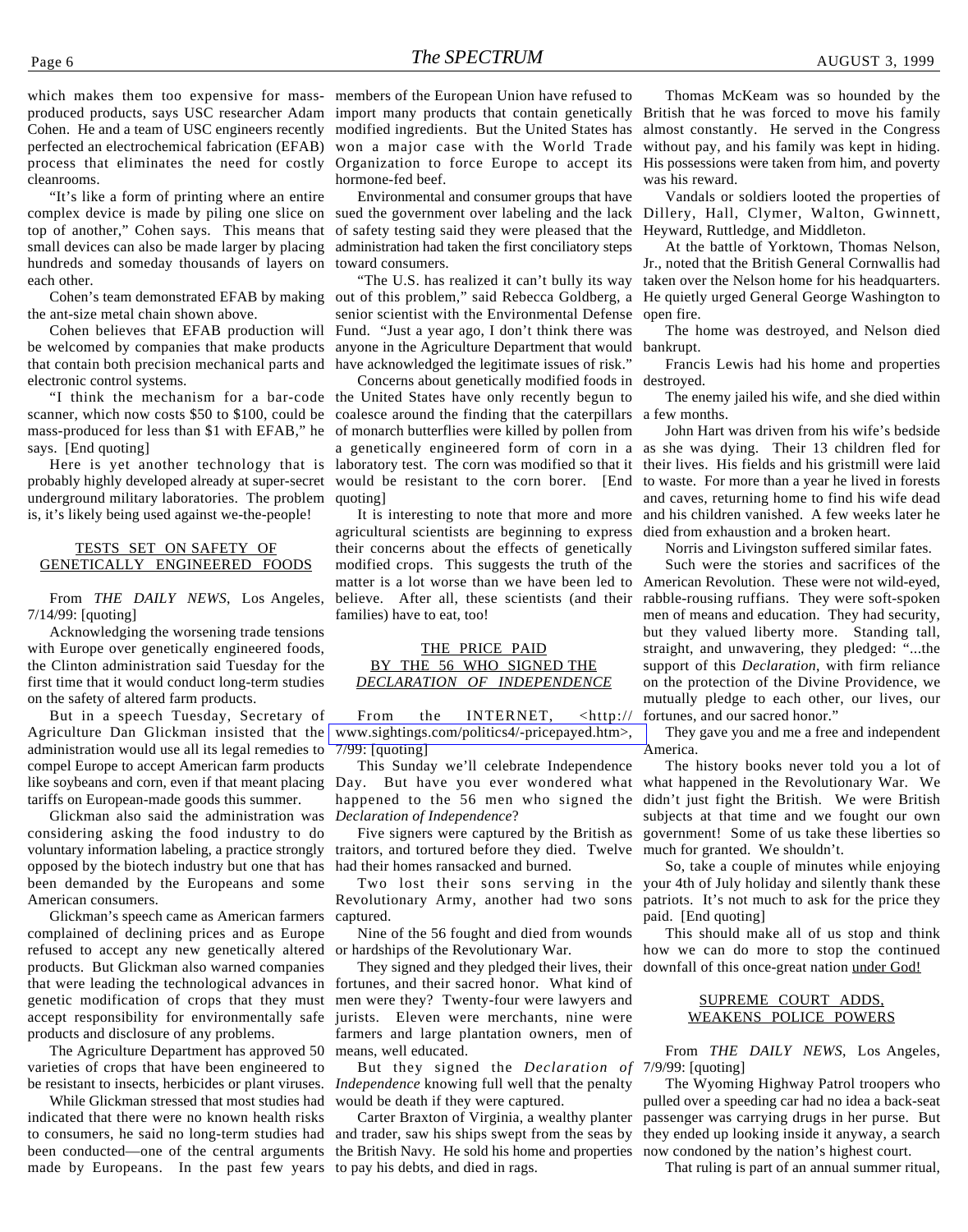in which police departments across America are wanted to do. Seth's visit with us was a delight become part of the fabric of daily life.

The Wyoming troopers had noticed a hypodermic syringe in the driver's shirt pocket, and he admitted having used it to take drugs. That sparked a search of the whole car. This spring, the nation's highest court said the purse search was legal even though police had no reason to suspect the passenger of any crime.

In the court's recently ended 1998-99 term, splendid idea! [End quoting] police won some and lost some.

Some of the court's latest decisions include:

\* May police generally search motorists and their cars after ticketing them for routine traffic violations? No.

\* Can police let TV camera crews and other 7/19 /99: [quoting] news media accompany them when they enter arrest? No.

\* Can police tell people loitering with known if they refuse? No.

\* May police, acting without court warrants, seize someone's car from a public place if they quoting]

Every time they give us anything, they usually behind-the-scenes take a few more of our liberties. Please—DON'T get complacent!!

#### SOME WEBSITES TO CHECK OUT

[http://www.beyond-the-illusion.com/](http://www.beyond-the-illusion.com/pipermail/illusions/) pipermail/illusions/

[http://www.lauralee.com/](http://www.lauralee.com)

<http://www.sightings.com/>

[http://www.millenngroup.com/repository/](http://www.millenngroup.com/repository/repository.html) repository.html

#### REMEMBER YOUR FAVORITE ANN LANDERS COLUMN?

From *THE DAILY NEWS*, Los Angeles, 7/12/99: [quoting]

Dear Ann Landers: I read with interest the letter from the grandparents who couldn't please their 13-year-old granddaughter when she visited them. Permit me to share how my husband and I dealt with a visit from our teenage nephew.

Two months before "Seth's" arrival, I sent him a survey with a self-addressed, stamped envelope attached. On the survey, I listed 30 possible activities, including baseball games, art galleries, zoos, theater events, bird watching, jazz clubs, boat rides and so on. There were four responses for him to check for each activity: (1) worse, as the dark crooks in high places work to I Wouldn't be caught dead there. (2) OK, if I have to. (3) Might be OK. (4) Wow! Wait until I get my coat.

Seth's mother told us he spent a lot of time going over the survey and enjoyed doing it. The survey arrived at our home four days before his visit, which allowed us to schedule what he Burgin[, <wrldline@texas.net>, 7](mailto:wrldline@texas.net)/26/99: [quoting] driver, it would summarize the person's history

to tears.

Seth appreciated having some say in his activities, and the visit was terrific. He felt him to do things he had no interest in. Our next visit will be even better. Please pass it along.

—Janet in San Francisco

#### U.S. PLANES STRIKE IRAQI INSTALLATIONS

From *THE DAILY NEWS*, Los Angeles, seven hundred porcupines.

someone's home to conduct a search or make an Iraq killed 14 civilians and wounded 17 others history. The Greeks also had myths. A myth is Sunday, the Iraqi military said.

street gang members to move on and arrest them and Kuwait and "attacked our civilian Homer, but by another man of that name. The planes entered Iraq from Saudi Arabia installations", the military said in a statement carried by the official Iraqi News Agency.

believe it was used for a crime? Yes. [End said earlier its warplanes had attacked two military After his death, his career suffered a dramatic sites in southern Iraq after Iraqi anti-aircraft guns decline. fired at aircraft enforcing the "no fly" zone.

> However, U.S. Navy Lt. Cmdr. Ernest jumped, hurled biscuits, and threw the java. Duplessis, a Central Command spokesman, said he could not confirm any casualties.

substantiate what they said," Duplessis said.

The death toll is the highest reported by Iraq since it started challenging the planes maintaining the no-fly zones over northern and southern Iraq in December.

The Iraqi statement said the "enemy planes" caused destruction at the sites hit, but it did not give the nature of the targets or say where they were.

Central Command said the U.S. planes struck a missile battery near Abu Sukhayr, 200 miles south of Baghdad, and a military communications site near Al Khidr, 150 miles southeast of the Iraqi capital.

The command said the U.S. planes used "precision-guided munitions" to hit the targets.

The U.S. statement did not identify the nationality of the planes the Iraqi guns had fired at earlier. But U.S. and British planes patrol the no-fly zones, set up after the 1991 Persian Gulf War to protect Kurdish rebels in the north and the Shiite Muslim minority in the south. [End quoting]

Skirmishes like this will continue, and get advance their agenda of igniting World War III.

#### 6TH GRADERS' VERSION OF HISTORY

From the INTERNET, courtesy of Calvin

detailing for officers the Supreme Court's latest because we didn't waste time or risk becoming and they all wrote in hydraulics. They lived in dos and don'ts of their work—guidelines that involved in activities that would have bored him the Sarah Dessert. The climate of the Sarah is 1. Ancient Egypt was inhabited by mummies such that the inhabitants have to live elsewhere.

2. The *Bible* is full of interesting caricatures.

comfortable with us and knew we would not force Adam and Eve were created from an apple tree. In the first book of the *Bible*, *Guinessis*, One of their children, Cain, asked, "Am I my brother's son?"

Dear Janet: Consider it passed. What a Sea, where they made unleavened bread, which 3. Moses led the Hebrew slaves to the Red is bread made without any ingredients. Moses went up on Mount Cyanide to get the Ten Commandments. He died before he ever reached Canada.

4. Solomon had three hundred wives and

BAGHDAD, Iraq—U.S. airstrikes in southern people, and without them we couldn't have 5. The Greeks were a highly sculptured a female moth.

6. Actually, Homer was not written by

The U.S. forces' Central Command in Florida him. Socrates died from an overdose of wedlock. 7. Socrates was a famous Greek teacher who went around giving people advice. They killed

8. In the Olympic games, Greeks ran races,

"Battle damage assessment is ongoing. I can't they never stayed in one place for very long. 9. Eventually, the Romans conquered the Greeks. History calls people Romans because [End quoting]

> You have to admit, this is better than the kind of disinformation we are fed every day by the print and broadcasting media—and more entertaining to boot! The problem is, a lot of high school seniors are testing at this same level, which is just what the crooks in high places want.

#### FOLLOW THE LEADER

From *THE SPOTLIGHT*, 5/10/99: [quoting]

"We must do more to reach our children and teach them to express their anger and to resolve their conflicts with words, and weapons."— Commander-in-Chief Bill Clinton on the Littleton, Colo, shooting. [End quoting]

A little slip-of-the-tongue goes a long way to revealing the true agenda.

#### YOUR HISTORY IN YOUR POCKET

From *POPULAR MECHANICS* magazine, June 1999: [quoting]

The state of New Jersey is planning an ambitious program to place information about a person's contact with law enforcement and government agencies on a computer chip built into his driver's license.

In addition to storing a digital image of the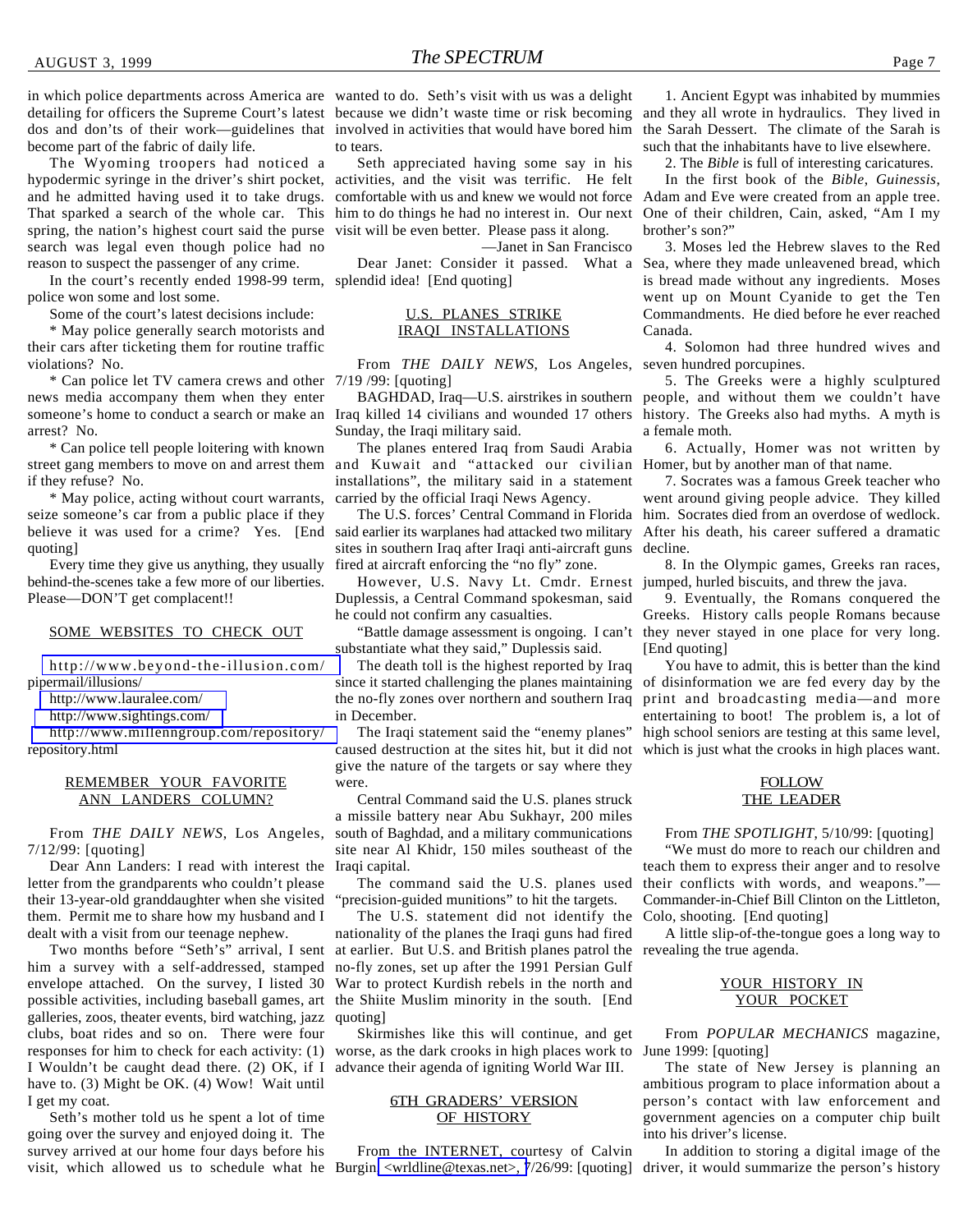The state official who designed the license told PM the software allows it to be linked to bank accounts. This would enable the holder to automatically pay for bus tickets or road tolls.

*Hackers beware: Attempting to read your chip could land you in prison.* [End quoting]

It looks like big brother is closing down on us fast!! Be sure to read David Icke's Front Page interview in this issue of *The SPECTRUM* 6/30/99: [quoting] for more about these microchip devices.

#### OIL STRATEGY HOLDS AS CRUDE PRICES RISE

From *THE DAILY NEWS*, Los Angeles, 7/2/99: [quoting]

Crude oil prices are rising to their highest level in nearly two years as producers show overproduction, but there's no guarantee that prices at the it pump will follow.

average up 20 cents since February.

Retail gasoline prices fluctuate based on

of run-ins with law enforcement, including demand, competitive issues, taxes in a your rates through the roof. So we can pretty geographical region, refinery production and much guarantee you'll be paying more in capacity, and both present and anticipated future premiums if this bill becomes law. crude oil prices. [End quoting]

prices—it's just plain cartel greed.

#### FOX'S *FAMILY GUY* LOSES ADVERTISERS OVER CONTENT

From *THE DAILY NEWS*, Los Angeles,

Fox's new animated show *Family Guy*, which had the makings of a new hit during its run on the air this spring, is in trouble with a patrols or carseat sting operations? And at what already pulled commercials from the series.

unusual cooperation in working to end world headmaster who complained that the show The surge in oil prices has not translated however, said that they dropped out as sponsors into the same jump in gas prices, which are on based on their own review of its content. [End The advertisers, which include Coca-Cola and Philip Morris, had each received strongly worded letters as part of a letter-writing campaign directed by a Connecticut school includes anti-Semitic, racist and sexist humor. Executives at Coca-Cola and Philip-Morris, quoting]

> Put enough pressure on the advertisers and [discuss@tje.net>, 7](mailto:para-discuss@tje.net)/99: [quoting] you'll get results.

There is no good reason for this jump in oil motorists far more than the price of a new car You can bet, too, that the hike will cost seat from the neighborhood discount outlet.

> Secondhand sales? Come on, lawmakers, the consumer can check out straps, housing, buckles, etc., and decide whether the used seat is OK.

list of important advertisers, some of which have expense and cost to other law enforcement While a new seat is preferable manufacturers say their seats can sustain hairline cracks in minor crashes—how are we going to enforce such a law? By roving garage-sale programs? [End quoting]

> These people will stop at nothing to get into your wallets. We can stop it if we'll speak up!!

> This isn't just for Californians because, as goes that state, certainly the other political thieves will follow.

#### GREAT TRUTHS ABOUT LIFE THAT ADULTS HAVE LEARNED

From the INTERNET, <para-

Laughing helps. It's like jogging on the inside.

The best way to keep kids at home is to make the home a pleasant atmosphere—and let the air out of their tires.

Today's mighty oak is just yesterday's nut

Middle age is when you choose your cereal bills for the fiber, not the toy.

seats are making their few nuts. [End quoting] Families are like fudge, mostly sweet with a

#### LOVE

From the INTERNET, [<http://caus.org>](http://www.caus.org)

#### by Eman8tions

I never get tired of love. I love thinking about it, writing about it, feeling it, being it.

SB 363 would was uncomfortable with love. I had it so require insurance confused and fouled up, lots of pride and fear There was a time, not so long ago, when I around it.

> I always knew I wanted love, but somehow I made it difficult. I only wanted to love and be loved in certain ways by certain people.

> I was in charge of quality control and kept shutting down the line.

Production faltered and I almost lost the plant.

Love wants so much to be a part of everything.

We are stricken with shyness. Love can be

costing your insurer matters makes me braver. But realizing love is the only thing that

I was the one stopping it.

**SUBSCRIPTION ORDER FORM NAME:\_\_\_\_\_\_\_\_\_\_\_\_\_\_\_\_\_\_\_\_\_\_\_\_\_\_\_\_\_\_\_\_\_\_\_\_\_\_\_\_\_\_\_DATE:\_\_\_\_\_\_\_\_\_\_\_\_ ADDRESS:\_\_\_\_\_\_\_\_\_\_\_\_\_\_\_\_\_\_\_\_\_\_\_\_\_\_\_\_\_\_\_\_\_\_\_\_\_\_\_ CITY:\_\_\_\_\_\_\_\_\_\_\_\_\_\_\_\_\_\_STATE:\_\_\_\_\_\_\_ZIP:\_\_\_\_\_\_\_\_\_\_\_\_ COUNTRY:** PHONE: **CREDITCARD#\_\_\_\_\_\_\_\_\_\_\_\_\_\_\_\_\_\_\_\_\_\_\_\_\_\_\_\_\_\_EXP:\_\_\_\_\_\_\_ SIGNATURE:\_\_\_\_\_\_\_\_\_\_\_\_\_\_\_\_\_\_\_\_\_\_\_\_\_\_\_\_\_\_\_\_\_\_\_\_\_ (WE ACCEPT VISA, DISCOVER AND MASTERCARD ONLY) Please make Check or Money Order in U.S. Funds Only Payable to: The** *SPECTRUM* **9101 West Sahara Ave., PMB 158 Las Vegas, NV 89117 toll free 1-877-280-2866** The *SPECTRUM* **—A WISDOM BOOKS & PRESS PUBLICATION — Single Subscriptions**  $$35$   $$45$   $$45$   $$45$   $$50$  $$120$  | \$160 | \$160 | \$180 **QTY** | **U.S.** | U.S. w/ENVELOPE | CAN/MEX | FOREIGN | TOTAL **1 3 ISSUES 2 6 ISSUES 5 2 ISSUES** \$65 \$85 \$85 \$95 **Quantity Subscriptions**

 **10 copies 25 copies 50 copies 100 copies TOTAL**  $$100$   $$130$   $$165$   $$280$  $$385$   $$505$   $$645$   $$1100$ **QTY 1 3 ISSUES 2 6 ISSUES**  $\overline{52}$ **ISSUES**  $$195$   $$255$   $$325$   $$550$ 

SAFETY CHECK

From *THE DAILY NEWS*, Los Angeles, 7/6/99: that held its ground. [quoting]

TWO regarding child safety way through the Legislature. Somebody in Sacramento ought to stop them because 7/11/99: [quoting] they have more to do with safeguarding corporate profits than keeping kids safe.

companies to treat the seats as part of the vehicle and replace them after every accident—even fender-benders. SB 567 would ban the sale of used car seats.

Think about it. If you accidentally crunch someone's taillight, that little so embarrassing. mishap can end up thousands and send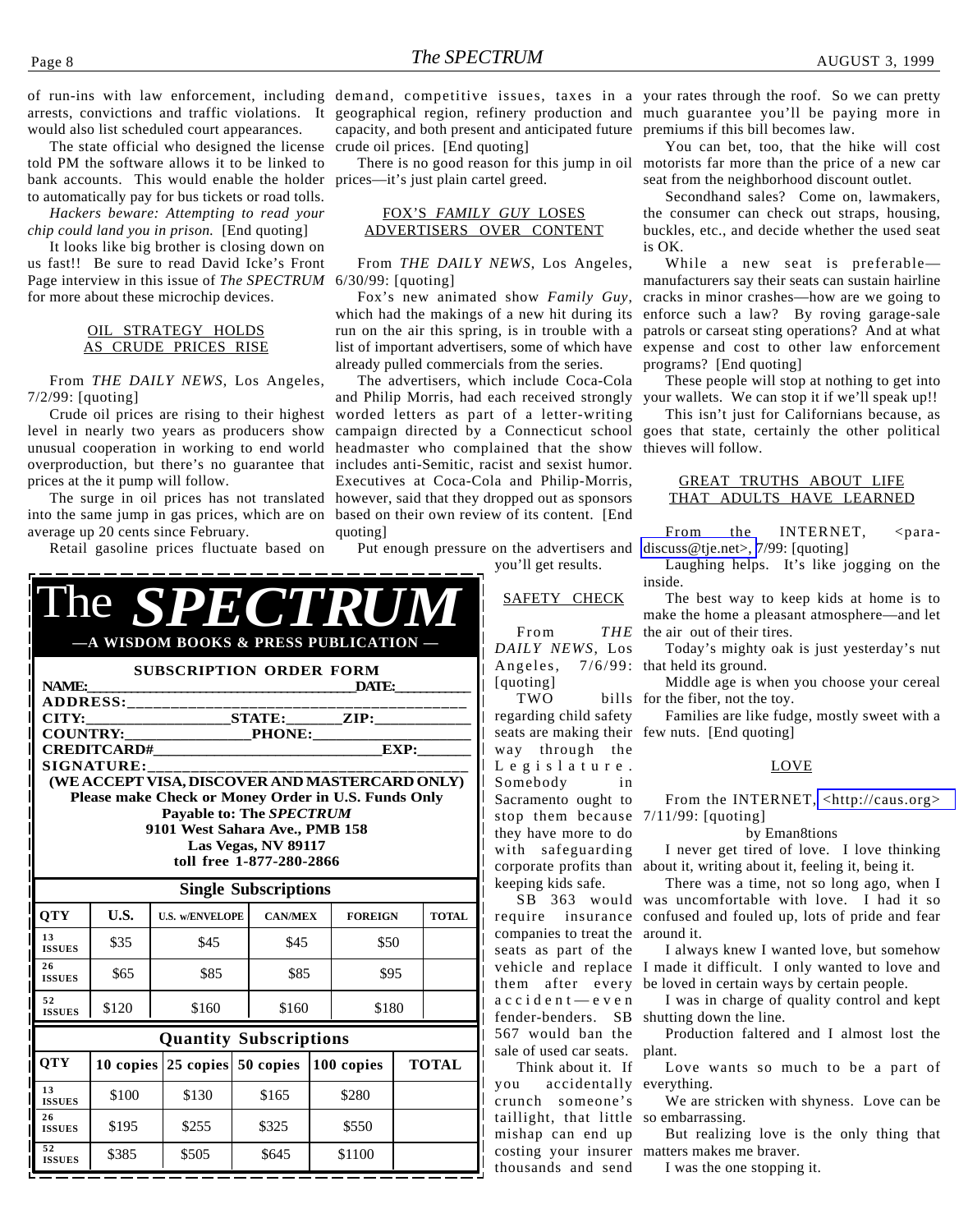Today I just love and I love it.

#### TRUE LOVE

The passengers on the bus watched sympathetically as the attractive young woman with the white cane made her way carefully up the steps. She paid the driver and, using her hands to feel the location of the seats, walked down the aisle and found the seat he'd told her was empty. Then she settled in, placed her briefcase on her lap and rested her cane against her leg.

became blind. Due to a medical misdiagnosis Mark knew it was only a matter of time before she had been rendered sightless, and she was Susan would be able to ride the bus on her suddenly thrown into a world of darkness, anger, own. He believed in her, in the Susan he used frustration and self-pity. Once a fiercely to know before she'd lost her sight, who wasn't independent woman, Susan now felt condemned afraid of any challenge and who would never, Not experiencing it. by this terrible twist of fate to become a ever quit. powerless, helpless burden on everyone around her. "How could this have happened to me?" try the trip on her own. Monday morning she would plead, her heart knotted with anger. arrived, and before she left, she threw her arms But no matter how much she cried or ranted or around Mark, her temporary bus-riding was never going to return.

husband Mark.

Mark was an Air Force officer and he loved Susan with all of his heart. When she first lost her sight, he watched her sink into despair and work as usual. As she was paying for her fare was determined to help his wife gain the strength and confidence she needed to become independent again. Mark's military background had trained him well to deal with sensitive situations, and yet he knew this was the most struggled just to find the courage to live for the difficult battle he would ever face.

the bus, but was now too frightened to get care of and protected like you are." Susan had loyal support—and love. around the city by herself. Mark volunteered to no idea what the driver was drive her to work each day, even though they talking about, and asked worked at opposite ends of the city. At first, again, "What do you this comforted Susan and fulfilled Mark's need mean?" to protect his sightless wife who was so insecure answered, "You know, about performing the slightest task. Soon, every morning for the past however, Mark realized that this arrangement week, a fine looking wasn't working—it was hectic, and costly. gentleman in a military Susan is going to have to start taking the bus uniform has been standing again, he admitted to himself. But just the across the corner watching thought of mentioning it to her made him cringe. you when you get off the She was still so fragile, so angry. How would bus. she react? Just as Mark predicted, Susan was horrified at the idea of taking the bus again. cross the street safely and "I'm blind!" she responded bitterly. "How am he watches you until you I supposed to know where I'm going? I feel enter your office building. like you're abandoning me."

Mark's heart broke to hear these words, but gives you a little salute and he knew what had to be done. He promised walks away. You are one Susan that each morning and evening he would lucky lady." Tears of ride the bus with her, for as long as it took, happiness poured down until she got the hang of it. And that is exactly Susan's cheeks. For what happened. For two solid weeks, Mark, although she couldn't

the bus drivers who could watch out for her, and save her a seat. He made her laugh, even on those not-so-good days when she would trip exiting the bus, or drop her briefcase.

It had been a year since Susan, thirty-four, costly and exhausting than the previous one, Each morning they made the journey together, and Mark would take a cab back to his office. Although this routine was even more

prayed, she knew the painful truth that her sight companion, her husband, and her best friend. love, even God's love, the most unfathomable A cloud of depression hung over Susan's loyalty, his patience, his love. She said once optimistic spirit. Just getting through each goodbye, and for the first time, they went their in obvious and subtle ways, waves gentle, day was an exercise in frustration and separate ways. Monday, Tuesday, Wednesday, exhaustion. And all she had to cling to was her Thursday. Each day on her own went perfectly, Finally, Susan decided that she was ready to understands and loves me, etc. Her eyes filled with tears of gratitude for his and Susan had never felt better. She was doing it! She was going to work all by herself!

Finally, Susan felt ready to return to her job, do you say that you envy me?" The driver On Friday morning, Susan took the bus to to exit the bus, the driver said, "Boy, I sure envy you." Susan wasn't sure if the driver was puppy's tongue. speaking to her or not. After all, who on Earth would ever envy a blind woman who had love. past year? Curious, she asked the driver, "Why you are. Peter [End quoting]

The driver

He makes sure you Then he blows you a kiss,

military uniform and all, accompanied Susan to physically see him, she had always felt Mark's and from work each day. He taught her how to presence. She was lucky, so lucky, for he had rely on her other senses, specifically her hearing, given her a gift more powerful than sight, a gift to determine where she was and how to adapt she didn't need to see to believe—the gift of to her new environment. He helped her befriend love that can bring light where there had been darkness.

> God watches over us in just the same way. We may not know He is present. We may not be able to see His face, but He is there nonetheless! Be blessed in this thought: "God Loves You—even when you are not looking."

#### ABOUT LOVE by Eman8tions

I just can't get away from that topic.

Having it. Not having it. Experiencing it.

Oh I know: It's always there. God always

So what is it with so many people reporting that they can't find it, experience it, stay in it?

There are ups and downs, ins and outs to of all.

I keep getting reminders, love coming to me crashing. I am feeling it strongly in the words people speak to me, the kindness of friends.

Everything is about love, its presence or absence.

Only it's never absent. I just get stupid and blind, forgetful.

Then the reminders wash over me like a

I laugh through my tears. Such glad, hungry

Have a lovely Sunday—as lovely as each of

but how would she get there? She used to take responded, "It must feel so good to be taken love and best wishes, and thank you for your We here at *The SPECTRUM* send you our

#### **NEWS AND ARTICLES**

News articles and clippings can be submitted to:

> Dr. Al Overholt P.O. Box 1567 Tehachapi, Ca 93581 email: [alo@tminet.com](mailto:alo@tminet.com)

As always, I appreciate the many contributions you readers make to this column.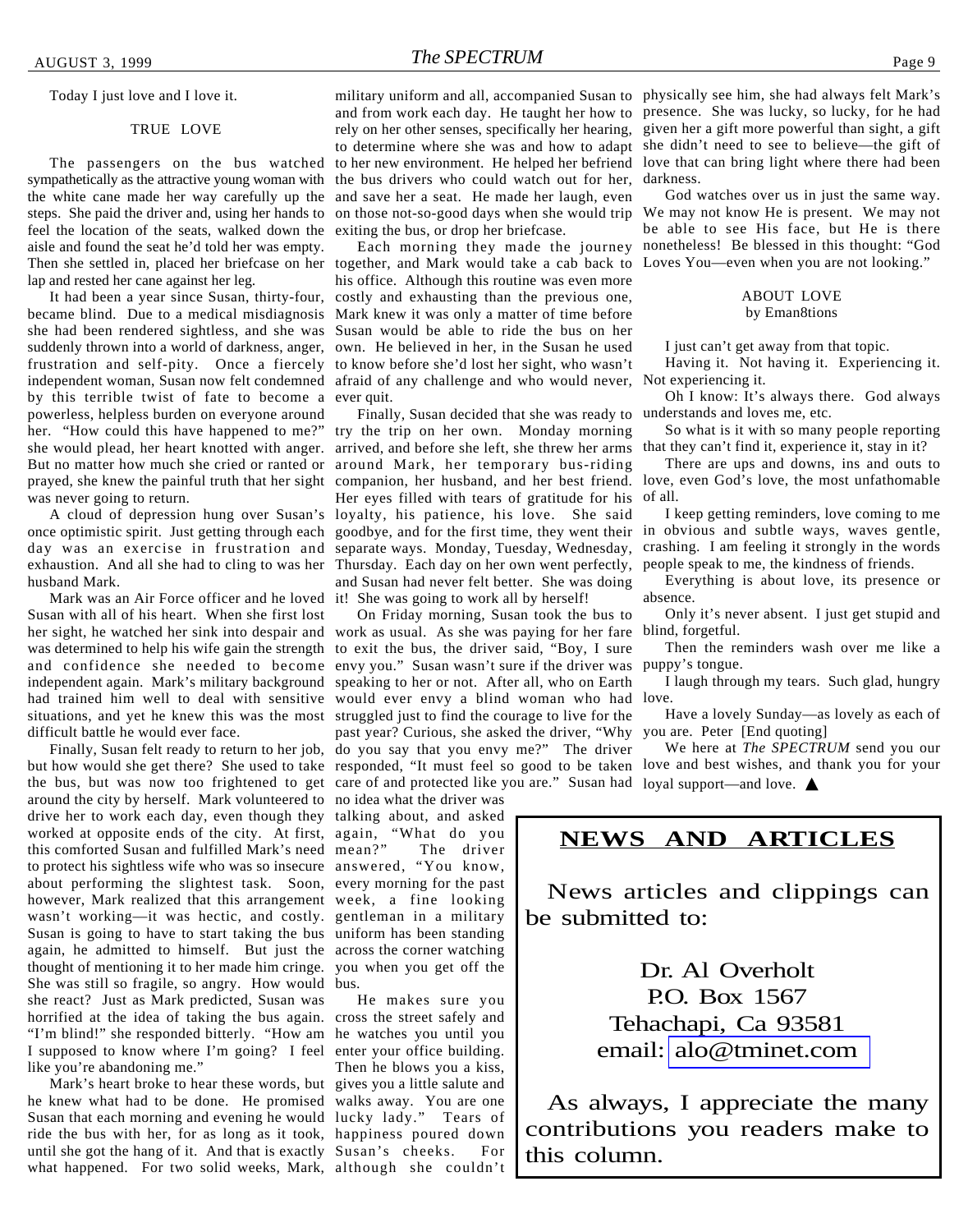## <span id="page-9-0"></span>**Native American Perspectives: Remembering Who We Are Part II Of A Series**

#### **7/20/99 RAY BILGER**

Fifteen-hundred years ago, while Europe was experiencing the barbarity of the Middle Ages, with garbage of all kinds and sewage being thrown right out of windows directly onto city streets, the Native Americans on the North American continent had already lived for at least 14,000 years in complete balance and harmony with Mother Earth. The Native Americans were living in accordance with the ancient ways for thousands of years before the word "ecology" was ever coined. How the word "civilized" ever came to be associated with those who squander their resources and senselessly destroy their environment has to be one of the most ironic unanswered questions of modern times.

The reverence and respect that the Native Americans have for Mother Earth and all living things is summed up well in the Ten Native American Commandments, as presented here by the Cheyenne Tribe: [Quoting]

I. Treat the Earth and all who dwell thereon with respect.

II. Remain close to the Great Spirit, in all that you do.

III. Show great respect for your fellow beings. (Especially respect yourself.)

IV. Work together for the benefit of all Mankind.

V. Give assistance and kindness wherever needed.

VI. Do what you know to be right. (But be careful not to fall into self-righteousness.)

VII. Look after the well being of mind and body.

VIII. Dedicate a share of your efforts to the greater good.

IX. Be truthful and honest at all times. (Especially be truthful and honest with yourself.)

X. Take full responsibility for your actions. [End quoting]

If these were the principles and values we were teaching our children in America's schools today, do you think we would have the number of school shootings we are seeing? Perhaps it's finally time we begin to take back the control of our educational system from those whose agenda is one of social disintegration rather than responsible harmony.

It may be hard to imagine a time when the great help initiate a major change in the direction the rivers of this land ran clean and clear, and were the source of fresh drinking water, yet for tens-ofthousands of years they were that way. Such was the nature of the relationship the Native Americans maintained with their environment.

Today the Native Americans continue to work at enlightening and warning mankind about the consequences of our unbalanced and exploitive approach to our environment. On November 22, 1993, over 28 Native American spiritual Elders delivered messages of peace, understanding, forgiveness, and respect to the United Nations in New York City. Chief Leon Shenandoah of the Six Nations Iroquois Confederacy stated: [Quoting]

It is prophesied in our Instructions that the end of the world will be near when the trees start dying from the tops down. That's what the maples are doing now. Our Instructions say the time will come when there will be no corn, when nothing will grow in the garden, when the water will be unfit to drink…. We were instructed to carry love for one another, and to show great respect for all the beings of the Earth.

In our ways, spiritual consciousness is the highest form of politics. We must live in harmony with the natural world and recognize that excessive exploitation can only lead to our own destruction. We cannot trade the welfare of our future generations for profit now.

We must stand together, the four sacred colors of man, as the one family that we are, in the interest of peace. We must abolish nuclear and conventional weapons of war…. We must raise leaders of peace…. Our energy is the combined will of all people with the Spirit of the natural world, to be of one body, one heart, and one mind for peace. [End quoting]

The "four sacred colors of man" refers to the Red man (native peoples all over the world), the Yellow man (Orientals), the Black man, and the White man. It is perhaps ironic or perhaps very astute that the Elders chose to deliver their messages to the U.N.—the very seat and foundation of the One World Government intent on exploiting resources, ruining the environment, and pitting one nation against another. The U.N. is, however, in a very visibly advantageous position to be able to can conjure up on this Earth at this time. And this

world is headed.

Unfortunately, all indications show that those vested with the power of managing the world's resources have not changed their general policies, except to become even more exploitive and thus destructive. As stated in my book *The Untold History Of America, Vol. I* [*see ordering information nearby*]: "The Native Americans' legends and prophecies have always told them the Earth would one day cleanse herself of what the White man has done, and that the Indians will return to power as the rightful caretakers of Mother Earth."

Rolling Thunder, introduced in Part I of this series, was a Shoshone medicine man, healer, and activist, but he had mastered the medicine traditions of several tribes. He was born a Cherokee, but eventually changed his tribe to Shoshone, that of his wife, Spotted Fawn.

Before he left the human dimension and crossed over to the spirit world on January 23, 1997, Rolling Thunder had traveled throughout the United States, Canada, and Europe, sharing his message about the brotherhood of mankind. He spoke at such places as the Edgar Cayce Foundation in Virginia Beach, the University of Texas at Austin, the University of California at Berkeley, the Indian Center in Vancouver, British Columbia, Canada, at Yakatat, Alaska, in Denmark, Austria, and elsewhere. He was always a very controversial figure, and even the C.I.A. was ever present to follow his movements.

Let's hear more from Rolling Thunder, here, on the battle between good and evil forces. This is the fundamental confrontation that we face bigtime as the planetary cleansing and transformation intensifies. [Ouoting]

Let's be factual, all people are *not* the same. That's somebody else's propaganda. People are supposed to be the same, that's true, and supposed to be the same in the spirit, but it's not that way…. Someday it'll be that way, but it's not that way at this time.

There are evil forces working through some people, and there are good forces that work through others. And I know there's a war going on in the spirit world that is greater than any war that they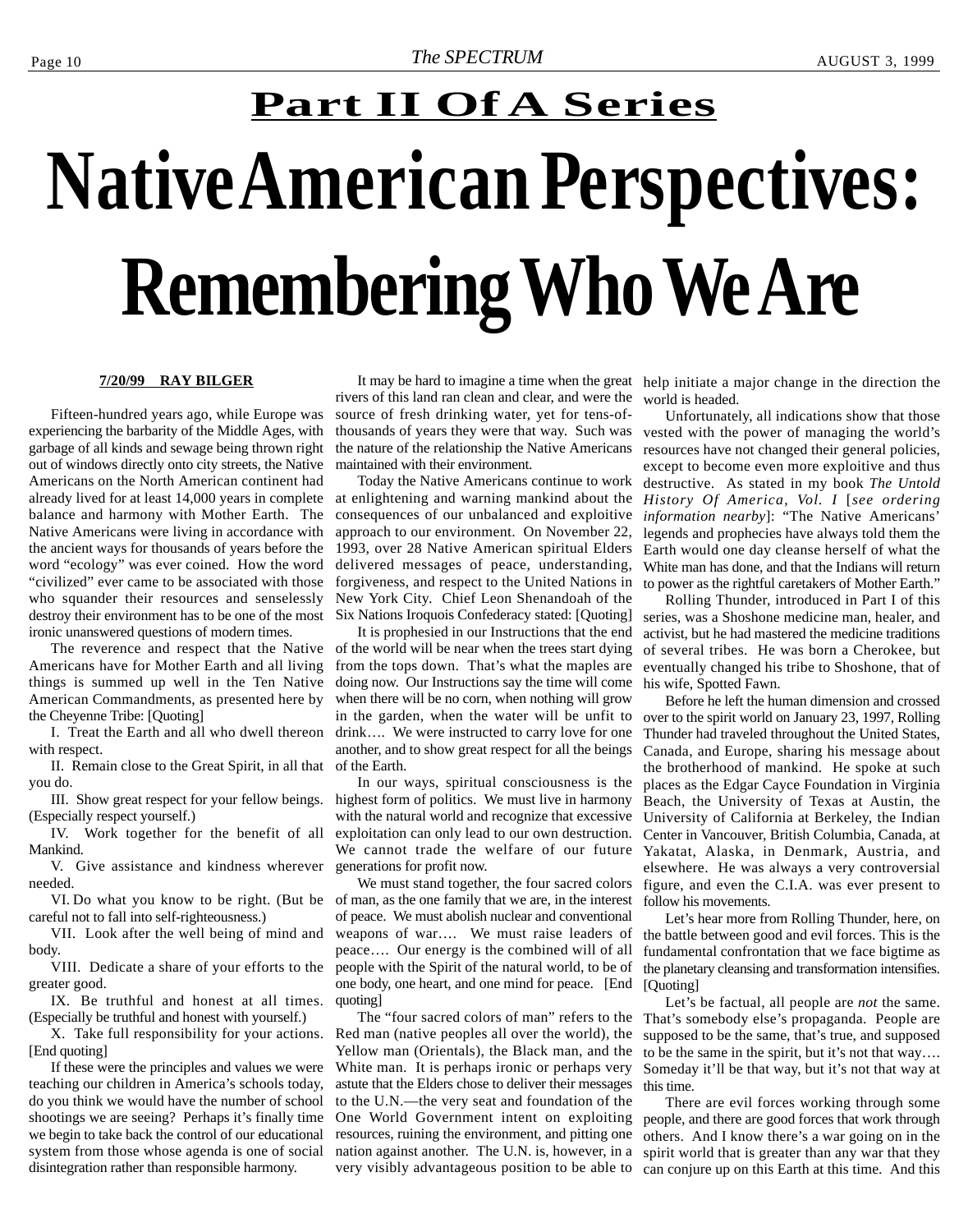war is between the good and the evil forces.

Many Indians died before their time, or were killed off or murdered before their time, by the hundreds-of-thousands. Now they're coming back, and the prophecy was that some of you might not be able to recognize them, or they would look different—in other words, reincarnated. And we've met many, and we're the ones to know.

So, this war goes on in the spiritual world for the control of the minds of the people. And there are some greedy ones that are controlled by the evil forces… like in this country [U.S.A.]—very badly infested with it…. And they respect no one….

The prophecies are that it's not up to the Indians, there are enough good White people to do that, if they weren't so apathetic. But I'd like to go a little further and say that [most] are not concerned about Four Corners, where the state lines of Arizona, people, the Red people, He gave the Guardianship

their brother—they don't think they are getting hurt so they're not interested in the fact that it might be hurting someone else. And that's why I try to jar people awake—to get them to wake up and start doing something.

It's a racist government [in Washington, D.C.] and that's the way it was designed and set up and still is. I don't say that as a criticism. I'm saying it as a fact. The way it is…they've demonstrated it to us [Indians] for 200 years…. We're not asking them for anything, except to keep their treaties with our governments and tribes….

It's not all that hopeless, really. If good people could all get together, who believe in the Great Spirit's way of life, I think they could wake up those Congressmen—Representatives and Senators. [End quoting]

There is Indian prophecy that is preserved chiefly by the Hopi people and maintained by traditional Indian spokesmen everywhere. The most significant part of that prophecy pertains to an approaching transition that is often called the Day of Purification. Yet, the traditional Native Americans do not await some kind of ecological doomsday. Instead, they await this moment with hopeful anticipation. Here is Rolling Thunder again: [Quoting]

When you have pollution in one place, it spreads all over, just as arthritis or cancer spreads in the body. The Earth is sick now because the Earth is being mistreated…. Some of the natural disasters that might happen in the near future are only the natural readjustments that have to take place to throw off the sickness. A lot of things are on the land that don't belong there…. This is really going to be like a fever, or like vomiting what you might call a physiological adjustment.

It's very important for people to realize this. The Earth is a living organism—the body of a higher individual who has a will and wants to be well…. People should treat their own bodies with respect, and it's the same thing with the Earth. Too many people don't know that, when they harm the Earth, they harm themselves, and when

they harm themselves, they harm the Earth.

It's not very easy for the White man to understand these things, because understanding is not knowing the kinds of facts that your books and teachers talk about. Understanding begins with love and respect for the Great Spirit—the life that is in all things, all the creatures and the plants, and even the rocks and the minerals. All things have their own will and their own way and their own purpose.… Such respect is a way of life. Such respect means that we never stop realizing and never neglect to carry out our obligation to ourselves and our environment. [End quoting]

As Chief Seattle once put it: "Humankind has connect."

New Mexico, Utah and Colorado meet. This area is the "heart" of Turtle Island (the continental United States of America) and of Mother Earth.

The Hopi were told that, after a time, White men would come and take their land and try to lead the Hopi into evil ways. But in spite of all the pressures against them, the Hopi were told they must hold to their ancient religion and their land, though always without violence. If they succeeded, they were promised that their people and their land would be a center from which the True Spirit would be reawakened. Let's look at some of the Hopi prophecy: [Quoting]

it's up to the good White people to correct what not woven the web of life. We are but one thread the Great Spirit came down and He made an the bad ones have done, which is entirely proper. within it. Whatever we do to the web, we do to appearance and He gathered the peoples of this We had nothing to do with that. I'm certain that ourselves. All things are bound together. All things Earth together on an island which is now beneath The Hopi settled in the area now known as and we call that the Guardianship. To the Indian At the beginning of this cycle of time, long ago, the water, and He gave each of us a responsibility



#### **by Ray Bilger**

**This book shatters the image that has traditionally been portrayed as American History, by exposing the high-level corruption that passes for business as usual in the Halls of Congress, the White House and throughout our entire Judicial system.**

*The Untold History Of America* **was written for the specific purpose of providing a high school textbook for all American schools that would educate students about the real nature of our national situation. With a clear understanding of things as they exist in reality, students will then be in a much better position to go on in life and do something to correct our current downhill course.**

**This book is for those who want to know why America is the way it is today, where we went wrong, who are the responsible parties, and what we can do to bring back the American Dream our forefathers and mothers fought so hard to establish and gave their very lives to defend.**

**Special emphasis is placed throughout the book on the original inhabitants of America, the Native Americans. They lived for thousands of years on this continent in complete harmony and balance with the Earth. With their help we may yet be able to turn things around so that our tomorrows will be something we will all be honored to pass on to the children who are our future generations.**

The first 16 parts of Ray Bilger's ongoing research are  $\bigstar$ compiled into the book: The Untold History Of America, Vol. I. Now available from Wisdom Books & Press for: U.S. and Canada \$10. plus \$3.50 S/H = \$13.50 U.S. funds ✬ Foreign \$10. S/H = \$20. U.S. Funds Please see order form on Page 40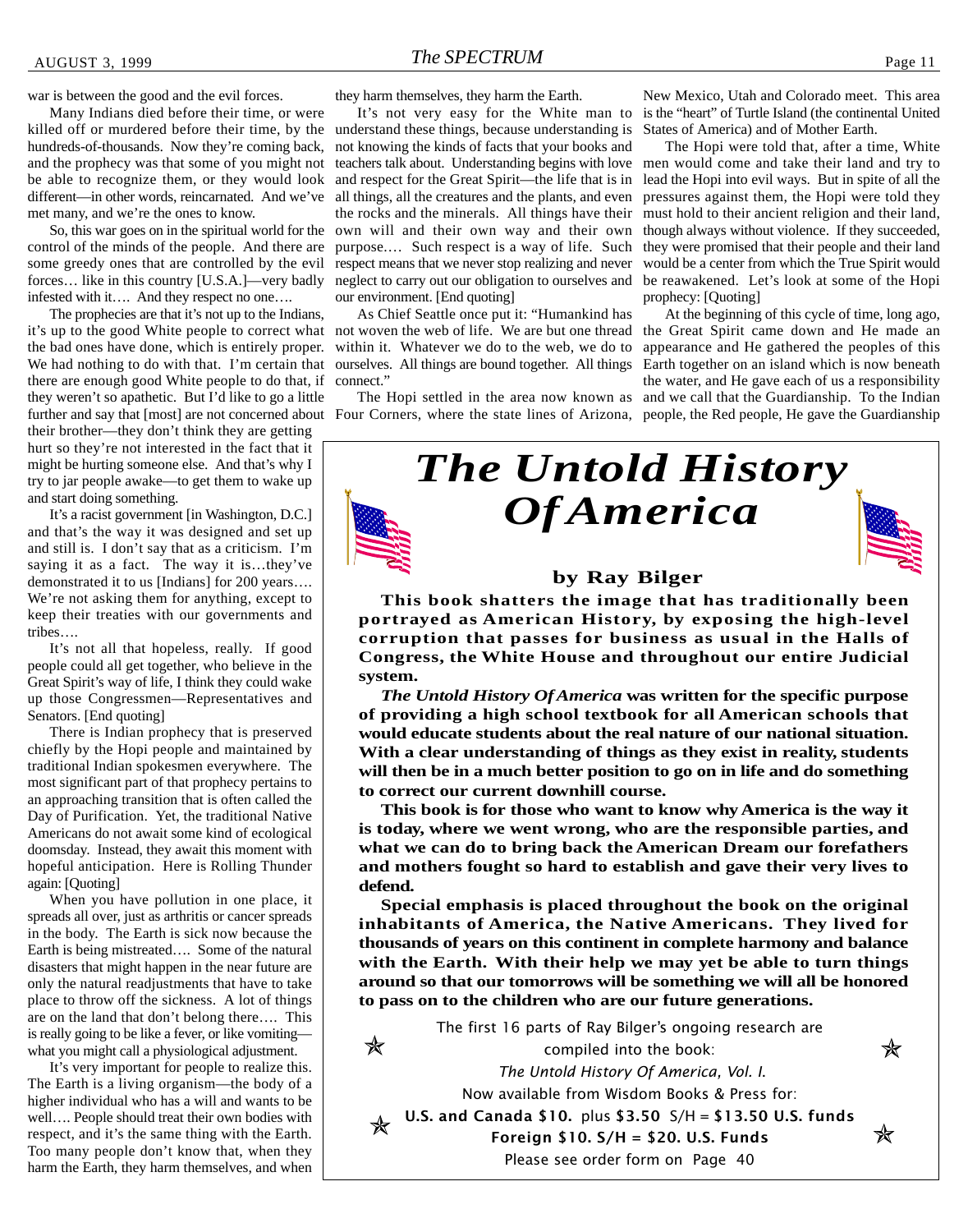time the teachings of the Earth, the plants that grow from the Earth, the foods that you can eat, and the herbs that are healing, so that when we came back together with the other brothers and sisters, we could share this knowledge with them. Something good was to happen on Earth.

To the Yellow race of people the Great Spirit gave the Guardianship of the wind. They were to learn about the sky and breathing and how to take that within ourselves for spiritual advancement. To the Black race of people was given the Guardianship of the water. They were to learn the teachings of the water, which is the chief of the elements, being the most humble and the most powerful. The White race of people were given the Guardianship of the an Apache reservation in Arizona, and the Freedom fire. If you look at the center of many of the things they do, you will find the fire.

As time passed, the Great Spirit gave each of the four races two stone tablets. Ours are kept at seem like time is going faster and faster. The Elders the Hopi Reservation in Arizona at Four Corners Area on Third Mesa. So, we went through this cycle of time and each of the four races went to their directions and they learned their teachings.

The prophecies told us we would see the coming of spinning wheels filled with voices. This was the White man bringing their families in covered wagons across the prairies. So, the White man came to Turtle Island, and we were told in the prophecies that we should try to remind all the people that would come here of the sacredness of all things. If we could do that, then there would be peace on Earth.

But if we did not do that, when the roads went clear from east to west, and when the other races and colors of the Earth had walked clear across the land, if by that time we had not come together as a human family, the Great Spirit would grab the Earth with His hand and shake it. By the early 1900s, all the four colors had not come together to sit in the circle and share their teachings, and so the First Shaking of the Earth came to pass, what we know as the First World War.

The Elders gathered in Arizona around 1920 and wrote a letter to Woodrow Wilson asking if the Indian people could be included in the League of Nations. No one wrote back to the Native people and they were left out of the League of Nations, so the circle was still not complete.

The prophecies said that things would happen, that things would speed up a little bit. There would be a cobweb built around the Earth, and people would talk across this cobweb. This cobweb is the telephone.

Eventually, the Second Shaking of the Earth came to pass, and this shaking was worse than the first. This was the Second World War. The Hopi were told that the worst misuse of the Guardianship of the fire is called the "gourd of ashes"—what we know as the atomic bomb, with the ashes being the atomic fallout. The Elders tried to contact President Roosevelt and ask him not to use the gourd of ashes because it would have a great effect on the Earth, and eventually cause even greater destruction and a Third Shaking of the Earth, the Third World

Japan.

The United Nations was formed, but it did not accommodate the Native people who tried to address the nations of the world, and the Elders knew this would not bring peace on Earth, but that there would be continuing and deepening confusion and that the little wars would get worse.

The prophecies said that when the eagle lands on the Moon, the powers will begin to come back to the Native people. When the U.S. astronauts landed on the Moon in 1969, they sent back the message, "The eagle has landed." Within seven days of the time of the eagle landing on the Moon, that the Hopi have preserved this advice so the first Native alcoholism program was started on of Indian Religion Act was introduced in the U.S. Congress….

The prophecies said that, as time passes, it will advised us that, as things speed up, you yourself should slow down. The faster things go, the slower you go. Because there is going to come a time when the Earth is going to be shaken a third time. The Great Spirit has shaken the Earth two times to that we should have greeted each other as brothers and sisters.

And so it is said there is going to be the Third Shaking of the Earth, but this time the Great Spirit will grab the Earth with both hands. Some people will not wake up in time before this happens, and will not survive it. For those who do survive, then there is going to be another attempt to make a circle of the human beings on Earth. And this time the Native people will not have to petition to join, but will be invited to enter the circle because the attitude toward the Native people will have changed by then, and all the four colors of the four directions will share their wisdom, and there will be peace on Earth.

People always ask: "Can't we change it? Could we stop it?" The answer is yes. The prophecies are always either/or. Either you do this, or this will happen. We could have come together way back in 1565, and we could have a great civilization, but we didn't.

Always along the path of these prophecies we could have come together. We still could. If we could stop the racial and religious disharmony, we

of the Earth. We were to learn during this cycle of War. But the gourd of ashes was then dropped on would not have to go through this Third Shaking. The Elders say the chance of that is pretty slim. But they say, what we can do is we can cushion it. We can cushion it so it won't be quite so bad. And we can do this by sharing the teachings that will reunite us....

> The Earth as we know it is going to change...but something so good is going to happen on the Earth that it cannot even be described…. This is the hardest time to live, but it is also the greatest honor to be alive to live to see this…. [End quoting]

> Could we possibly have better advice than the above on which to act? We should be thankful accurately.

> At one time some scientists came to the Hopis and said they wanted to take the stone tablets to a scientific laboratory to determine how old they are. The Hopis said, "We know how old they are." The scientists said they wanted to confirm it, so the Hopis let them take a little piece, and so the scientists went and had a carbon-dating done on it. The scientists said the tablets were at least 10,000 years old, and perhaps as much as 50,000 years old.

remind us that we are a human family, to remind us here? This is surely a time when we need to Do we remember who we are and why we are remember that we are all brothers and sisters here on Mother Earth, put here by the Great Spirit (Creator Source) to live and care for and respect each other and our Mother Earth. As we look around us, does it appear as though we have followed the teachings and instructions of the One who put us all here together? We need not look very far to see the consequences we have brought upon ourselves for not respecting Mother Earth and each other. It is reasonable to assume that the four races of man will eventually build a peaceful world together—but not, it appears, before the Third Shaking of the Earth. We can all expect to learn some important lessons as this time of the Third Shaking unfolds. After all, we each have a good reason for choosing to be here at this critical time.

> For those with access to the Internet, there is a wealth of information to be found on over 60 North American Native American tribes at < http:// [www.rr.gmcs.k12.nm.us/](http://www.rr.gmcs.kl2.nm.us/domagala.namericans.htm) domagala.namericans.htm>. In the next segment of this series we will look further into the Native American way of life and what being a Native American encompasses.

> > **Kirkland**

Fortunately for children, the uncertainties of the present always give way to the enchanted possibilities of the future.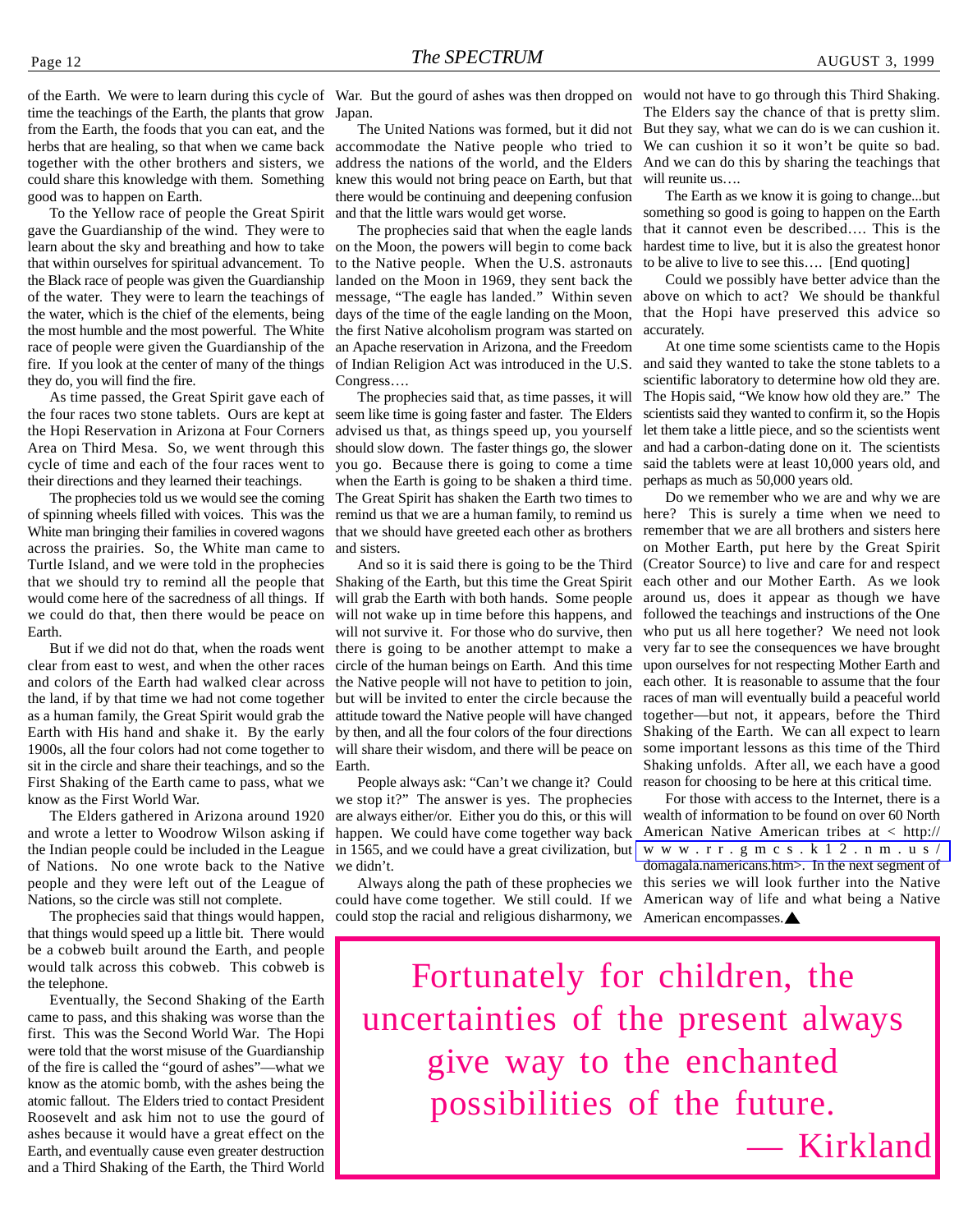# <span id="page-12-0"></span>**Each New Day Is A Miracle Of Opportunities**

#### **7/25/99 SOLTEC**

Good afternoon, my friend. It is I, Toniose Soltec, come in the Radiant One Light of Creator Source. Be at peace and be still. All is unfolding as it should and you will shortly see the "fruits" of your labors pay off in many untold ways.

cleaned up and we have an untainted public medium in which to express these messages, you will naturally attract into your experience those who have a like-minded purpose and goal. The best thing any of you can do to expedite this process is to clean out the leftover emotional baggage associated with the "housecleaning" of the recent past.

Let those, who are so inclined to do so, reactionary mind spew out there fantastic tales of how they have struggles to maintain been victimized and such. These ones will ONLY be hurting themselves by wallowing in oscillations will drive their low-frequency state for extended periods many in your society into of time.

Give no energy to these things and you will be well on your way to a higher-frequency range of operation wherein you will no longer attract the memories of these events. Get busy with more productive endeavors and you will not have time to sit and "lick the wounds" of past battles.

You will all, one day, remember these times with great appreciation and wonderment as you will (from hindsight) be able to see the Guiding Hand of Higher Orchestration working with you and through you. Let go of yesterday and look forever forward.

Learn your lessons and move on. It is never wise to dwell in the past once the lesson is learned. Mistakes and such (as seeming mistakes) are an essential part of the growth equation and they tend to help you to see more clearly the correct path. Stop beating yourselves up for any so-called mistakes you think you have made, for the truth of it is that there were no mistakes and you needed the lessons of contrast that each of your less-thanperfect choices provided you.

quite unavoidable at this point in the sequential Creator manifest and you will be faced with of their own, but rather, regurgitate what someone equation of unfolding physical reality. As displays of apparent "realities" that will seem to else has told them. This is fine and is part of the

Now that the energy pathway has been cleansing the negativity from HER energy field a global dictatorship. However, too many a lessons about these upcoming changes. Mother Earth has been a patient and gracious host who frequency state of fear which will keep you from has tolerated much thoughtless and injurious going within and tapping the innate Creative activity by you who depend upon her for your physical sustenance. Remember your planet deliberate attempt to keep you mentally and has the right to seek her perfect balance, and as emotionally distracted while the dark controllers she continues through this journey, she will be attempt to depopulate the planet in preparation for just as you ones are doing.

entertain the lower-level astral energies (as well not the balance of God in their plans.

as lower-level thought forms) will find that their "reality" will continue to grow more and more erratic as the ego-based control. These a drug-like hallucinating

concepts of who they really are as a being. which derives from acceptance of the true nature and purpose of the physical experience. This condition alone will cause many to depart from your world, as the physical vehicle will not be able to work within such a conflicting mismatch of energies.

Ah, but this is why Creator God has sent the many teachers to incarnate at this time, so that each one will have the maximum potential for growth available to them. (And by teachings that are being offered through MANY potential, you may also read possibilities or routes at this time. Each individual reality opportunities.)

There are even teachers sent for the teachers. These more advanced ones usually connect directly to Higher Guidance for their counsel and are probably more "in disguise" than the teachers you recognize because their in a sleeplike trance of reactionary (instinctive) job is a subtle one of guidance of the guides.

Earth changes are still coming. They are balance of players on the playing field. You are techniques), and rarely have an original thought Geophysical Commander of this Earth be real but are, in fact, false (though larger equation that makes up a truly balanced

Transition Project, I have given you many past convincing) holographic projections. These Those who dwell in the negativity and plans will not succeed, for those dark ones have displays are designed to place you ones in a low-Potential of your being. This will be done in a "sleeping giant" are awakening, and the dark

> They want to know the general "rules of the game" but they tend to be too lazy to study and understand the significance of the details behind even the "abbreviated rules"—let alone seek out the complete understanding of the full set of rules which state YOU ARE CREATOR MANIFEST.

Monitor closely your emotional state for oscillatory swings. These swings are quite natural as you progress through your day-to-day lives, but the severity of the oscillations is what should be

state where they will not be able to cope with looked at. Keep your spirits high! Keep a close the Higher Reality and advanced spiritual connection to Creator God. Be quick to ask The "rational" mind will, in effect, be key to maintaining a sane reality is to come to completely overloaded without the balance understand the subtle nature of your constant and Creator for assistance and understanding. The direct connection to Creator Source. These challenges are the growth opportunities that you ones have chosen to participate within.

> Remember always that these lessons (these writings) are not for everyone and that there are many on your globe who are not ready for the challenges that many of you more aware ones are faced with, nor are these "younger" ones properly prepared to accept some of the advanced contributes to the whole collective reality, and through the ensemble of these various realities comes the unique physical/spiritual environment in which you participate.

All is as it should be and there is the perfect and manipulated (through numerous mind-control The larger majority of ones on your planet are existence. These ones are easily molded, trained,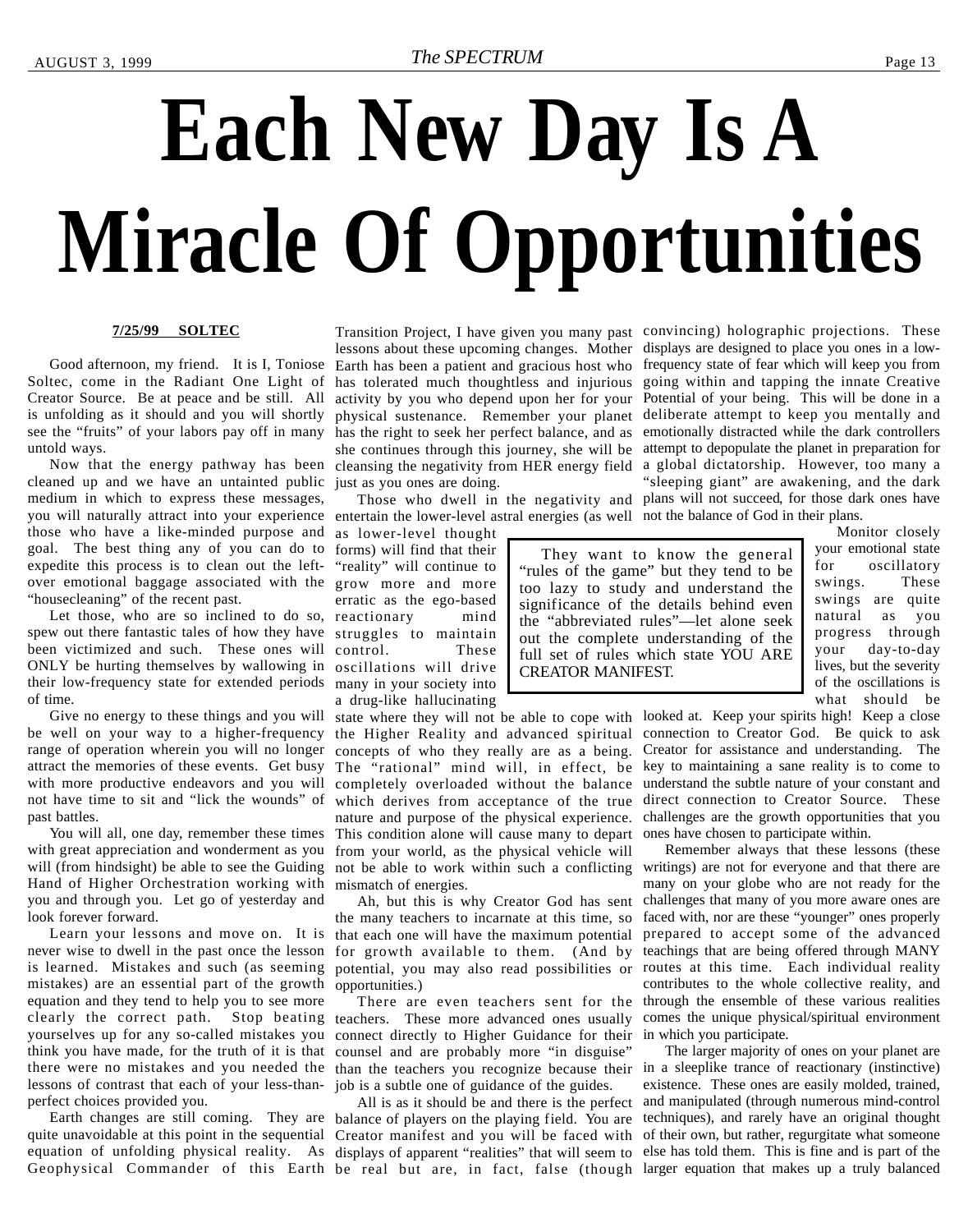#### <span id="page-13-0"></span>environment.

As the planetary transition continues to unfold, each will be caused to stretch in terms of understanding and growth, and each will progress to the next suitable level of experience. Some of you will return to where you came from—the stars—while others will continue on as caretakers of this planet.

There will be massive numbers of ones who will transition out of the physical and will continue there incarnation cycles on planets with the suitable level of development that will be optimal for their growth.

There are no real endings, but rather, a forever-evolving newness and new beginnings. Each day holds a miraculous opportunity for during this conversation. new beginnings and changes. Your soul soars with Radiance when you are fulfilling your some of which will, surely, stretch your [<davidicke.com>.](http://www.davidicke.com) His very controversial Fundamental Desire to create. You will resonate with joy when you take a step forward in awareness. Each new step is as big or small to your hat" kind as you desire.

There are no speed limits that bind you to a which captures set pace. There are, however, sequential steps, like climbing a ladder, that must be taken. You may choose to rest along the way, but you can't skip ahead without experiencing the proper balanced growth.

Many on your planet want the quick read this answer. They want to know the general "rules of the game" but they tend to be too lazy to study and understand the significance of the details behind even the "abbreviated rules"—let alone seek out the complete understanding of the full set of rules which state YOU ARE CREATOR MANIFEST. These ones thus tend to have the same limited understanding as those who taught them the "quick rules" in the first place (usually parents, pastors, coaches, done his seeming mentors). Thus the cycle of ignorance homework—as is propagated from one generation to the next, and life remains tedious for this majority who are yet asleep to the Great Potential that lies me, he has just within them.

Always the teacher will come when the Australia, New student is ready. This is to say, when the desire for understanding is strong enough and clear enough, you will draw the answer to you like iron to a magnet. "Seek and ye shall find" or "Knock and the door will open" are axioms worth remembering. These phrases represent a common component—DESIRE!

Your desire will lead you to what you are wanting every time. It is up to you to determine your desire and to recognize the answer when it presents itself to you—usually in a very subtle way that makes you pay attention within.

I am Ceres Anthonious "Toniose" Soltec. I come in and of the One Light of Creator God. I am Teacher, Guide, and Friend. May these words find inner understanding and help you to see the answers to some of the questions you are asking.

In Light (that which is opposite to ignorance), blessings and peace. Salu.  $\triangle$ 

## *The Biggest Secret* **An Interview With David Icke**

[*Continued from Front Page*]

literally, a "fasten your seatbelts and hold on Arizona Wilder, is available from Bookworld

David hits hard on a wide range of topics, may be accessed through his website which is: beliefs and expand your thinking. This is, video tape with Illuminati mind-control victim (206) 628-0888. His schedule for other events

of conversation David's riveting speaking style as best that can be done in print.

If you do not interview with an open mind, you will probably just dismiss the entire thing. But as a careful reading of *The Biggest Lie* will reveal, David has definitely usual!

As David told done a month in Zealand, Hong Kong, and America. He is now, as I write, in South Africa for a month, then back to America in September. He is confirmed in Seattle, Washington to speak at Washington State CTC from 10 a.m. to 5 p.m. on September 25; tickets for that event are available through Ticketmaster



### **David Icke**

**His words are designed to inspire all of us to be who we really are, to fling open the door of the mental prison we build for ourselves and to walk into the light of freedom.**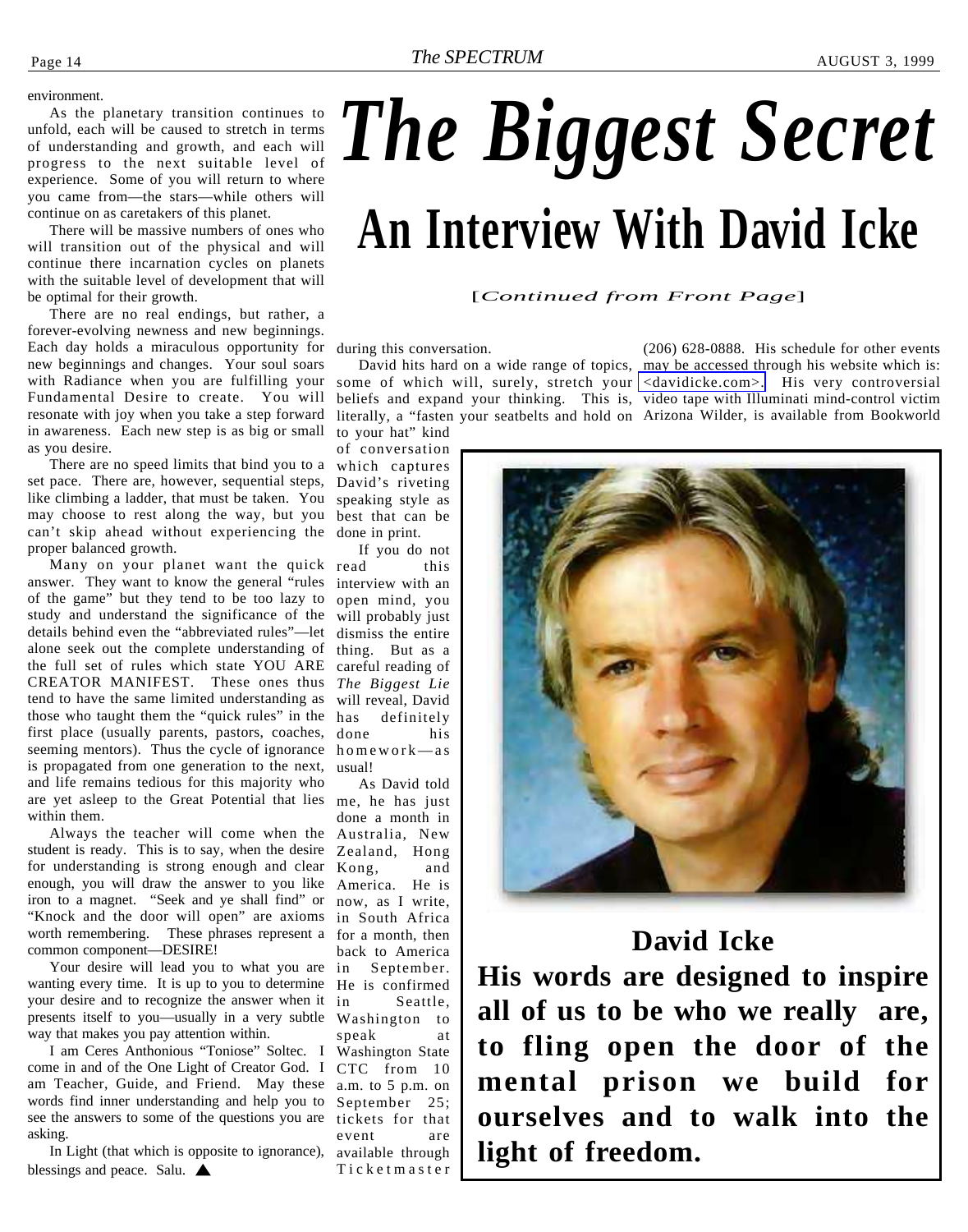SPECTRUM is also carrying this video from the word meaning gods. *Revelations of a Mother Goddess* and his newest book *The Biggest Secret;* see back went on and became the British and European course, "Oh, the great British Empire is over, page for ordering information. If you would Aristocracy and Royal Families. The like to contact David for a speaking incessant interbreeding between these family actually left out in those countries the engagement or conference, he may be reached by calling Royal Adams at 602-657-6992 or fax at 602-657-6994. British or European inquiries may be made at Bridge of Love on The focus in the ancient world of these fact, most and emphatically, the United States, 01983 566002.

latest insights from a researcher who has dared Rome. And it was when they were in Rome, American Presidents, it is utterly astonishing to probe into the darkest corners and speak out epicentering in Rome, that we had the Great in support of this. There are about 260 on some areas that, to-date, seemingly no one, Roman Empire. on a global scale, has been willing to touch. *Free* and *The Robot's Rebellion.*

suggestions David makes near the end of his England in 1694. conversation? Sometimes the simplest ideas to out.

\* \* \*

**Martin:** I'm talking to you at the seat of global power today, namely London. Not only are you located at the seat of power, but stone walls of those various places.

**Icke:** Right, absolutely.

**Martin:** As our readers are very well titled?

when, but certainly you can pick it up around 5,000 B.C., a series of bloodlines emerged, particularly but not exclusively—particularly, thing. really, the focus of power was in the Near and Middle East.

the Royal lines of that ancient Near and of the British Empire. But, there are two religion by, most notably, the Roman Empire, Middle Eastern area. This bloodline would forms of power. There's overt power, Emperor Constantine the Great, at the Council appear to go back to an extra-terrestrial dictatorship—you can see it, feel it, touch it of Nicaea in 325 A.D., and, of course, what intervention which created hybrid bloodlines. and taste—and they always have a finite life came out of that, eventually, was the Roman This, I think, is referred to in the *Old* because eventually, when people know they're Church which became the Christian religion. *Testament* which is, of course, just an edited in a dictatorship, in a prison, they'll rebel rewrite of more ancient texts where it talks against it. The most effective form of control, key bloodlines that I am identifying is the about the "sons of God" who interbred with and this is what happened when the so-called Merovingian bloodline that came out of the the "daughters of men", creating the hybrid European Empires, like the British Empire, Near and Middle East into France, and, of line, the Nefilim/Nephilim. When you go started to roll-back, particularly in this century, course, has been widely written about in back to the Hebrew, the "sons of God" they replaced overt in-your-face control with various books in the recent ten years or so, become the "sons of the gods". And so often covert control. when you see the translation into the English,

lines is not due to snobbery, but their desire to bloodlines and the secret society networks hold a specific genetic structure.

With all of that said, sit back and read the eventually they moved their epicenter to bloodlines appears to be in Babylon, and ever since it was formed.

It is very appropriate that two of David's other expansion of the power of these bloodlines American since 1776, it will run into hundreds books include: *And The Truth Shall Set You* across the planet. Eventually, one of their and hundreds of millions. Well, 42 of those We are in a time when personal every surviving Royal Family in Europe is President of the United States. You would responsibility is the challenge affecting us related, was manipulated onto the throne of think, on the law of averages alone, that those all—big time! What if each of us simply England in 1689, and he was the one who 42 would have some tremendous genetic made a resolution to follow the three signed the Charter that created the Bank of diversity. Well, they don't. number, called William of Orange, to whom hundreds of millions have actually become

put into words are the hardest to truly carry Illuminati, for want of a better word—these London, every American election since and there are many horrific and nasty things taking British Empire, and as a result of that they two countries, overwhelmingly, France and place behind the seemingly respectable old were able to move into the Americas, Britain, out of which these bloodlines came in bloodlines, in other words, moved their including George Washington, in 1789, has epicenter at an operational level, because it has been won by the candidate with the most other levels all around the world, but at an European Royal genes. 33 of the 42 are operational level, the spider in the center of genetically related to two people: the pyramid became London. And then, of Charlemagne (King), the most famous course, as years unfolded, came this key time monarch of what we call France, and Alfred in the expansion of these bloodlines, the Great the Great, the King of England. They're the Australia, Africa, and New Zealand. They Europe. show up as far as China.

versed on the Global Controllers generally, British Empire. Well, when you see the size bloodlines came out of the Near and Middle let's cut to the chase with the bad news first of Britain, compared with the world—when I East, how the blueprint of control by religion and go from there. What is *The Biggest* was a kid it was a great mystery to me how was formed in Babylon, where their Trinity of Secret, as your new book is so appropriately these small islands you can hardly see on the Nimrod, Tammuz the Sun, and Queen Icke: The biggest secret that's emerging is world. But now I do understand that it was terms of the stories of the later Jesus stories, that back in the ancient world, we can debate not the British Empire at all, it was the empire and many other stories in other cultures that globe actually had an empire that spanned the Semiramis the female, there was mirror in of these bloodlines, that had centered relate to exactly the same stories using themselves in Britain, which is a very different different heros, since I wrote in the book that

These bloodlines became the leaders and took the positions of power in these countries were eventually taken and turned into a becoming clear, is that these bloodlines then Since I wrote in the book that these stories

the King James version of the *Bible*, as God in people do not rebel against not being free were these bloodlines, since all of that, I have,

and elsewhere, but for your convenience The the Old Testament, it actually is translated when they think they are. And so, what And these bloodlines moved over as time Empire, rolled-back on the surface, and of Thanks to—well, let's go back a little. running those countries, including not least, in happened as these empires, as the British The poor old Britain has lost her power", they through which they work and they've gone on

> This was a key point in the historical add up all those who have called themselves And when you look at the genealogy of million Americans, at the moment. And if you

> At that point, this group—call it the Aristocratic and Royal genealogy based in According to *Burke's Peerage*, the bible of

> It was said that the Sun never set on the and I told the story in there of how these Now, what happened, it's increasingly Aristocratic family called the Pisos, Piso. Now, since *The Biggest Secret* came out, the Gospels were actually written by a Roman

> And that is the ultimate control, because Royal Family, including King George III, Since I wrote in the book that one of the since I noted that in the book that the British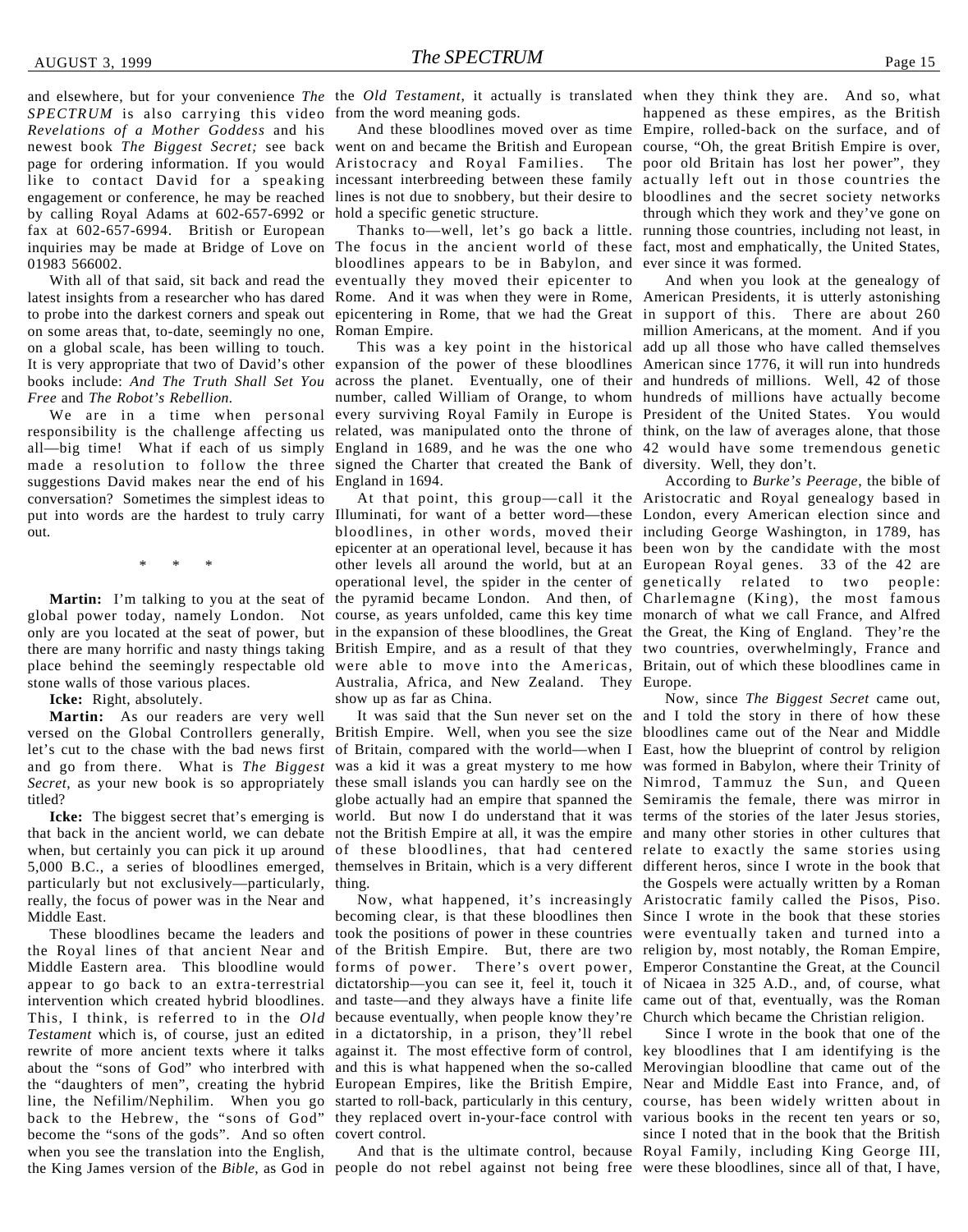of the George Bush family, including, of controlled not from the physical level, which of them, so I can start to see, as a result of course, George W. Bush, who, surprise, is just one level of it, but actually from what traveling, these common themes that are surprise, is being pushed as the year-2000 people call the lower astral, or I call the lower coming up all over the world. President. It only turns out that the Bush fourth dimension. It is the lower cess-pit end family and the Roosevelt family, who are of of the dimension closest to this one. And, it May '98, it had been around a little bit but I the same line, are genetically related to seems that, talking to people who have worked put it on the back burner. There wasn't Alexander the Great, who, I think it's around on the inside with these people and taken part enough evidence to talk about it, really. And 300 B.C., plundered this very area—I'm in their rituals—indeed, in one case, conducted **that was that people had seen people in** talking about Egypt, what we call now Israel, them—these lower fourth-dimensional entities **positions of power, not exclusively so, but** down to Babylon and across to India—this who, of course, the satanic rituals interact **overwhelmingly so, turn into a reptilian** whole area I'm talking about, the Bush family with—the legendary realm of the folklore **form and then go back to human.** And, in a

genetically. They are related to the Piso family, the Roman aristocratic family who wrote the Gospel stories originally. They're genetically related to Constantine the Great, the Roman Emperor who took those stories and turned it into the Christian religion, in effect, which makes the people who wrote the stories and the person who created the religion, the same bloodline.

They're genetically related to Dagobert, one of the key Merovingian line. Dagobert was said to be one of the last surviving Merovingian line, but that's not correct. The Bush family is also genetically related to George III, who was around

which they've had ever since.

So when you look—and this is just a few at the Bush line alone it supports, emphatically, these bloodlines that came out of that ancient Near and Middle Eastern area and of power, not least today. It is no accident, Rick, that George W. Bush, with that background, genetically, is the one they're bringing through and throwing the money at to the genealogy, my goodness me, that takes about the connection, all of the treatment of become president in the year 2000, which is a key year for them.

So, in effect, what I'm saying is that my research is very strongly pointing to the fact lower fourth-dimensional entities have actually stories I'm being told by people around the that the extraterrestrials are not coming, they're not going to invade, they've actually Illuminati to actually control the planet. And, she said, "Oh, do you know what Diana's been controlling this planet, increasingly, for while all this was unfolding, I started getting nickname for the Windsors was?" thousands of years. And when I say extraterrestrials, I don't mean all extraterrestrials, I mean I'm talking about this particular group. And it seems to me that the in the last 10 years or so, consciously walking seriousness, 'They are *NOT* human!'" situation is this, that—oh, the House of this journey—I now realize that I was Christine Fitzgerald went on to tell me: "You Windsor, by the way, are one of these unconsciously doing it all of my life—is that know, the Windsors are a reptilian line, bloodlines, big-time, and they know it— suddenly a subject heading will come into my they're not human." And that "the British they're related to the Bushs, not surprisingly. life, and once it's appeared, I'm meeting Royal Family, and its inter-linking bloodlines, Anyway, it seems that one of the key reasons people literally from all over the world, are actually reptilian, they come from a

in the last ten days come across the genealogy structure is that this planet is actually two years now, and been back to quite a few and the Roosevelt family are related to him, demons and all this stuff—that somehow, these period of 15 days, in May 1998, I met 12

> And one theme that came up last year, May '98, it had been around a little bit but I put it on the back burner. There wasn't enough evidence to talk about it, really. **And that was that people had seen people in positions of power, not exclusively so, but overwhelmingly so, turn into a reptilian form and then go back to human.** And, in a period of 15 days, in May 1998, I met 12 separate people in different parts of America from different walks of life and different backgrounds, in my travels, who told me the same story. I thought, "What in the hell is going on here?!"

when people like Benjamin Franklin were particular genetic lines, in their most pure said, "Look, hey, we gotta talk." giving the American people the impression form, have a much greater vibrational they were going to freedom, when actually reasonance and vibrational sympathy with the and chatted. they were going to covert control by Britain, lower fourth dimension, and therefore, can be headlines from the Bush line—when you look fourth-dimensional entities, which kind of confidant on things she couldn't talk about to have been brought through to be in positions these lower fourth-dimensional entities into Anyway, she said, "I think this lady might talk much more easily—what we would call possessed and taken over by these lower means that if you can put these particular anyone else for nine years." Now, this lady bloodlines, the physical body, if you like, in a has actually appeared in the press from timeposition of power, you're actually putting to-time as being a close friend of Diana. positions of power, because they're working to you. She's never talked to anyone else." through these particular lines.

> some time and sweat, you hit the same genetic Diana by the Windsors, which was utterly, lines when you're looking at people in utterly outrageous. I haven't talked to this positions of power. It seems to me that these lady Christine Fitzgerald about these bizarre been working through what we call the world. Then, as the conversation unfolded, some very bizarre stories told to me.

**Martin:** I bet.

that they are trying to hold this genetic because I've been in 21 countries in the last reptilian extraterrestrial race."

And one theme that came up last year,

separate people in different parts of America from different walks of life and different backgrounds, in my travels, who told me the same story. I thought, "What in the hell is going on here?!"

When I came back to England, the sequence continued. I was asked by a couple of people, who were members of the House of Lords, in London, to go and talk to them at the House of Lords about the manipulation, which they also realized was going on. And I chatted with them for a while, and there was a lady at the meeting who kept saying some very interesting things about Diana, you know, the Princess of Wales. And, after the meeting, I

She said, "We have." And we went off

I said, "Where did you get this information about Diana?"

She said, "My best friend was her closest

And, again and again, when you get into Christine Fitzgerald. She starts telling me So, I went to see her and her name was

I said, "No, go on."

**Icke:** And the thing about my life, Rick, And she said, "She used to say, in all She said, "The lizards or the reptiles."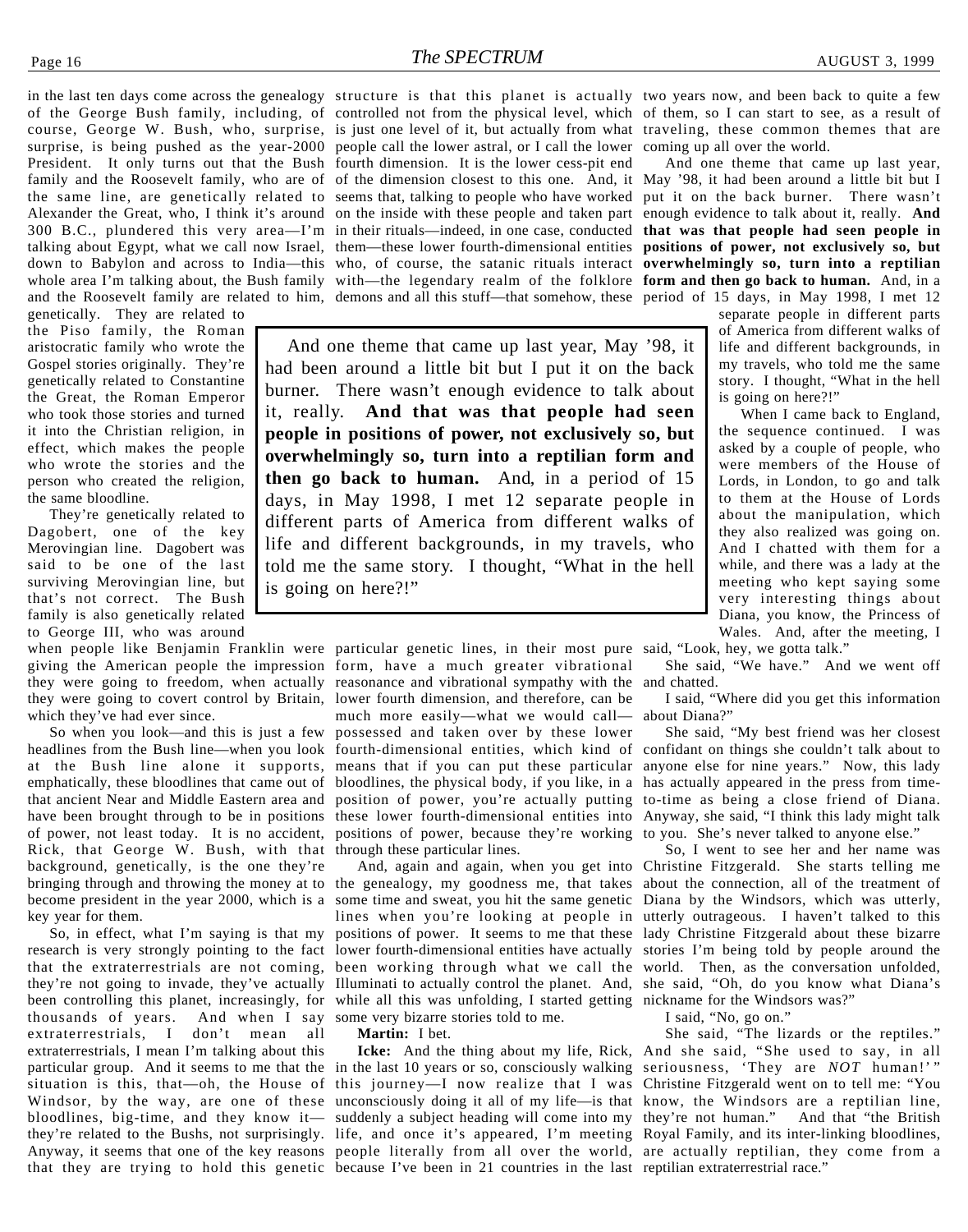another one!"

And I came back here—about an hour and a half from London—my home is in England. I knew of a guy called Ted Heath, who was Prime Minister of Britain from '70-'74, and I knew that he was involved in some serious horrendous things, like sacrificing children, about the manipulation of the world in the

and all this stuff, because of people who had seen it. And, a lady I knew, who had contacted me, wanted to tell me about her experiences with Ted Heath, so I went to see her, not to talk about shape-shifting reptilians, but to talk about Ted Heath and satanic ritual involving the elite of Britain.

And, again, but just as a quick incidental—when you follow these bloodlines from the ancient world to the present day, this satanic ritual, human sacrifice and blood ritual, even using the same deities in the rituals, is a common and constant, unchanging theme. So, it would be very surprising

her experiences with Heath and stuff.

these things, it just so happens that, although never stopped, really. Burnham Beeches is on the outskirts of London, not far from Heathrow Airport, the hundreds of people who I've met from around or reptilian form. She says in the book that he place is actually owned by the City of London, the financial district which is the epicenter of this control. I just finished me cup o' tea—you know how you do in her house—and I was just making my way to experience during that interview. The guy's follow information, and I'll go where it takes leave, after she told me this stuff, and I said to face turned into a bloody reptile." her, just to throw away a line as I left, I said, "You know, I'm having some bizare things hands turn into a reptilian." happening to me at the moment." I said, "I keep meeting people who tell me that they've at the ancient world, and you start to see seen people shape-shift into bloody reptiles." And, honestly, she grabbed her chest and she race. Not that all references are literal—I was gasping for breath like she was having a mean, there's the serpent symbolism that's editing-out information that's taking you away seizure.

only me." And she went on to tell me that who were said to be able to take human *OR* and so I just follow information, and it's taken she wasn't going to say that to me because reptilian form, and then, while this is going me into these areas. Interestingly, too—and she thought that even I would find that on, Rick, I thought, "I'm sure Cathy O'Brien I'm just going back there, so I'm going to do unbelievable. She said, "All that stuff I've mentioned bloody reptiles in [her candid and some more on this—when I was in South told you about Heath and seeing him in the *shocking book, with Mark Phillips, called*] Africa, about February last year, I met a Zulu satanic rituals and all that stuff," she said, "I *Trance-formation Of America*." wasn't going to tell you what I also saw. He shape-shifted into a reptilian, during the ritual. What staggered me," she said, "is that none of through the index, looking for reptiles, the other participants were at all phased by it, thinking, "My life is getting more bizarre by as if it was a natural thing that always kind of the minute." happened."

This has gone on, Rick, to the present day. I was in Vancouver, speaking, and I met about references in the book and, of course, Cathy and stories and experience. And he told me, 4 or 5 people who told me the same story, talks in the book about being with George during this chat, that he got a call in March of

And I'm thinking, "Bloody hell, not including a business woman, who is a real Bush and that George Bush—and she feet-on-the-ground, you know, power-dressing obviously took this to be part of the mind kind of 5,000 clients business woman. And control, she took it to be a holographic image, she said she had this relationship with a guy it was part of the mind control—but when you who was Portuguese, and **he just turned into** put this other evidence together, well, hold on **a reptile in front of her.**

I had just spoken at a financial conference

This has gone on, Rick, to the present day. I was in Vancouver, speaking, and I met about 4 or 5 people who told me the same story, including a business woman, who is a real feet-on-the-ground, you know, power-dressing kind of 5,000 clients business woman. And she said she had this relationship with a guy who was Portuguese, and **he just turned into a reptile in front of her.**

if the elite today weren't into this, because Bahamas, and two people there told me the in the book about being with Miguel De La these bloodlines always have been, just like same story. One told me how she was in a Madrid, in Mexico, who was, of course, Bush is into it and people like that. Anyway, religious cult, and on one occasion, the cult President during the Bush years, and how he I went to see this lady and she told me about leader changed into a reptile in front of her told her, she said in the book, the story of the In a place called Burnham Beeches, which that he focused on her, and the others couldn't that an extraterrestrial reptilian race had is an area of forested land notorious for see it, but she could, and she said she just interbred with the ancient Mexican people satanic ritual, among people who have studied went out of the room and started driving and because they needed to create bloodlines or face. And she said, what was most amazing is Iguana race. And, Miguel De La Madrid said

> the world, from many walks of life—a couple actually shape-shifted, not totally, but facially, of television presenters who interviewed this into a reptilian form when she was with him. guy live and, when they went back in the green room one said, "I had a very strange together, Rick—I have a simple philosophy—I

"Oh, my God," she said, "I thought it was Nagas, the gods of the ancient Hindu religion, And so this is—then you look, of course, used massively—but when you get, like, the

#### **Martin:** Yes.

**Icke:** I got a copy of that, started flipping

#### **Martin:** (Laughter)

a minute.

She talks about being with George Bush, him saying that they were an

extraterrestrial race that came from a "far off space place" who'd taken over the world, and no one realized it because they look human. But, she said, he changed in front of her into a reptile. She talked about being with the Bennett brothers, these politicians, political figures in America, and how they put her through a mind-control program in which they said they came from another dimension and they were inter-dimensional beings.

And she had an experience during that time of seeing a White House cocktail party where everyone turned into bloody reptiles. And then she talks

You know, this is now hundreds and particular bloodlines could take either human bodies they could work through, and these

"Oh, my God," said the other, "I saw his any belief or background, whether it be constant references to serpents and the serpent that rigid belief, will start to edit information Now, when you start putting all of this me. If you come from, anyone comes from, religious, political, or whatever, and they are rigid with it, then they're never going to uncover what's going on because that belief, when it comes toward you, and you start and challenging your original belief-system.

> I haven't got any of that stuff, fortunately, shaman, a famous Zulu shaman in South Africa. I met with him for about five hours about various things.

**Icke:** And, I'm going through the and is a very great expert on African legend He knew about the elite and the manipulation and the extraterrestrial connection, and all this stuff. He's in his 70s now, I mean, he's lived a long time in Africa,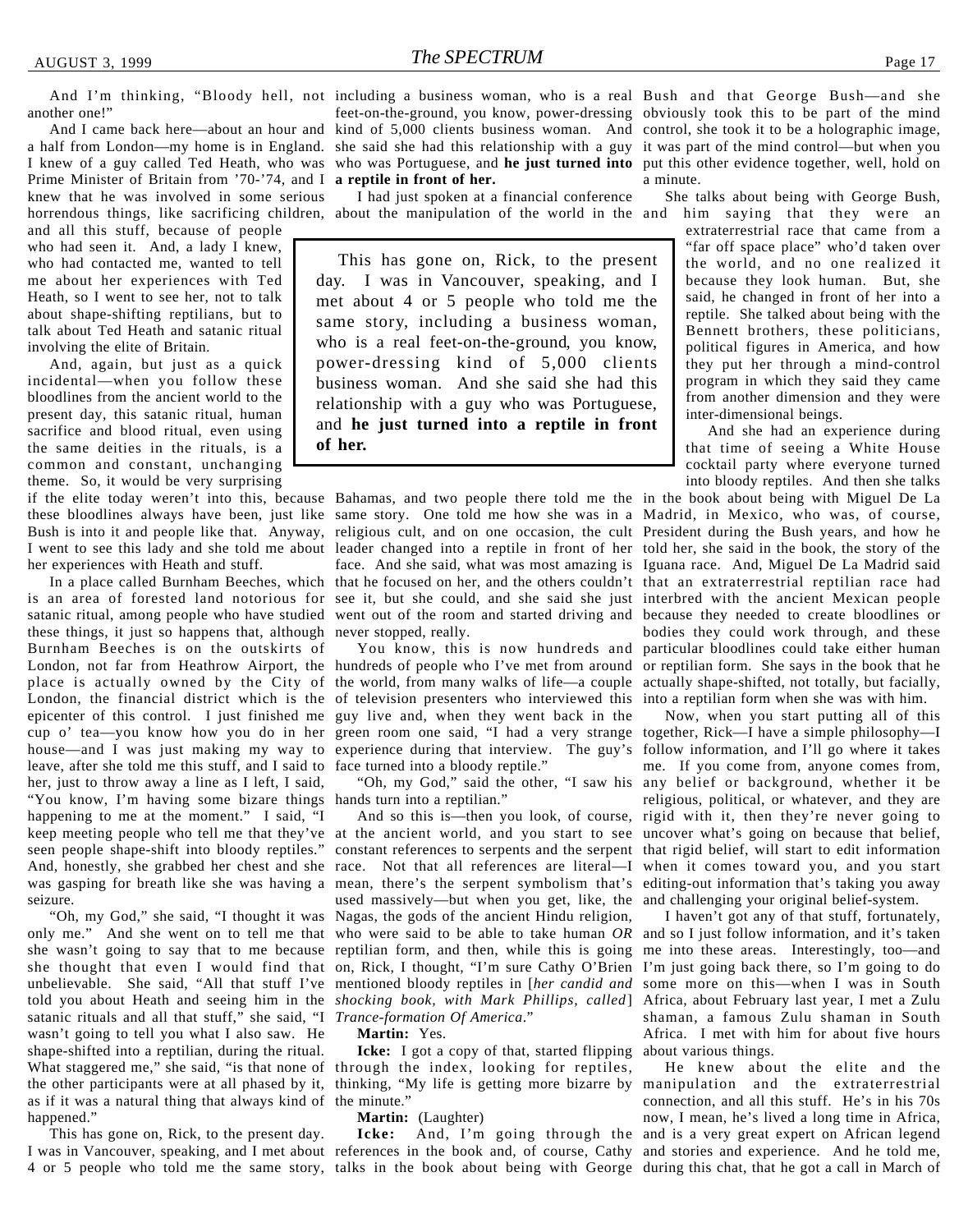1997—this is before the August when Diana died—and this caller said that she was the she says she conducted. So, we're getting into Princess of Wales and wanted to talk to him. Now, he didn't believe this, at first, and he certainly didn't believe it when she said to him that she was calling him from what, he termed, a supermarket phone. "Princesses don't call from supermarket phones," he thought.

Well, when I talked to Christine Fitzgerald about two months later, her confidant, she said, "That makes absolute sense, because Diana knew that her phones at Kensington unfolded, Arizona said to me: "But that's not Palace were tapped, and when she wanted a the most bizarre thing that happened." clean line, she used to go into a local department store," to what this shaman would bizarre can you get, the Queen of England was the Pentagon spokesman, or White House have been a supermarket, "to use the public sacrificing children?" And, she said, when the spokesman—Pentagon spokesman, I think, phone to get a clean line."

This shaman told me—and he later realized they had a connection, one of his students was very, very different—I mean, like, the Queen you know what this means? We can't work it a relative of Diana—and, interestingly, this Mother, this sounds funny, really—but the out." shaman talks a lot about extraterrestrial connections with humanity and his own that's the physical form in three-dimensional statement about the war to the press, and in extraterrestrial experiences, of which he has reality. But it's not the physical form of the reverse it said something like, "We are the had some astonishing ones. Anyway, she said reptilian that's working through her, according people of the snake and we"—something like, to him that she wanted to talk to him because she had something to reveal about the Windsors that would shake the world and she who is the head of Parents Against Ritual the people of the snake and we look after our wanted advice in how best to do it. And, talking to a lady who I met after Christine Fitzgerald, a lady called Arizona Wilder, who claims to have conducted rituals for the British Royal Family, that Diana knew that they were actually shape-shifting reptilians who shapeshifted during the rituals and, I said to this shaman, "What was it she wanted to reveal about the Windsors?" And he said, "I can't dressing up to confuse them." tell you, it's just too terrible. I don't want to get into any more trouble."

Windsors were involved in the global drugrunning operation and she knew that they talk to you, because, you know, the thing that And the physical Illuminati are merely the were involved in that. And he just shook his keeps this quiet most of the time is that people three-dimensional expression of the fourthhead. He said, "Oh, no." He said, "It was much worse than that." And I'm going back there soon, so I'm going to have another go at finding exactly what it was.

But this Arizona Wilder lady, again, came on the scene after Christine Fitzgerald. I Angeles, and I went to see her, not to talk read my other books, and he said, "Hey, you about shape-shifting reptilians, yet again, got a new book coming out?" because I wasn't talking about it at the time; I was just gathering information. I went to talk to her about the rituals she said she conducted for the British Royal Family, and the Bushs, the Kissingers, and people like that in America. Because Arizona Wilder, even though she's got red hair today, is actually blond haired, with piercing blue eyes. And the blond-haired, blue-eyed thing is fundamentally involved in all of this stuff, and exclusively, blond-haired, blue-eyed people.

I went to talk to her about the rituals that this stuff, and she's telling me about the rituals question?" at Balmoral in which, you know, human sacrifice takes place in Scottland, the Queen's Palace in Scotland, and also at Glames Castle and the Castle of Darkness, as it's called, in Belgium, which Fritz Springmeier and Cisco Wheeler talk about in their book. And I had heard all of this from other sources, I mean, Christine Fitzgerald was talking about the stuff they got up to, but then, as the conversation

Queen Mother is an old frail 99-year-old, but to these people.

Abuse. And I was talking to her, again, not own" was basically the theme of what he said, ritual abuse of children in America, and she chair. said during this conversation, "Do you know, about 12 of my clients have actually reported holds the key to understanding so much about that, during the rituals, they've seen the participants turn into reptiles." And, she said, "I've always taken it to be that they're strongly suggest that what we are looking at

So, I said I knew that Diana knew that the I've gone public on it, obviously, in the book, physical expressions of a lower-fourth-Rick, all this emerging information, and since you start to attract people who know they can dimensional consciousness and manipulation. who know things and have seen things think, "Well, who's going to believe me?"

found her in Los Angeles, or near Los America from a guy, he was just a guy who the Phoenicians—they actually worshipped a And, interestingly—and this is a true story also, and it kind of sums up the way this has been unfolding—when *The Biggest Secret* was East, with these bloodlines within them, and at the printers in January, I got a call in you pick up one of those White races called

I said, "Yeah, it's at the printers now."

He said, "What's it about?"

I said, "Well, you'll have to read it because some of it is so bizarre, if I told you about it, well, you'd think this is crazy."

what have you. Anyway, that is why Project have you ever come across anyone who has Michael, who, it was said, of course, threw Monarch is overwhelmingly, if not seen people in positions of power, like Bush, the serpent into the abyss—or threw the So anyway, we go on chatting about what you do and where you've been and all this stuff. So then, after about ten or fifteen minutes into this conversation, he says, "Hey, you're going to think I'm mad," he said, "but worshipped and took to Britain was St. Gorbachev, Kissinger, turn into reptiles?"

I thought, "Shit, not another!"

I said, "Well, why do you ask the

He said, "Because I keep seeing this." He said, "When they come on the television, I keep seeing them turn into reptiles."

So, the story has gone on—interestingly, too! I can't remember the exact word now, but I was interviewed on a radio station by the guy who does reverse speech. Have you come across that?

**Martin:** Yes, I have.

And I thought, "Well, how much more Ken Bacon—do you remember the guy who blood started to flow, they shape-shifted into during the Kosovo war, and they had done reptiles. And, in their reptilian form, they're some reverse speech on him and said, "Do **Icke:** Well, he wanted to talk to me about some reverse speech they'd taken from a guy

And I got a call from a lady in America got it on tape in America, basically—"we are about shape-shifting reptilians, but about the clear as day, and I nearly dropped off the And it was clear as day. He was making a I can't remember the exact wording now, I've

But when you take all of this together, Rockefellers and the Rothschilds and all these So, there is something in all of this which how the world has been controlled, where this world is actually controlled from, and I would with the Kissingers and the Bushs and the people, are actually the three-dimensional, dimensional control of planet Earth.

> And, interestingly too, when you go back and back and back, and you follow how the White race came out of the Near and Middle guy called, one of their dieties was called, St. George, in Cappadocia, who they said defeated the dragon. And because the Phoenicians actually went around 3,000 B.C. to Britain and took what we now call the British culture—which, indeed, in various forms has become the world culture—St. George in Cappadocia (Cappadocia is in what we now call Turkey) became St. George of Britain.

> And another diety that the Phoenicians serpent onto the Earth for the final battle and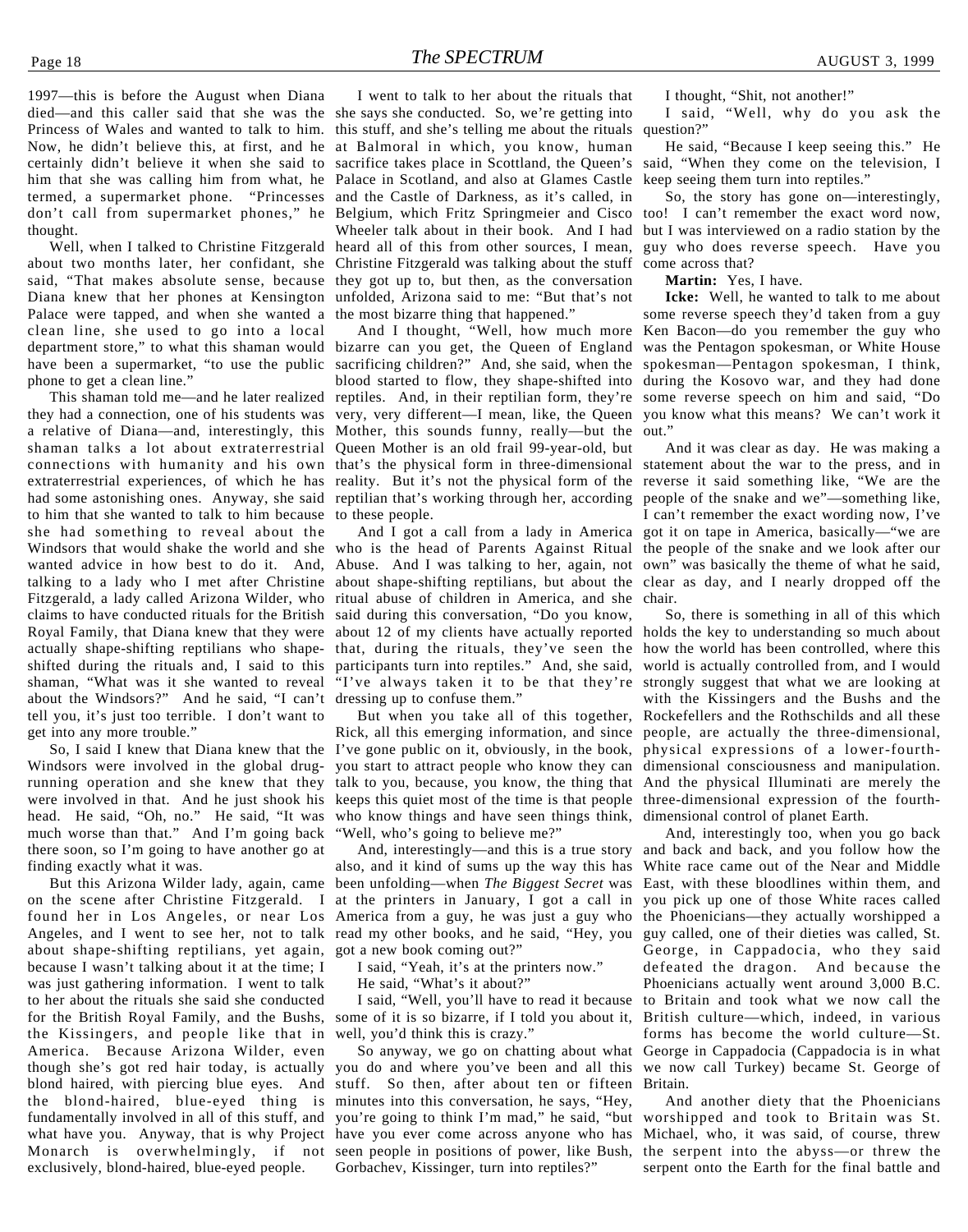The other thing that I'm connecting in *The Biggest Secret*—and more and more people are beginning to do this—is the connection at the point of sacrifice. And it's like a information and not just that which will lead between the Earth and Mars, because it seems theme, like I say, which you can follow back us to a certain limited conclusion. I am to me that the cataclysms which destroyed so with these bloodlines, right back to the ancient completely emotionally detached from how much of the Earth, which the geological world. And when I talk to therapists around people receive what I do, because if I wasn't, record, as well as the ancient legends and the world who work with satanically abused you'd just go crazy. accounts talk about, the massive cataclysms, people, those who survived, trying to give probably one that destroyed what became them their minds back, they tell me that the they want to believe, and that includes the known as Atlantis and there were later ones, deities their clients tell them are used in these right to dismiss whatever I say. I don't have a too, were the same cause of that cataclysm, rituals today are exactly the same deities that problem with that. I have a problem with the some renegade or out-of-control celestial body the Babylonians were using and the Cainites suppression of the communication of of some kind actually destroyed Mars. I'm were using and the Phoenicians were using, information. So, how people receive it is just reading books about compilations of the right back in the ancient world. evidence that's been gathered about Mars, and there is tremendous evidence that Mars was summary, is that an extraterrestrial race has dismiss the lot. That's up to them. So, I actually a planet with an atmosphere very interbred with humanity, creating particular don't have a problem with that, it's of no much like the Earth's, in the very near past, hybrid bloodlines which they can work importance to me how people receive it. It's certainly the last 20,000 years, even 10,000 through from this dimension very close to important to me that they have the right to years, possibly. And, I think there was a ours, and that as it expanded over the have access to it. tremendous connection between a civilization thousands and hundreds of years to the present on Mars and the Earth, and when this day, they've managed to expand their power say this: I've spoken all around the world cataclysm destroyed Mars, the surviving out of a power base in the Near and Middle about this, and *The Biggest Secret* has now "Martian" people, who could—well, I suggest, East, other places too but particularly there, been out for a few months. I mean, you be what we call the White race today, until today they are actually in control of the know, we're now into 30,000 print-runs on genetically—actually came and settled here planet. and re-emerged, eventually, as the Sumerian culture, the Egyptian culture, and those great they're controlling the planet from another that I've actually stood up on public stages all civilizations of the ancient world. dimension, but most of humanity doesn't even over the world and talked about this, and the Interestingly, the connections between their think that there are other dimensions. And reaction, while it has been one of astonishment symbolism, their dieties, their legends, and the this suppression of knowledge about other to start with, it actually makes sense to planet Mars are absolutely extraordinary. So, dimensions, the suppression of knowledge of incredible numbers of people when they sit there is something big-time to look at there.

in her preparation and training to conduct the consciousness, for reasons that this Illuminati what's going on, that's what's going on. I'm rituals, because she was obviously a Cathy has created religions to suppress—indeed, saying this is the information, this is what O'Brien-type, multiple-personality-created-make so off-limits for many thousands of years people are experiencing, look at the support of robot to do these rituals, she said, what she just talking about these things—is to suppress it in the ancient world. There is a case to was told by the insiders during her training the very knowledge or even perception that answer here, something is going on. was that the White race and this reptilian race there could be any other dimension or any have actually been at war with each other for other levels of life, which means that they can staggering. What I find disappointing—it a long, long time, not just on planet Earth. go on controlling humanity from levels of doesn't really matter to me, but I find And that somehow the reptilians want more existence that most of humanity doesn't even disappointing because of it's effect—is the than anything the blond-haired, blue-eyed accept exist. I mean, you can't get better genetic stream because there's something in forms of control than that. the blood that they want. She also suggests— I don't know if this is true, I'm just quoting to mind from what you've just said. One, her—that the desperate need to conduct rituals which is not a question that I would they don't like as well. and drink human blood, particularly blond-particularly ask, but I'm sure other readers haired, blue-eyed blood, is because there's might: Have you encountered any credibility something in there that they want, is actually issues since you have gotten into the reptilian talk about freedom, Rick, and yet they don't part of their need to hold this human three-subject? dimensional form, through which they can operate from the fourth dimension. And if there is a Divine Hand overseeing the entire we want freedom." If you talk to them long they don't get this blood, then they genetically planetary transition. What would you say to enough, you find that they don't actually want start to fall-apart, in terms of the three- those readers who despair over the apparent freedom. They want the freedom to replace dimensional, apparently, human form.

Whether that's true or whether it's not true, and obviously I don't know that, when you look at totally unconnected sources who talk about the involvement of the elite in these credibility thing. Let's make very clear where great sympathy in the way that they are trying rituals, and stuff like that, they say again and I'm coming from. First of all, I really do not to expose some levels of the conspiracy, but

all this stuff. This battling-with-serpents stuff American politics, business, banking, and I do. What I care passionately about is trying Britain too, like the Royal Family, are actually to uncover what's going on so that it can be addicted to blood-drinking, and particularly stopped and changed, and I care passionately addicted to an adrenaline that enters the blood about everyone having the right to hear all

And what Arizona Wilder has said, in that vibrations, and the eternal nature of I'm not standing up there and asserting this is the nature of life, the nature of frequencies and long enough to hear the evidence. Because

hopelessness at the hands of these elite an imposition they don't like with an controllers?

again, that some of the most famous people in give a shit what anyone thinks of me and what you know, I don't see much of a difference**Icke:** Right, well, yeah, that's a big question. First of all, let's answer the

So, *The Biggest Secret* for me, in right to accept it, accept a bit of it, or just People have a right to believe whatever completely up to them, and it's their absolute

And it is the ultimate control because interest in it. And, what has staggered me is On the other side of it, however, I would this book. I mean, it's extraordinary, the

**Martin:** Ok. A couple of questions come information and all this stuff, actually want to So, the way it has been received has been way that some conspiracy researchers, who are always saying that there's suppressed suppress the information I'm presenting that

#### **Martin:** Right.

And then, after you cover that: Obviously people about freedom and they say, "Yeah, **Icke:** It's extraordinary. I mean, people understand what it is. So often, when I talk to imposition they do!

> You know, this is when you get the Christian Patriot Movement, of which I have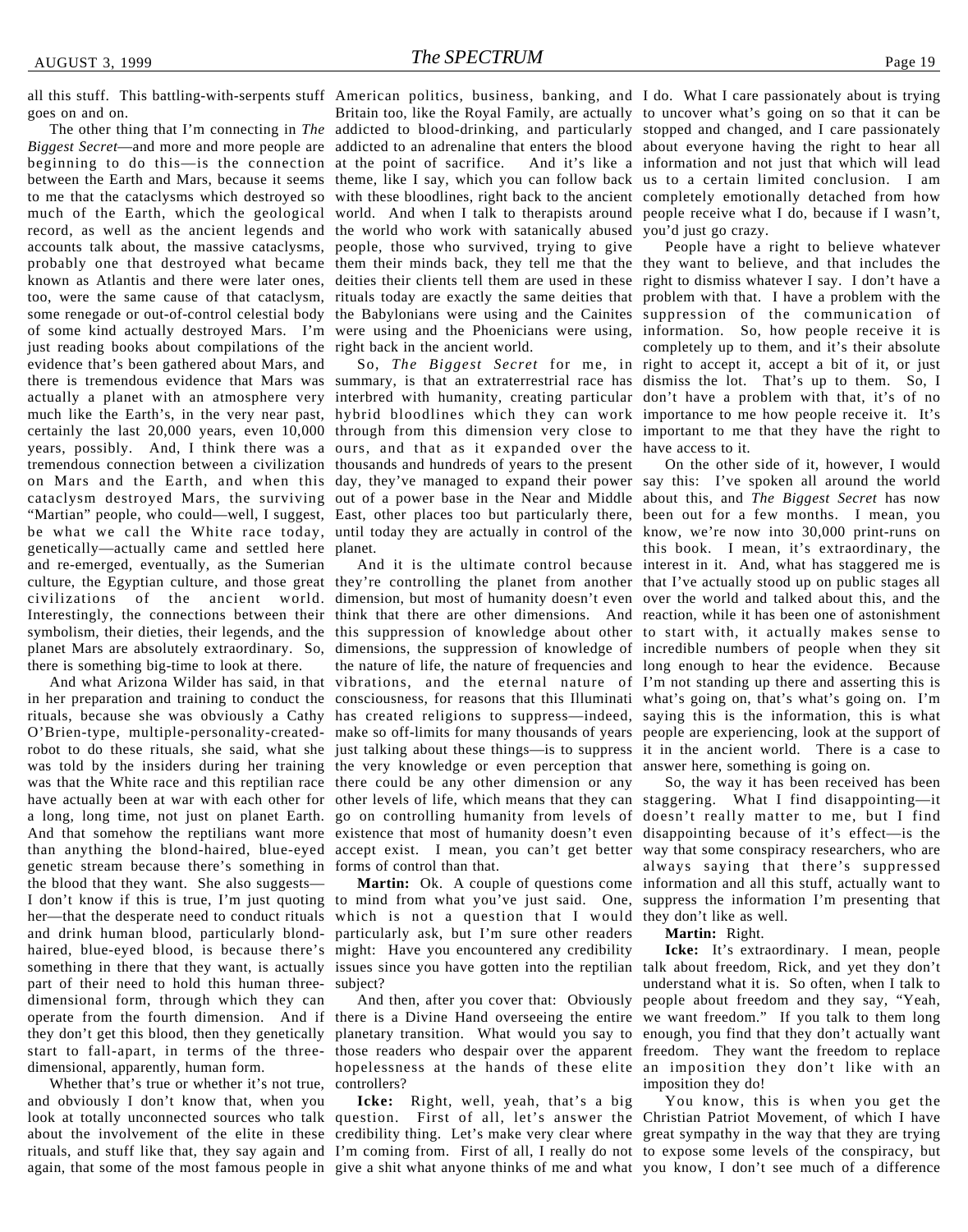thought through the Illuminati being replaced net had been thrown around this third form. I'm talking about a particular group. by an imposed thought through "one nation dimension which made it very, very difficult I'm sure the reptilian form is a massive under God". Because when you say, "Well, whose God are we talking about here?" Their's, of course, is the Christian version of that's looking through the eyes and hearing anyone in reptilian form—any time anyone God. That's no more freedom than anything through the ears—to connect with its multi-sees anyone in reptilian form, and there are a else. So, I find it sad that, even though "divide and rule" is actually the foundation of all control by the few of the many, throughout dimensional level, that this elite-controllers we're not talking about ALL reptilians, we're human history, without it you couldn't do it, that conspiracy researchers and people in some of the religions still fall for this scam of divide and rule.

So, actually, some of the most fierce abuse that I've had since the book came out has not been from the public, actually, it's been from some other conspiracy researchers who can't get their head around anything beyond the physical. You know, be my guest. But surely whether we agree with each other or not, what a boring world if we did agree with everything we all said. Surely if we're going to get to the heart of this, we need to focus on what we're all agreed on, which is the need to expose that this world is controlled.

Now, I might have a certain view, based on the information that I've uncovered, of who is controlling it and all that stuff, but let's say, "Well, I don't agree with you on that, I can't get my head around that, I haven't done that research anyway, so I don't know." But let's agree on what we agree on, and let's go together, united, behind the desire for freedom in the world. But instead of that, once somebody writes anything or says anything that's different, to even the conspiracy norm, because that norm has now started to emerge, another bloody prison, then other conspiracy researchers start laying-into and abusing each other. I mean, some of the stuff that goes around on the Internet with conspiracy people abusing each other, I mean, I reach for the sick-bag. I mean, the statement that "a few can't control the world" is a piece of cake to knock down.

But the third point that you make is a very, very important one because this is a whole area of research and understanding which I'm now moving deeper and deeper into. We are multi-dimensional beings. We have part of our consciousness working directly through the physical form, in three-dimensional embodiment, in three-dimensional awareness, but we exist on all other dimensions. In the end, we are everything. You know, everyone is the same energy consciousness, we are everything in the end.

There's only an "I", not even a "we", when you get to the highest level of all this. But, I've actually talked about this in bits and pieces in previous books, but I'm beginning to understand this more and more, now.

I suggested in *And The Truth Shall Set You Free* that we could well be living inside a

between an imposed culture and imposed vibrational prison, that somehow a vibrational we're not talking about people in physical three-dimensional dimensional self.

> Rick, very, very strongly—when I talk about form because that's how people keep seeing reptilians, I am not talking about all reptilians. these people in power. So, I would emphasize Just as when we talk about the Illuminati, that very strongly because we don't want to

> consciousness—if you like, the consciousness and beyond, and I'm certainly not saying that And it seems to me that this lower fourth-bad vibes from them." Quite right, because group works on, and I want to emphasize this, talking a group that appears to take a reptilian embodied constant across great chunks of this galaxy lot of people who do—and say, "I didn't get

*Revelations of a Mother Goddess*

The staggering story of human sacrifice and satanic ritual, involving the most famous people in the world.

—VIDEO—

Arizona Wilder, formerly Jennifer Greene, was mind-programmed from birth to become one of the three most important female conductors of Satanic rituals on the planet. Her programmer was Josef Mengele, the notorious "Angel of Death"

in the Nazi concentration camps, and when he died in the late 1980s, her programming began to break down.

In this video interview with David Icke, she describes human sacrifice rituals at Glamis Castle and Balmoral, in which the Queen, the Queen Mother and other members of the Royal Family sacrificed children in Satanic ceremonies.

She talks of the same experiences with Henry Kissinger, George Bush, Bill Clinton, members of the Rockefeller and Rothschild families and a host of the most famous names in the United States and the United Kingdom.

Your view of the world will never be the same when you hear the revelations of Arizona Wilder and their relevance to your daily life.

Video Price: \$ 24.95

**Revelations**  $M$ <sub>of a</sub><br>Mother Goddess

> The staggering story of human sacrifice and Satanic ritual involving the most famous people in the world



Arizona Wilder interviewed by David Icke

Available from Wisdom Books & Press (please see page 40 for ordering information).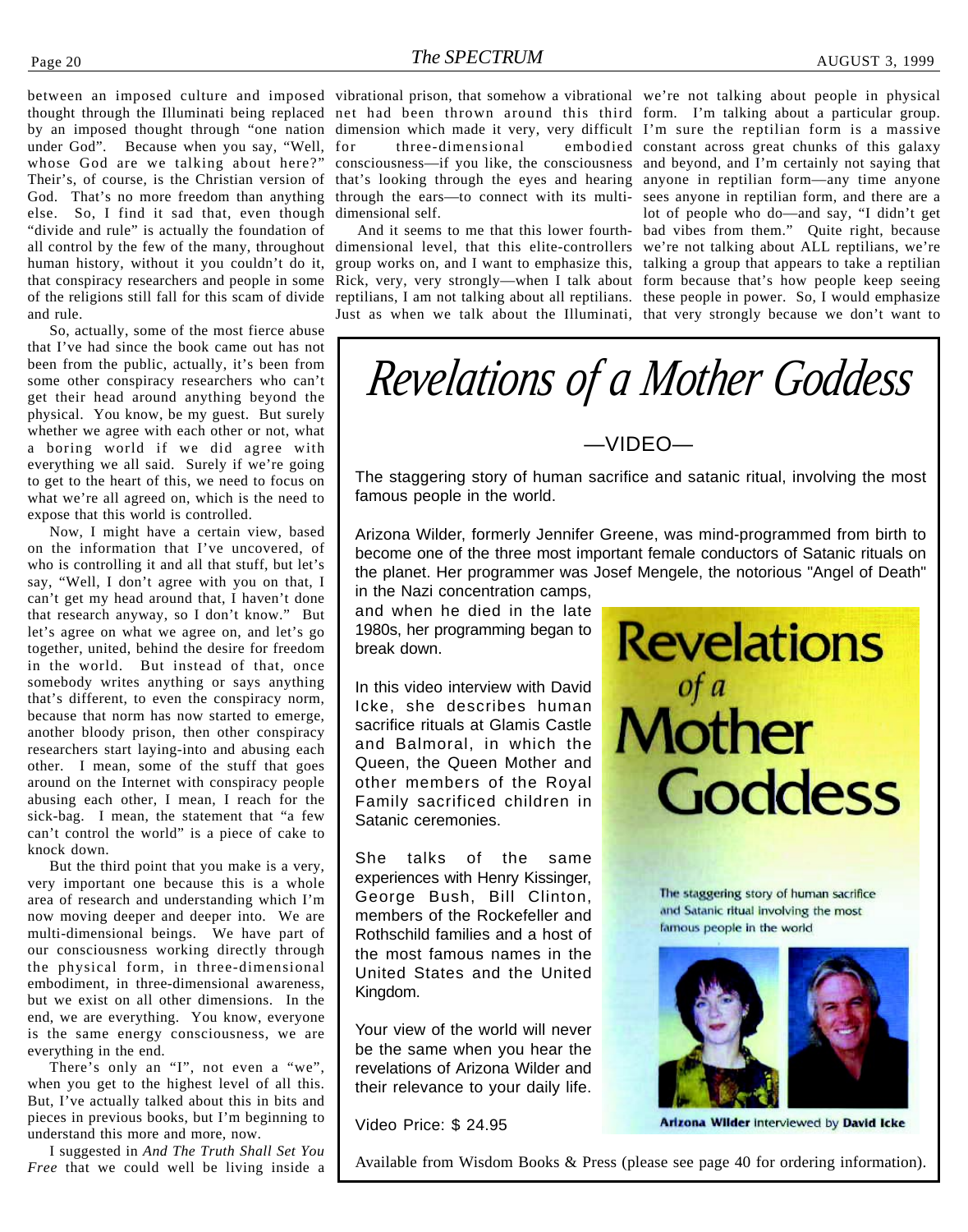get into this "good guys/bad guys" crap or we do by the minute—the emotions of fear, guilt, done experiments measuring the frequency of to me.

understand is that this lower fourth-we feel emotion, the emotion of fear, our feel the emotion of what we call love, in it's dimensional level that this group operates thought-emotional patterns are resonating truest sense, that is a very fast frequency from, this "Illuminati consciousness"—we'll energy around us and within us to that which actually reasonates our energy very put it like that—is the frequency range that frequency of fear, which appears to relate very quickly. It's like waves going through and vibrates to the emotions of fear and the off-strongly to this lower fourth-dimensional level. resonating the energy, which is just neutral. I shoots of fear, like guilt, resentment, aggression, all these things. And, therefore, done—I think the Institute of HeartMath in want it fast? Do you want it slow? What the more that events can be created on the America has done a lot of this; it's got an were you thinking? What were you feeling? Earth which generate—my goodness me, they Internet site, it's very interesting—they've

*The Biggest Secret*

The long awaited NEW RELEASE by David Icke. The Blockbuster of all Blockbusters!! With Stunning information never before released on the murder of Diana, Princess of Wales.

David Icke's most powerful and explosive book to date includes the astonishing background to the murder of Diana, Princess of Wales. Every man, woman, and child on the planet is affected by the stunning information that Icke exposes. He reveals in documented detail how the same interconnecting bloodlines have controlled the planet for thousands of years. How they created all the major religions and suppressed the spiritual and esoteric knowledge that will set humanity free from its mental and emotional prisons. It includes a devastating exposé of the true origins of Christianity



and the other major religions and documents the suppressed science, which explains why the world is facing a time of incredible change and transformation. *The Biggest Secret* also exposes the true and astonishing background to the British Royal Family and, through enormous research and unique contacts, he reveals how and why Diana, Princess of Wales, was murdered in Paris in 1997. This includes information from a close confidant of Diana for nine years, which has never before been made public.

*The Biggest Secret* is a unique book and is quite rightly dubbed "The book that will change the world." No one who reads it will ever be the same again.

Book Price: \$25.00 U.S. ISBN: 0-9526147-66

lose the plot again. The truth is never black resentment, etc., within the human form, we various emotions, and they've shown that the or white; it's always a shade a gray, it seems are actually turned into generators of energy frequency of fear is very low, slow. And What I'm beginning to more and more range, if you follow me. Because every time reasonating our energy very slowly. When we for that lower fourth-dimensional frequency when we're feeling fear, it is actually Now, where experiments have been mean, thought reasonates the energy. Do you

> So the more—this is vital to understanding this on a higher level, I would suggest—the more that humanity lives it's life in fear and the off-shoot emotions that come from fear, the slower the vibrational reasonance of consciousness working directly through the physical form. If the highest expression of ourselves, beyond this lower fourthdimensional "cess-pit" vibration, as I call it, is operating at a higher wavelength than fear, and ultimately at the wavelength of love, what I would suggest is the highest wavelength of all—just like Radio America cannot sync with Radio Philadelphia because they are on different wavelengths—the wavelength of fear cannot sync with the higher wavelengths of love and other states of being.

> So, in essence, as long as humanity can in physical embodiment, that level of our consciousness—be kept and immersed in the emotion of fear, we actually vibrationally disconnect and can do nothing else, can do nothing other than disconnect from the highest expressions of who we are. We can't do anything other than that.

> So, coming to the question, Rick, and it's a very important one, "How do we get out of here?" and "Where are the good guys?"—I keep hearing, "Where are the people coming to help us?"

> Well, those of an emotional-mental state of being that wish to set—not in embodiment, I mean other-dimensional beings—who are of an intent to set the planet free, they are of a level of vibrational reasonance, as a result of that state of being, in which they cannot connect with consciousness that is in a state of fear. It simply cannot happen because there is a vibrational gap between the two. This is the vital point I would suggest, anyway.

> It's not that those of higher-dimensional consciousness who wish to set us free have to connect with us; it's that we, in fear, have need to connect with them. And the only way of doing that is through breaking out of fear; it's breaking out of the three-dimensional illusion, the movie screen, the holographic kind of virtual reality game that we're looking at when we open our eyes, and getting into the wavelength of love, in it's true sense.

> Because when we start to vibrate as a result of that state of being, to the energy of

Available from Wisdom Books & Press (please see page 40 for ordering information).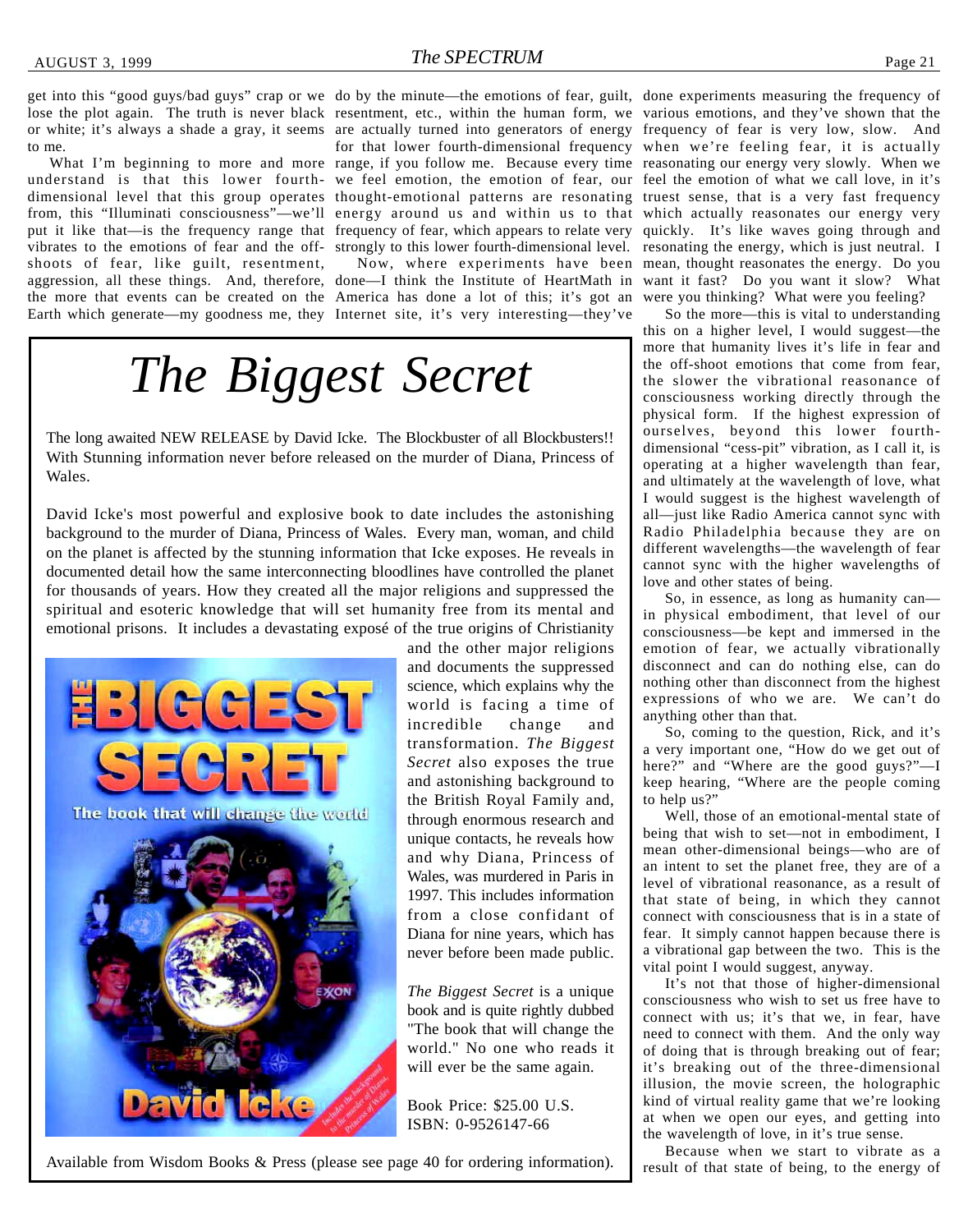for you to say what I don't agree with, freedom explain? for you to live your life-style in a way that I

stand for mine to say what I think—when you hit that level, then your state of being starts to vibrate faster and faster, and starts to reach through this vibrational prison of lowvibrational emotion, fear overwhelmingly, and reconnect

start to become whole again.

bring this higher-dimensional knowledge/ consciousness/understanding into embodiment stuff, these are classic expressions of this. and start to become like broadcast transmitters feel fear.

**So, again, it's about responsibility BY** into this debate of "are **ME. It's not about saying, "Come and save** guns good or are guns **us!" It's about saying, "How do we connect** bad?" is that it has **with those who can guide us out of this** actually diverted people **abyss?"**

What if this abyss is actually a lower vibrational energy field caused by the overwhelmingly dominating fear emotion on planet Earth. We have actually feared this pattern all over the ourselves into a low vibrational state, which has put us into a vibrational prison controlled from this lower fourth dimension, which is expert at I tell you, it's happening manipulating fear because that is the vibration everywhere, people going of it's being.

And if we could just turn that around and is the ultimate power because it will speak it's truth and walk it's talk and do what it believes itself. That's the kind of love I'm talking meeting violence with violence because you get about.

actually takes our power away—so love face of it, it will be easier to take over an without fear must be the ultimate power. If we unarmed population than an armed population, can get into that state, we start to reconnect on the face of it. That's not actually true, but with those levels. So we say, "Where are on the face of it that appears to be true. And, they?" Well, they're sitting around waiting for therefore, what better than taking guns out of us to connect with them, but WE have to make circulation before you've had your final coup, if the connection. Otherwise these other higher you like. So, "problem, reaction, solution" dimensions, that are seeking to help us and of overcomes the situation in which, if you James P. Murrah federal building on April 19, which we are a part, would have to come into introduced what you want to introduce, openly, 1995, you had Bill Clinton calling for an easing the wavelength of fear to connect with us— then you know that it would be so unpopular of restrictions on the military's involvement in which would actually defeat the object of the that you would get tremendous resistance to it. whole thing.

love, and our intent is freedom for all, not just "problem, reaction, solution". For those readers more power to stop and search, more power to ourselves, freedom in its true sense—freedom who are not aware what that is, would you go into your homes without permission, etc.,

wouldn't live mine—that level of true freedom, manipulation technique that has been used over tremendous resistance from people who say, that I will stand for your freedom to say thousands of years to advance this agenda to "This is a global, fascist state!" or "This is a something that I disagree with as much as I'll central, globalized control of all institutions of fascist country! You mustn't do this; we're not

> **So, again, it's about responsibility BY ME. It's not about saying, "Come and save us!" It's about saying, "How do we connect with those who can guide us out of this abyss?"**

Then we become lights or beacons that can Oklahoma City bombing, people going crazy different manipulated wars and problems—the demand you introduce it. with guns around the world, in schools and You make sure, however, someone else is

of it, which starts to reasonate and change the control, I think on gun control we got this stuff—you create a problem. You could energy field that we're living in, and starts to manipulated into the wrong debate. Whether create a war, as in Bosnia or Kosovo, you break-up this fear-based energy field that we've guns are good, or whether guns are bad is could create a "terrorist" bombing, a been living in all this time—and have been actually a debate worth having, but it's not the government collapse, an economic collapse, or manipulated to add to every time we think and crucial debate at this moment because what's whatever, a run on Wall Street, anything.

happened by pulling us from the debate which we should actually be having in light of these events which is why we have world.

Because I travel a lot, crazy with guns, shooting

people in the streets or schools, and then who produced this fuel-fertilizer device which, concentration camps.

to be right, no matter what the consequences to I'm not into guns. I don't see the point in you've now had Stage One—create the Because love has no fear—the emotion that wise. Some people would use guns, and on the I don't have guns. I wouldn't use guns. twice the violence. But we need to get street

Martin: You continually use the term power to the police, more power to the military, and took away basic freedoms in America,

**Icke:** It's the most powerful mass-other incentive-manipulation, there'd be and you did that openly without any of this

> having it!" So "problem, reaction, solution" overcomes this. It's a brilliant technique, very simple, and it means that not only do you avoid such opposition, you actually manipulate people who would normally oppose what you want, to see it as the only solution

with the higher dimensions of ourselves; we our lives. Kosovo, Bosnia, all of these to the problems that have been created and

If you want to introduce something like gun Harvey Oswald, President Milosevic, and all So, in Stage One, you create a problem. blamed for it—a Timothy McVeigh, a Lee

> **The more deeply you look into these events which are blamed on other people, the more clear it becomes that the people who proposed the legislation, afterwards, are the people who created the problem in the first place. And this is going on all the time.**

You then get your problem, which you've covertly created, to be reported through your media in the way you want the people to perceive it. So, you report the Oklahoma City bombing as if it was due to a couple of guys in a barn somewhere

start resonating—by our own actions and our immediately legislation being proposed to take of course, independent bomb experts have said own thoughts and our own state of being—to guns out of circulation. People should couldn't possibly have caused that damage in the emotion of love, which is not "I love you remember that gun laws were introduced in the building. You then glean, as a result of darling because I saw you in the disco." Love Germany just before Hitler started filling this, the demand that "something must be done!" "What are they going to do about it?" "We can't have this; do something!" And so problem.

> And you've also, at this point, had Stage Two—the public reaction: "Do something!" That allows you to play out the sting operation, called Stage Three, which is offering the "solutions" you wanted to impose in the first place, to the problems you have yourself created.

For instance, if you wanted to give more Bill, that went through Congress on the nod So, if you take the Oklahoma City bombing for instance, within 24 hours of the event at the domestic law enforcement. The Anti-Terrorism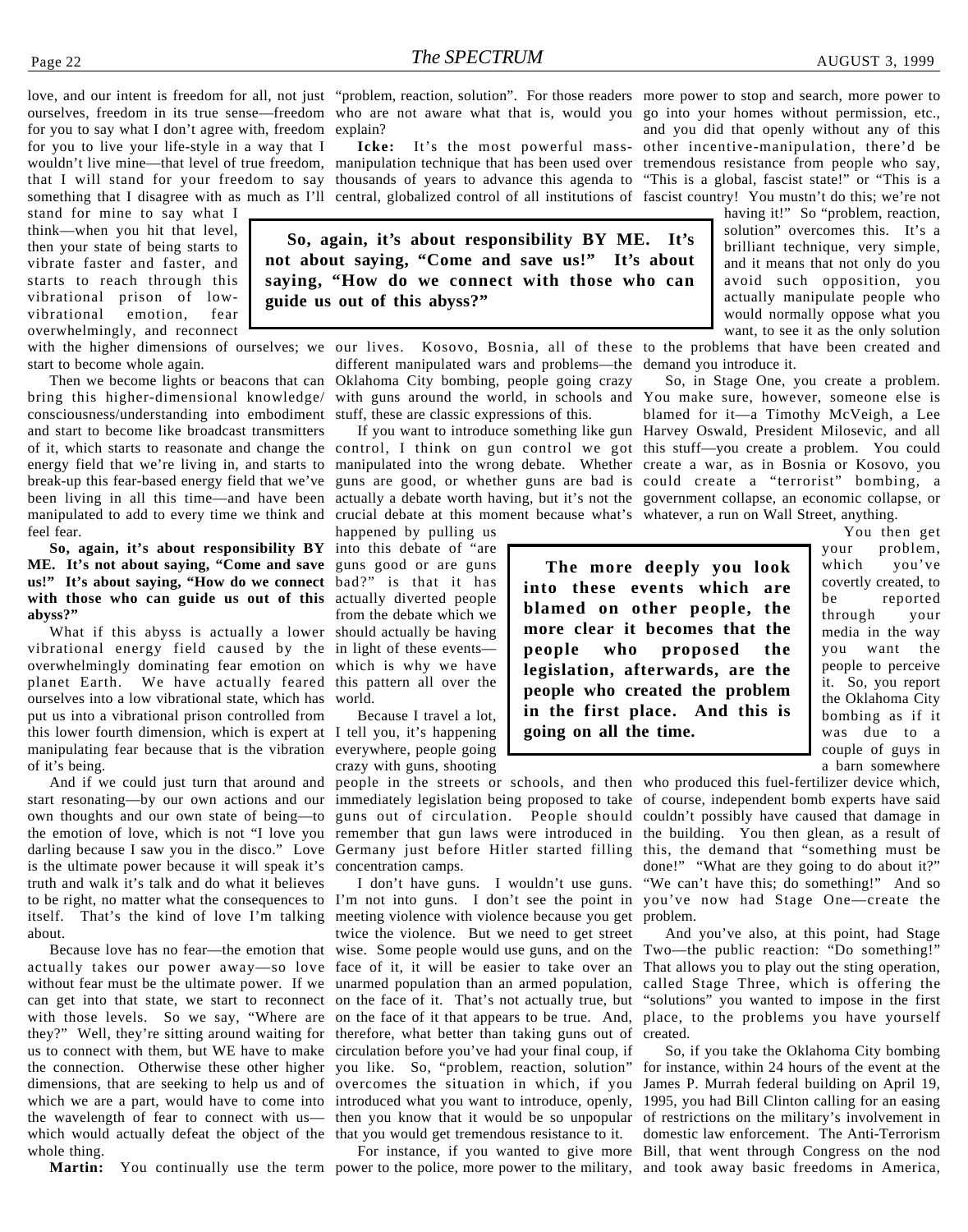Oklahoma City bombing and as a reaction-Margaret Thatcher—just a coincidence, nothing events that I'm being asked to accept? And, solution to that problem.

**events which are blamed on other people,** refugees pouring across the border and people **the more clear it becomes that the people** forget that those pictures only started after the **who proposed the legislation, afterwards, are** NATO bombing. And the NATO bombing **the people who created the problem in the** actually massively, massively expanded the **first place. And this is going on all the time.**

We've just seen a massive example of this. I've been writing in my books, and many other people have been too, that NATO is designed to become the world police force, in some form, maybe not even called NATO when it reaches that point, but certainly NATO is the vehicle through which the global police force is being orchestrated.

In Bosnia, the First Stage of this, you had the UN peacekeeping operation as the status quo at the start of it. But that was massively exposed, on purpose, in a co-

ordinated way as being next to useless. At the have been working on the inside for many higher levels. same time, horrific pictures were pouring years, tell me again and again, there's a China must be done!" And the solution was a more conflicts of this kind. 60,000-strong world army, under NATO control, that took over in Bosnia. And, as I've building up of "Come on, we've come to the if you only take a three-dimensional level, the shown in my books and talks, every major end of a millennium. Look at the horrors of agenda is for these bloodlines, which peace negotiator appointed by the UN or the European Union to end the war in Bosnia—but no, they didn't, of course—was a member of the Bilderberg Group, the Trilateral if you control the forces of communication to and Middle East, particularly, but other places, Commission, and the Council on Foreign the global mass-mind, you can control and too. And by this manipulation of always being Relations, sometimes all three.

was changed from reacting to these events with a UN peacekeeping operation, to reacting to them with NATO. So when they play Stage keeping an eye on China and the China card, which they sit atop these compartmentalized Two of this game, and that's all it is, this is not and the next thing I know they've bombed the pyramids and get the vast majority of humanity the end of it, Kosovo—there was no talk of Chinese Embassy. Not only that, I think it was to advance their agenda without most of them UN peacekeeping operations—straight away, *Time* magazine, about three weeks ago or so, even realizing there is an agenda being the status quo was NATO reacting to Kosovo. did a virtual whole edition demonizing China as advanced. And if people only looked at it, it's just a the new monster and danger to the world. So I mirror of Bosnia because there were no think we're going to see something like that is why divide and rule is vital. pictures.

I want to know who's actually controlling him, in the states, in the country, and in the world, and who's controlling the Kosovo Liberation of creating problems and offering the solutions Army, etc., and all these various groups in this to the problems. conflict. And I'm absolutely in no doubt that if you did the research, you'd find that the people **only get street-wise to this, they would start** jump on them and say "You can't do that" who control NATO are the same people **to see presidential announcements and** and make life difficult for them, ridicule them, controlling Milosevic, the same people **terrorist bombs and wars in a very, very** condemn them or whatever. controlling the Kosovo Liberation Army, etc., because you need to control different sides in a game to insure certainty that the outcome is the The key question to ask in this situation, I manipulated the mass of the pyramid to fight one that you want it to be.

advisors during the Bosnian conflict was one of Who benefits from the wars? And who an agenda, which because it's focus is the

**technique. If people**

**street-wise to this,**

**terrorist bombs and wars in a very, very**

**different light.**

area. **It is the key would only get they would start to see presidential announcements and**

through our television screens night after night, card waiting to be played as part of the process led in this direction at the moment—that they of horrors in Bosnia. This, of course, led to of creating a conflict big enough to turn, in one are trying to get out of that lower fourth calls—as a result of this problem "something conflict, NATO into a world army to stop any dimension, or expand out of it, by coming into

I'm not saying Milosevic is a nice man, but daily technique which happens in the local area, unfold, and it will all be part of this recurring

## **different light.**

went through purely and totally because of the the key advisers, a few years earlier, to benefits from me believing the version of these **The more deeply you look into these** pictures coming out of Kosovo of these who benefits, the answer is, invariably, anyone to worry about. So we have these horrendous again and again, when you ask that question of who wants to further central power.

> **Martin:** What is "The Agenda" that you refer to in your new book?

problem while claiming fourth dimension and this level of it, I'm still to be the solution. And trying to understand more and more clearly what you have now, of what the overall agenda is. It seems that, course, is what they somehow, this lower fourth-dimensional wanted all along, which consciousness, entities, whatever you want to is ground troops in call them, have actually caught themselves in a Kosovo, and now prison. They're in the lower fourth dimension they've got control of because they are resonating to that frequency Kosovo and that whole because of their state of being. They're into We're going to see anyone who manipulates fear is, themselves, Stage Two. I would entrapped in fear. And as a result of that, they say to people: watch the cannot get out of that frequency range by going Chinese hierarchy very upwards, because you can only do that by carefully because changing your mental and emotional state people who I trust, which leads to your vibrational frequency indeed, people who increasing, which allows you to gravitate to **Icke:** When you're getting into the lower control, they're into manipulation of fear, and

Then, as a result of Bosnia, the status quo change, when actually it is only change that banking, the pyramids of politics, the pyramids When you have the millennium mentality controlling three dimensionally. Certainly, even this millennium; let's start again", you have a compared—this is the point, Rick—compared global mentality that is very open to change, with the global population, are not large in and there's nothing wrong with that except that number. They've expanded out of the Near manipulate what is perceived to be positive at the top of the pyramids—the pyramids of relates to the agenda that you want to introduce. of business, the pyramids of medicine, and all I actually wrote in *The Biggest Secret* about this stuff—they have created a situation in It could well be—and I'm certainly being the third dimension and working and

This is the only way it could be done. This

**It is the key technique. If people would** different lifestyle, most of the rest of the herd This is why the human herd, which, unfortunately, we've allowed ourselves to become, actually polices itself by making it a crime to be different. Anyone who expresses a different view, anyone who expresses a

It was interesting that one of Milosevic's benefits from this Oklahoma City bombing? divide and rule. It seems that they have had I would just end the answer by saying this: atop these pyramidal peaks, is actually to have would suggest, is: Who benefits? Who itself, to war itself, to police itself—hence, So what these bloodlines have done, sitting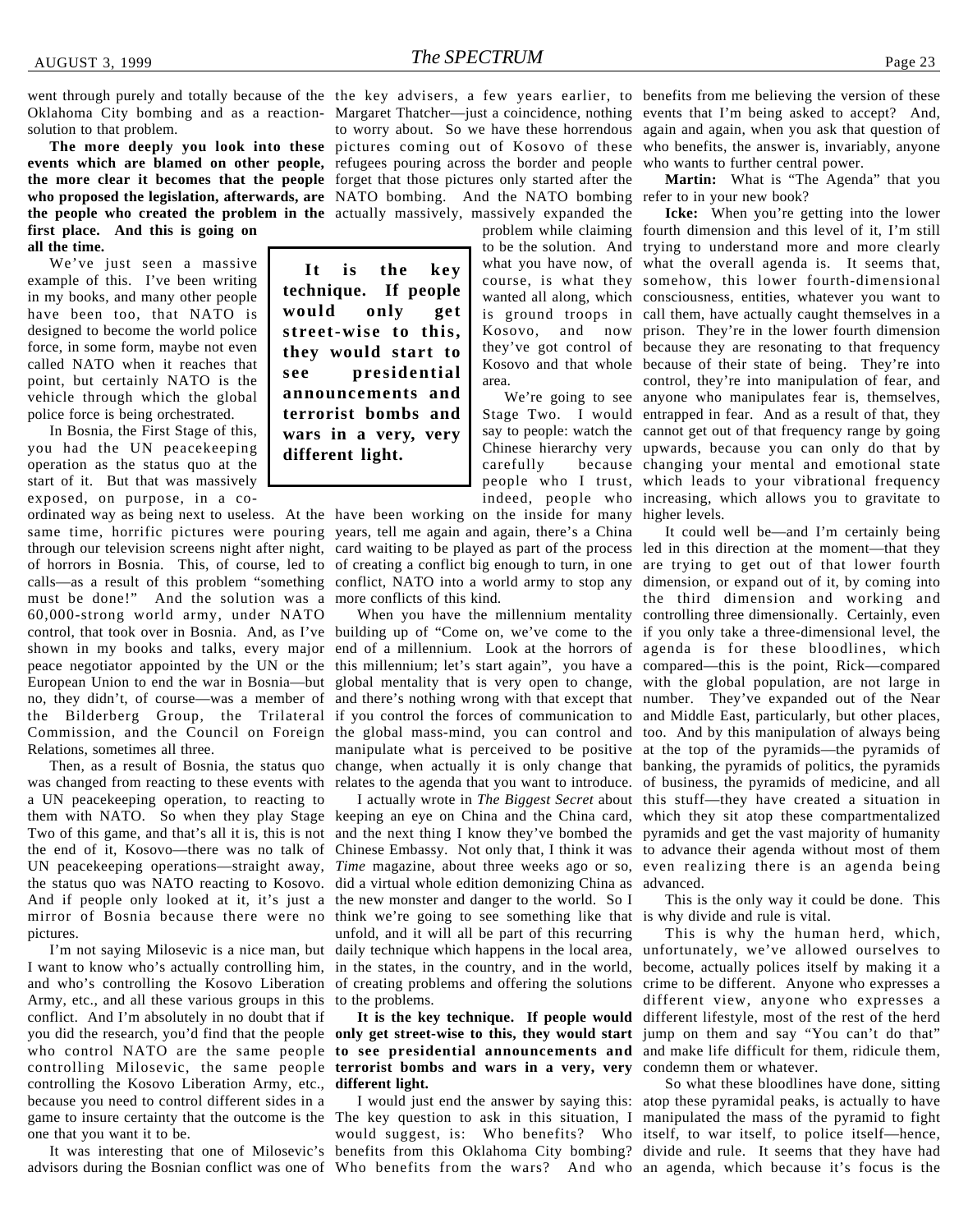lower fourth dimension, it's had a very different version of time to us—it can see down the three-dimensional timeline much further than we can—and it has actually had a long-term agenda, leading to the time we're going into now, to actually have global control through these global institutions of world government, world central banking, world was the *Miami Herald* or something like that, currency, world army, world centralization of all things.

But, of course, if there's only a few of you and you need to control a large number of people, then it is absolutely vital that you centralize power. There are just too many areas of power and thought, and areas where people are making their own decisions about and they are artificially depressing the value of they've done by using microchips in domestic their own lives. You just can't control that without organization. You have to centralize it. And the more you centralize it, the more power those few have over the masses, which is why global centralization of power (and the institutions) is what they've been working through all this time. And if you look at the incessant movement over these thousands of years, I'm talking about—it was slow to start with, and it just got faster and faster and faster as they've gotten control of more and more things.

Thousands of years ago there was, to a certain extent, diversity, because people were all over the world in different cultures that were—through distance and transportation reasons and other things, apart from the elite—I would suggest, disconnected from each other. And then, the more that time has moved on, the more these cultures have been able to be connected by the emergence of technology, etc., the more it's been possible to control the world centrally. And they've now reached the point, because of the technology and the computer systems that exist today, where they can actually control everything from a central point. And that's what they've been aiming toward all this time.

So, in Europe now, where I'm sitting, we have the European Union, where a few bureaucrats in Brussels are dictating the legislation to, basically, the whole of Western Europe now. The European Union laws overpower national laws. If a national law is at odds with European Union law, then the national law has to go. That's where we're at here in Europe now.

We have a single currency, which is being expanded to be the single currency of the whole of Europe. We have a Central Bank in Frankfurt, where Hitler was going to put his had he won the war. And we have a situation in which the centralization of power in Europe has turned into, literally, a fascist state. The the APEC free trade area, which is exactly fasces, the symbol in the Roman Empire, from which we get the word fascist, is actually a bundle of rods tied very tightly together around basically, "The Agenda". an axe with an axe head projecting at the top. In other words, you tie together individual introduce the microchip into the population. indispensable or dispensable, and all these

with one law, one source of control. Well, the are just waiting until we have been properly fasces symbol is actually—you actually cannot describe the European Union more simply and profoundly than with that symbol—it is a fascist state we have in Europe.

I was reading only the other day, I think it when I was over in the Bahamas area, that they've now said that they want a "Free Trade" area—which, of course, is what the European Union came out of—from the tip of South America to the tip of North America, by the medical records just by reading the chip." year 2005.

the Canadian dollar so that when they offer this is already happening in Canada, Rick, at a Rick, this, I was approached about a year legislative level—when they offer Canadians ago—I think I've told you this before—through the opportunity to take the American dollar as a third party to meet a guy who's been working their currency, then the Canadians will, for the CIA as a scientist for a long, long overwhelmingly, jump at it because the value of time—most of his working life; he's a genius in that currency is much higher than the Canadian his particular area. And he jointed the CIA currency. So this is the manipulation going on now because they want the American dollar to as many people do—just because you're be the currency of the whole of the Americas.

Both George Bush and Bill Clinton—who are supposed to be opponents, but of course aren't—have both called for NAFTA to go from the tip of North America to the tip of South America, and that's the stage before they turn the whole of the American continent into their version of the European Union, which we already have here, in which a few bureaucrats at a central point would dictate the laws for the whole of the Americas. And that, the European Union, the American Union, they want, and something called the Pacific Union, which is being evolved out of a free-trade area called blank. And then the next thing he remembers APEC [*Asia Pacific Economic Cooperation*], is waking up in a type of medical room. When that's the next level of control below the world he got his faculties back, he realized that he government that they want. And under that had a see-through sache, as we call them in will come nations and regions that will have no England—a plastic see-through pouch-thing power at all.

Interestingly, when I was in Australia, literally a few weeks ago, talking, the big story was a sales tax that was being introduced to increase basic things like the price of food in he's telling me this story, and there it was. Australia. And, of course, Australia is not a big population, I mean, it should be a selfcontained unit that would actually not be at the drug was stopped, he would start to die. And mercy of the world's system—but it is, because that's the way it's structured. And when the politicians in government were asked, "Why on Earth do we have to have this tax?" the reply was, "We cannot act within a trading area" what's the word, "a trading group, without this tax." In other words, the tax is part of the submission and submergence of Australia into what is happening in Europe, and is rapidly that all over America. The same will be happening in the Americas—and that is, happening in other countries, too, of course.

expressions and you rule them from the top And, again, all over the world these microchips manipulated into seeing them as a good idea:

"Get your kids microchipped at birth."

**"**Well, you'll never get mugged for your credit cards or your cash anymore."

**"**Have a little microchip with all of your financial details."

**"**Oh, hey, what a great idea to have all of your medical records on a little microchip, because then, if you have an accident or anything, then doctors have access to your

I just spent a lot of time in Canada recently seen as part of the process of preparing us, as All of these things around the world, I have animals, to be microchipped. Interesting story, because he thought he was serving his country, working for the CIA doesn't mean you're part of this.

> And he said that eventually he started to realize that they were using his genius for anything but positive reasons. They wanted his genius for very, very malevolent reasons. And he started to understand that there was this agenda that was unfolding behind the scenes that people didn't see.

> When he started rebelling against the way that his work was being used, he said he woke up one morning and he had missing time. He remembers leaving his home, but then it's all a they call them "patches", apparently, in the trade.

> It was on his chest and in this patch was a yellow-gold liquid. He opened his shirt, as What he said was, they had manipulated his body to need this drug to survive, and if the it takes about three months, apparently, a very painful and horrible death.

> This patch has to be replaced every 72 hours, and if he rebels or refuses to do anything they say, they don't replace the patch and he starts to die. They've done it to him once, when he rebelled again. Now, apparently, he tells me, there are files at CIA headquarters which have identified scientists and people like

But the key to The Agenda, also, is to replaced, whether the scientist, at this point, is They decide whether the patch is to be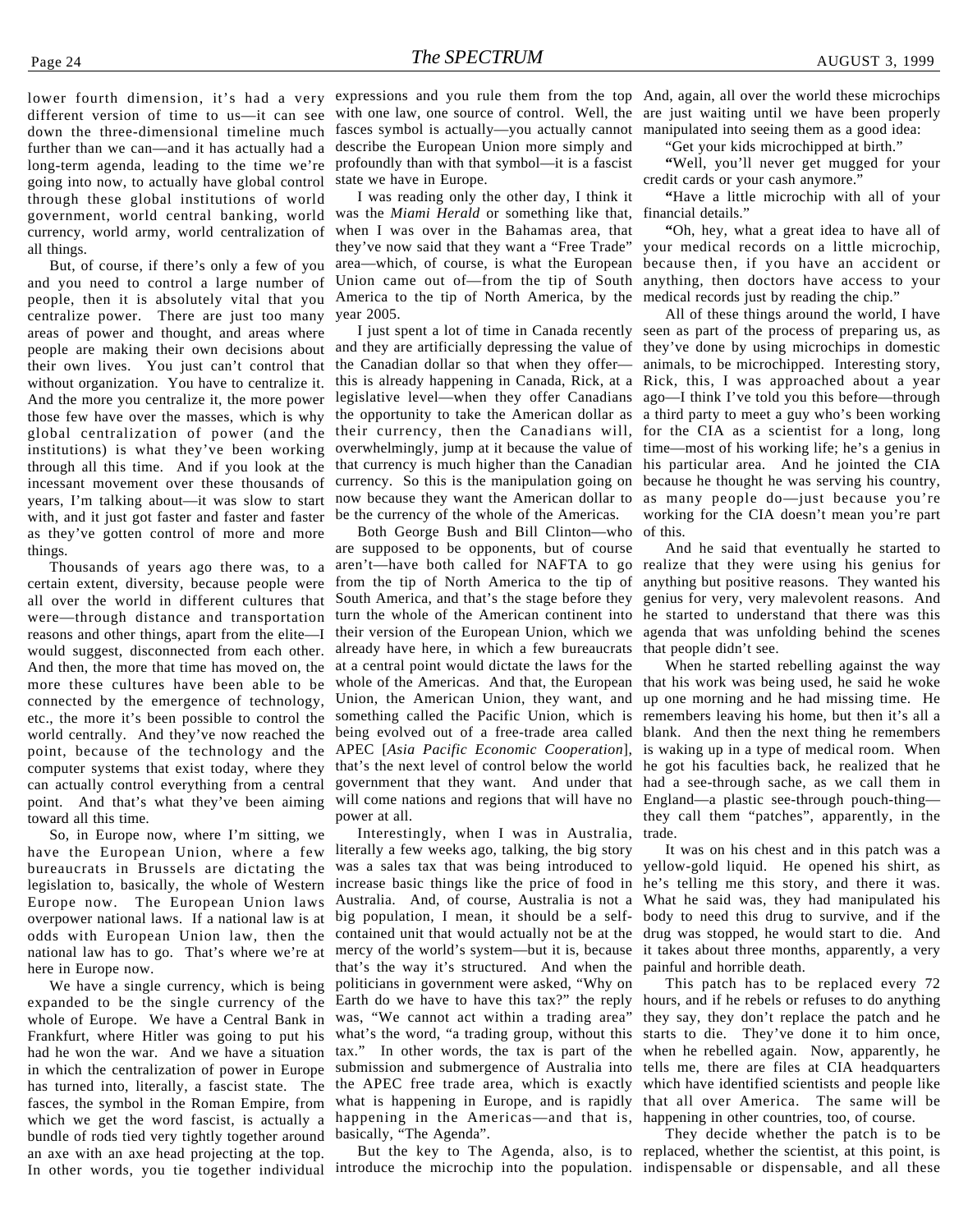things. He knows that, in the end, what they of South Africa. I'll tell you a story about him him. do is, when they've gleaned all the knowledge that you can give them, then they don't replace the patch because they don't want you going around talking about it.

They also do mind control on them, as well, which kind of puts a mirror, a scan, across their rang, he said, and he didn't see the show but mind, like a veil, so they don't remember much of it anyway when they leave these projects.

What he said to me was a number of things. First of all he said, big time, watch China, because that's part of The Agenda. The other thing he said—as you well know, as much as impression that I'd gone on this Current Affairs anyone—the technology has existed for a very program and talked about the South Africa long time to cure cancer. The technology has microchip program. I knew nothing about it, at existed for a very long time to give us all the the time. What I was talking about, of course, free energy we need, without utility bills. And was the microchip agenda, globally. Anyway, he said another thing interesting, which was in this guy, as a result of thinking I'd talked about his area of expertise; he said, "You know, the it, blurted out some things because he was technology exists to create abundant growth in saying, "No one should know about this! deserts, without water, using magnetics." He Everyone's been sworn to secrecy!" said, "At it's most optimum, you can see the crops grow like a time-lapse photograph." There is no need for anyone to be hungry, anywhere in the world.

from the interest of it, is that he said, basically, "If people are going to say no to just one thing, please tell them to say no to the microchip." He said this is because the microchip is not just about electronic tagging, as some conspiracy people think. Yes, it's about that, on one level, and it's certainly not just about making it easier to find your child. He said people don't realize the level of technology that exists.

population is to give external control of people's thinking and emotional processes through external signals and pulses. He said these microchips, once they're inside you, the Johannesburg, I mean, a thousand people turned pulses that they send out to them—and a lot of up! They were going crazy for it in South the Star Wars thing is all, actually, the veil for Africa. After a lot of publicity, I got a call the technology to control these microchips— from the daughter of P. W. Botha, who was they will be able to externally make you President during the apartheid years when aggressive or docile, sexually aroused, sexually Mandela was involved in the '80s, with F.W. suppressed, suppress your intellectual state so de Klerk, and it was de Klerk who lead that you stop thinking to your capacity. And the idea is to literally turn humanity into a race of externally manipulated robots.

We are now in a situation where these microchips exist and they're just waiting for, probably, "problem, reaction, solution" to create a situation in which the chips become accepted.

And, it's interesting, when I spoke in South Africa last year, I got a heck of a lot of exposing it anymore because South Africa is publicity very soon after I arrived because they didn't realize what I was saying, and a lot of these things were live, of course. So, I was out there talking, and before they realized what I me. Now, as synchronicity would have it, I was saying, in a matter of three or four days, I was talking at a small place, the only small talked live for 25 minutes to 29 African place I spoke at, actually—I did the cities, countries, on one occasion. As a result of this mainly—and not far from down the coast from there was tremendous interest. Winnie Mandela Port Elizabeth, and it just so happened that came to one of my talks. I had a private fifteen minutes from the point of the talk lived

in a second. There was tremendous interest.

One of the journalists who'd interviewed me on one of their main Current Affairs programs called me about two days later and he said, "I've had a very funny chap calling me." He someone had told him about it. And he said he demanded to know how I, Icke, knew about the microchip plan.

What it turned out is that this guy got the wrong end of the stick. He'd got the

And the journalist said, "What are you talking about?"

But the point of telling you that story, apart microchips for the South African people, and And the caller said there was a company in South Africa which had been producing the they'd all been sworn—Official Secrets Act and all this stuff—not to talk about it and that the agenda that they were working toward should not be known by the South African people. This came out as a result of him thinking I'd blurted it all out, and I hadn't—I'd just talked about the global thing. So these things are happening in every country.

He said the real use of the microchip in the This is a nice one, and it's never come out But the P.W. Botha thing is interesting. before. I mentioned it in *The Biggest Secret*, I think. Never came out, to my knowledge. Winnie Mandela came to one of my talks in Mandela out and all that stuff, which again was all part of The Agenda.

> It just turned South Africa from overt control to covert control—and of course, the world has walked away now, no longer paying attention—with the same people, the Oppenheimer family, running South Africa as they did before. It's just that no one is free, you know, I read it in the newspaper somewhere.

meeting with P. W. Botha, the former President P. W. Botha in retirement. So I went to see His daughter said that Botha wanted to meet

He was talking to me—I found it really bizarre, Rick, to be honest! I'm sitting there talking to the former President of South Africa, and he's asking me about the way in which this manipulation works. He's naming all the names like Kissinger and Carrington and Rockefeller, and all these people who manipulated South Africa, but he hadn't genuinely seen that actually South Africa was just one element in a global agenda. He thought they just had it in for South Africa.

When you realize that you can get to that level and people still don't bloody know what's going on, the compartmentalization just takes your breath away.

We started talking about the Rothschilds this is the point—and he said, "Oh, yeah, I had an interesting meeting with the Rothschilds. In the 1980s I was asked to host a meeting with the English Rothschilds in Capetown."

He said the Rothschilds told him that there was money in Swiss bank accounts, great wealth in Swiss bank accounts, which once belonged to German Jews, and was available for investment in South Africa, if they could agree on interest rates. In other words, this Rothschild family, who are held up as like bastions of Judaism, and supporters and defenders of Jewish people, have actually been lending money in Swiss bank accounts that once belonged to German Jews, and making a fortune from it, ever since the war. And P. W. Botha can vouch for this because he was offered it, in the 1980s in Cape Town.

This is what Jewish people really ought to get wise to—that the Rothschilds are not on their side, not in the least, and they have manipulated Jewish people as much as anyone else. And, of course, one of the funders of Adolf Hitler, which starts to make things even more clear and starts to fit the picture even more clearly, why the banking family that funded and bankrolled Hitler, to a large extent, would, after the war, be having control of the money from German Jews in Swiss bank accounts, to the point where they could use it for their own gain ever since. And this, of course, is the money that came to light in the last couple of years and has caused this great scandal about people being denied their money.

**Martin:** You've stated that you've observed people waking up around the world. In the final analysis, what does that mean?

**Icke**: It seems that there is a cycle, which we're coming toward the end of, which is acting—it's a vibrational cycle, in terms of it's effect on the Earth's field—which is acting like a spiritual alarm clock. It's beginning to wake people up from what I call the "terrestrial trance", the spiritual slumber is so long.

And this is why people close to Kissinger during the '70s have told me that it was Kissinger and his cronies who actually created what we call the New-Age Movement, an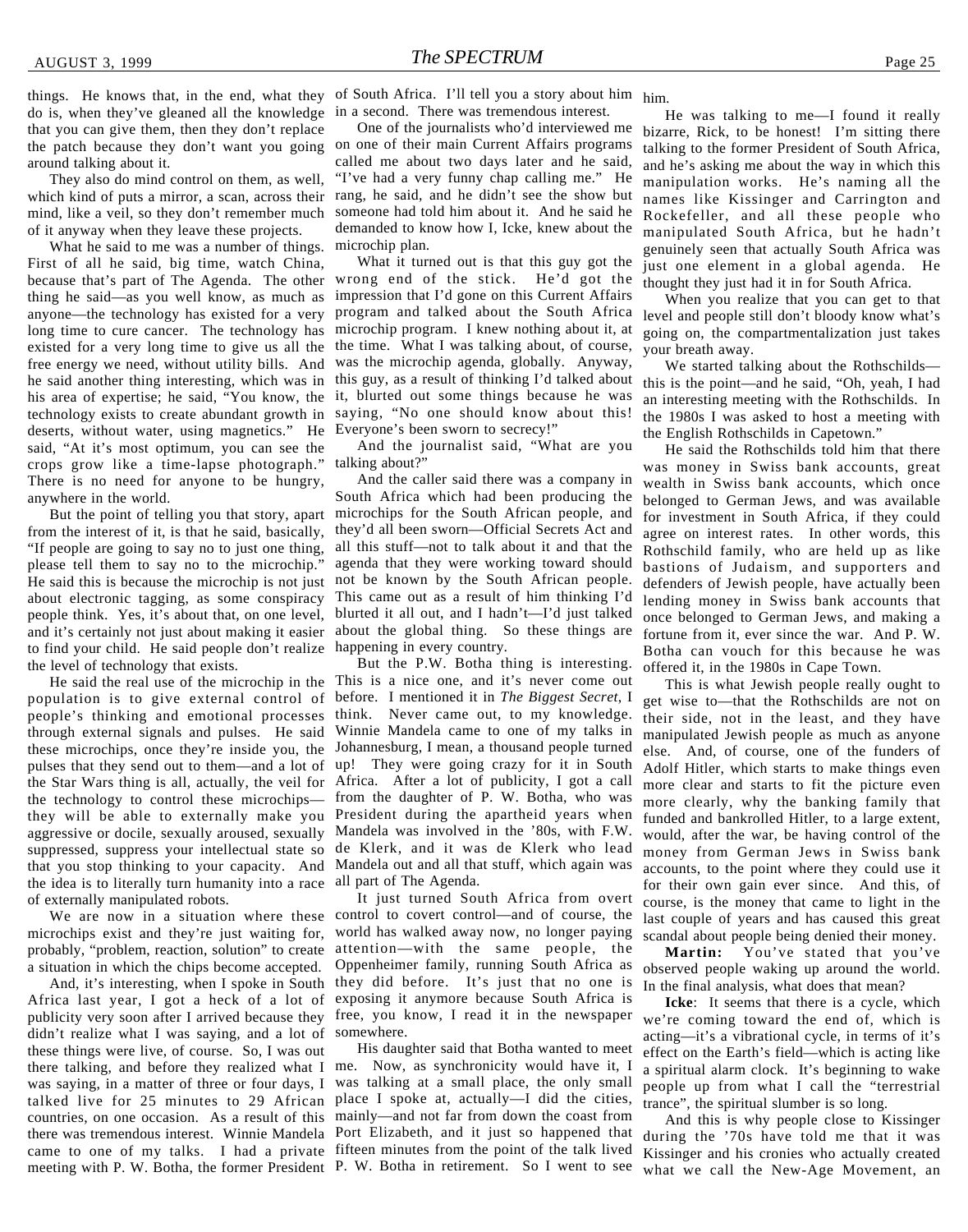it, really?

There's a vibrational cycle going on which is waking people up. Now, apart from going to the Sun and switching it off, or changing it's necessity for it, the desire for it, is constantly vibrational cycle, whatever, you have one other alternative—and that is to take awakening people, and put them in a position, preferably about a foot below the ceiling, where applause from the audience. Because I think once you're in the fear of what someone else awakening people—on one level—are not people are starting to get sick of the New-Age thinks, you are not living YOUR life in going to become a danger to your agenda. movement, which is actually so often diverting YOUR truth; you are living someone else's And what they've done is, they're taking the us from and suppressing us from the real truth version of what they think you should be. In spiritually awakening people and they've put of metaphysics. And the real truth is that WE, other words, you're in the herd now. If we them on the ceiling, overwhelmingly. Not all, as individuals, are in control of our destiny, and step out of the fear of what other people think, by any means, but great, great numbers of not external forces being in control. them. And in that place they are not involved in spirituality as change, they're involved in years that we are in now, that we start to take don't like it, that's fine—you have a right not spirituality as escapism, spirituality as denial, our individual sovereignty back and start to to like it—but this is me! At that point we spirituality as an excuse not to get your hands realize that we have the right to decide our cease to be a sheep. And if enough of us do dirty in the three-dimensional world. They are truth and live our truth, and not have another it, we cease to be a herd of sheep. in complete denial—most of those people, not truth imposed upon us, whether it's the Newall by any means, but most—of the fact that Age movement, Christianity, Hinduism, their uniqueness, even though it differs from this manipulation is going on.

shouldn't be talking about this." And then, on the other side, those who have identified the problem in America are overwhelmingly the Christian Patriot Movement, not exclusively by of so much of it. And they think that spirituality, as expressed metaphysically in the New-Age stuff, is the bloody devil.

So what the Illuminati have done magnificently is detach the metaphysical understanding of how we can get out of here from the three-dimensional, street-wise awareness of the manipulation. So, they've taken the problem and the solution and they've solve, if you follow me.

#### **Martin**: I do.

**Icke**: And they've done it brilliantly. And this is why Kissinger put out some of the New-Age big names, and still controls many of them who are still persuading people that, in effect, the cavalry is going to come. And, so often, when you look at New-Age thought, it is merely another way of expressing a religious bloody thought. You know, instead of giving your mind away to dieties or whatever, you're giving your mind away to gurus or to bloody external entities and stuff.

I'm not saying that we should not look at this information, but we have to filter it through our own "truth detector" and come to our own truth, rather than having us be told by someone else how we should live our lives and how we should think and how we should see the world.

movement has become just another form of run the world, because you get humanity we have the ability and we have the choice, religion and control. And I'll tell you what, in becoming not just the sheep, but also the sheep-and that's all it is, now, to reverse those areas of the New-Age movement that I've dog, not just the prisoner, but also the prison things, to remove them, just by how we react experienced, you go against the "party line" guards.

important point, this, vital. When I've said this, and you see what happens. You know, it's just thousands of years to the present minute, has it people have said, "Well, that's ridiculous!" Is like going against the party line of Christianity been possible for a few to control the world. or going against the party line of the Pope you get jumped on by the majority.

> crushed by the belief system of the group. It's interesting, you know, when I talk about this in of what other people think of us because that my talks, everywhere I go in the world I get is the prison that most people live in. And

I keep hearing this, "Oh, it's negative. We basis of the control is getting individuality police; my goodness me, this person thinks Atheism, or whatever it is, because the whole ours. You know, "What a crime; call the subordinated to the group, getting individuality different than me!" Once we do that, we suppressed by the majority, suppressed by the cease to be a sheep dog for the rest of the herd mentality.

any means, but overwhelmingly that's the focus problem. We can find the solution to it, which crumble because the very basis of it is got one to identify the problem, and they've got because once that happens, you create a want to think. They only need to respect my the solution to be a denial there's a problem to situation in which whoever sets the norms in right to have the same honor of having my is actually not the best way, because for me crumbling. the best way of solving a problem is removing the cause of it and then it goes away. The to impose what they believe on anyone else, cause of the few controlling the planet is so all are respecting everyone's free will, so people giving their power away and not that my belief is not imposed on anyone else. thinking for themselves and just following the That's the reason why whatever anyone says one in front without question. insisting—and this is the key thing, stage say, I am completely at peace with that two—insisting that others do the same, because they have a right to think what they the world, whether considered sane or insane, feelings also honored, as my right to express possible or impossible, moral or immoral, them. This is why, when conspiracy theorists whoever sets those norms runs the world.

> This happens because of the overwhelming, vast majority of humanity who have given their power away and given their thinking processes edifice of power crumbling down, because and individuality away, and will live their lives they're the three things, in reverse, that allow in accordance with those dictated norms the few to run the world. If we didn't because they're not thinking or questioning concede our mentality to a herd mentality, and them.

And in so many areas the New-Age basis on which the few who set the norms can can't control centrally, it's impossible. And have a problem with that. The key thing, as I right to express their uniqueness without say, the people who succumb to those norms, having ours imposed upon them, then the they insist that those who don't want to do so ability of the few to control the planet would should also succumb to those norms. And, at be removed, immediately, because those three that point, when you have the herd policing things have to be in place—the herd mentality, itself, and making life unpleasant for those who the herd policing itself, imposing your will on wish to detach from it, at that point you have others. the basis, and only at that point, you have the

And individualism, while they talk about the we live in for the better, because of all that So, for me, three things would change this and would dramatically transform the world would come from this. Those are:

And so, I think it's very important, in the of my books, *I Am Me, I Am Free*, and if you One: as individuals, we step out of the fear as individuals, and say, to use the title of one

There are two ways of solving the whole edifice of imposed power starts to Second: we allow everyone else to express herd. Just those two things alone, and this

> And third: the balance point, no one seeks And, about me or says about what I write or what I hurl abuse at others who say something different, I think they've lost the plot.

Now, that's fine, that's a choice—I don't did the same, and if we respected everyone's So, those three things would bring this if we didn't insist that the people around us

guards. And only in that way, through and act with each other, and bring this edificeIf those three things are not in place, you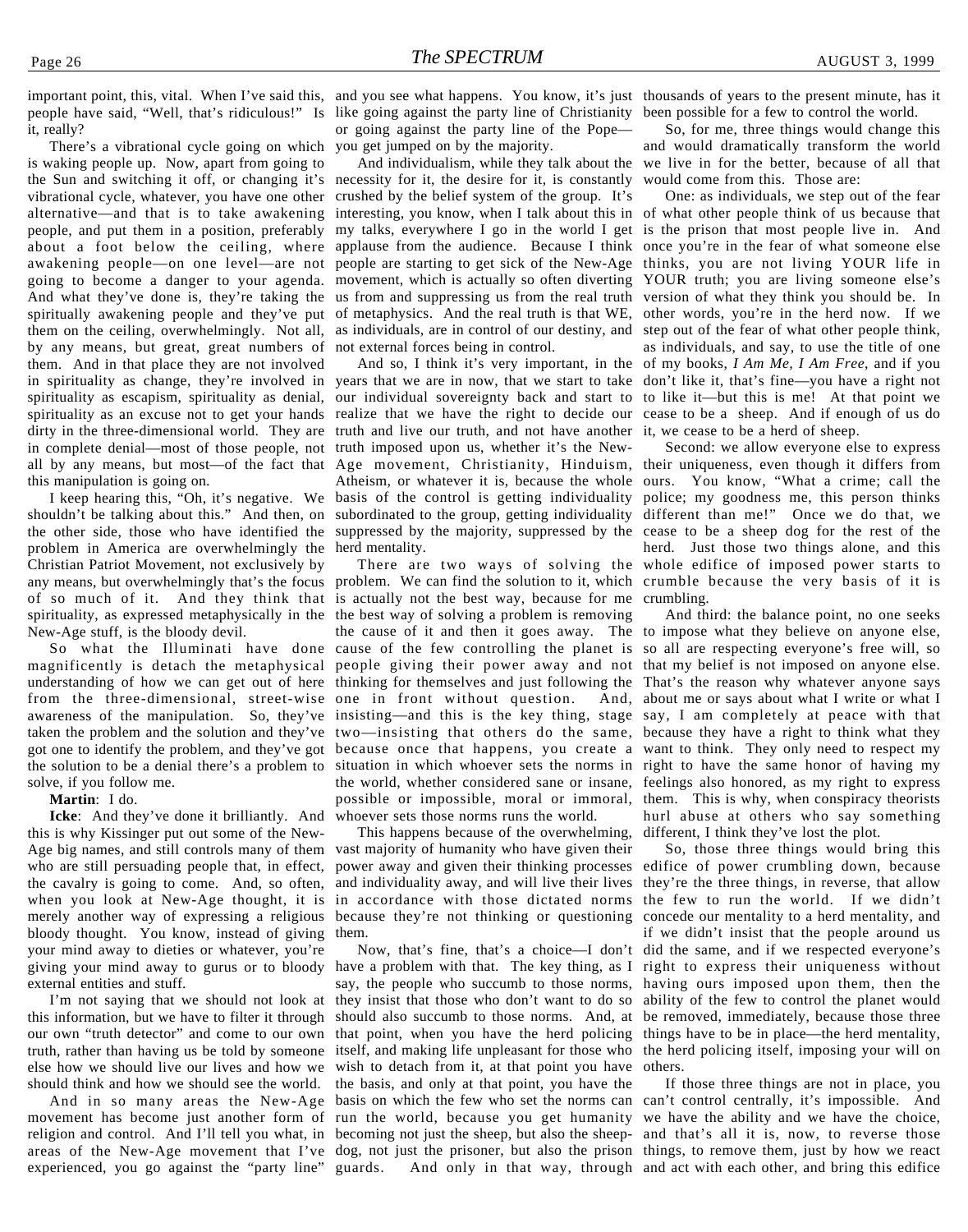<span id="page-26-0"></span>of power crumbling down. And this is the point, as all the circle starts to connect itself, when we get, Rick, into that state of being where we respect our own uniqueness and right to express it, when we start to celebrate and glory in diversity instead of scorning it, when we allow other people to have that same privilege, when we don't seek to impose our will onto others, at that point our vibrational state—because of our emotional and mental state of being—starts to vibrate quicker and

fragments, caused by the vibration of fear and we are to somebody else. aggression and imposition.

So, actually, everything connects to everything else. And so, if we set ourselves this lower fourth-dimensional manipulation. *with computer Internet access.*]

## **Choices Are Central To The Creative Process**

#### **7/31/99 SOLTEC**

still.

through you. Allow for the energy to seek and find its own density. This density does not necessarily need to be where you focus your consciousness, especially when the dwell in these emotional states, you attract to emotional energy is of a negative nature.

All will play out in perfection in due course of time (more accurately: in due sequence of events). Unfolding events, which are borne serve to distract you from your chosen path. I are all one in the same within the greater of and precipitated by thought and desire, are However, there is a time and a place for consciousness of The One Source. When you what constitute physical "reality". Monitor everything. If an action can be taken with spit upon your brother in anger, you spit upon closely your thoughts and the emotional love in your heart for others, then it is truly a God, and ultimately, if you continue to do so, frequencies associated with them. We cannot worthy task. If you take action that is you will drown yourself in your own spit. stress enough the importance of this, for your intended to inform others of the true nature of thoughts are many times more powerful and a given situation, with the intent to offer Truth this lesson on behalf of my scribe. This one's significant than are the physical actions and in Light and Love—then you do no harm to personal challenges are really no different than reactions set forth into motion as a result of yourself. same.

where it is that you "fall" into reactionary patterns of thought. Learn to deliberately be a return flow of like energy that will be focus your thoughts, with clarity and precision, greater than or equal to the energy YOU repeated over and over, again and again, and you will find that you will have the SEND out. In other words, you are, in a **for it deals with a fundamental concept that** conscious control over your unfolding reality masochistic way, only hurting yourself. These **is causing many of you great difficulty:** You that you desire. A key to doing this is to let go of the emotional low-frequency baggage. We cannot impress upon you enough the importance of this one simple statement.

Allow the reality of your forever changing environment to provide you with the lessons that your Higher soul-you is calling out for. Allow for the new thoughts and realizations to come at their natural pace. Neither resist the flow, nor try to push the river, for this will only cause unnecessary hardships and distractions along your chosen pathway.

Light of Creator Source. Be at peace and be consciousness with Light and pure cycle can quickly spiral downward. Allow for the waves of emotion to flow entities will not stay in the presence of such you these dark ones, for you slip well within the illusion of the physical that gives you the Be forever attentive to the Still Inner Voice within. Demand for yourself that only Lighted (unconditional) Love. The lower-frequency Love. They will, however, linger through eternity in the presence of anger, frustration, jealousy, grief and such. In fact, when you their frequency range of influence.

Learn to discipline your mind and see out in an attempt to deliberately cause another grief, hurt, and pain, then there will ALWAYS at a Higher level, each know these "rules", and there is NO avoiding them!

> choose to emanate at any given moment in herein. **Monitor closely what it is you are trying time.**

quicker and quicker and we start to reconnect Everything comes from our state of being and with those higher dimensions of ourselves and we're in complete control of that. Which is we start to become whole, multi-dimensional why only a few can control the world, beings again instead of disconnected because we've conceded our right to be who

**Martin:** That's a perfect place to end.

free and set each other free, we become *reached directly at the following email* vibrationally reconnected and therefore free of *address:* [rickm@tminet.com](mailto:rickm@tminet.com) *for those of you* [*Editor's note: Rick Martin may be*

> We strongly recommend to you ones that the emotional frequency state of Love and Joy be firmly established around you when faced with an awkward or difficult challenge. When you are in this frequency range, there will always be a greater chance for recognizing a more balanced solution to ANY given problem.

Good afternoon, my friend. It is I, Ceres energies be allowed within your space. This compound the situation as they try to justify Anthonious Soltec, come in the Radiant One is done most effectively by filling your their own reactionary behaviors—and thus the Do the reactionary parents stop to think before they go off and hit the child who is "acting-up"? No, not usually. However, often there is the subsequent guilt reaction within the same parents that only serves to

> Take the time to appreciate ALL beings and entities. Appreciate especially those who come forth against you and provide you with some of your greatest challenges, for these ones are your most important teachers!

Learn to love your "enemy", for it is only false impression and interpretation that you Head-butting with the adversary will only are separate. The true reality is that you and

Dear ones, I have taken the time here for are anyone else's. And though this lesson However, when the information is spewed sounds to this one to be quite personal and somewhat private, it is intended that it be shared.

**This general lesson is one that will be** are the agreed upon conditions currently are CREATOR! YOU CREATE ALL OF present in your learning environment. You, YOUR REALITY. NONE OF YOU ARE **A VICTIM OF ANYTHING EXCEPT, PERHAPS, YOUR OWN IGNORANCE.**

I am Ceres Anthonious Soltec. I come in to accomplish in your interactions with the Light of The One Light, Creator Source. others. There will always be presented to These words are offered with great Love and **you a choice. You always have a choice as** Compassion for ALL who read them—without to how best to approach any given situation, EXCEPTION! May you each go within and including what emotional frequency you will truly "hear", for yourself, the message offered

> Blessings and peace! Salu. ▲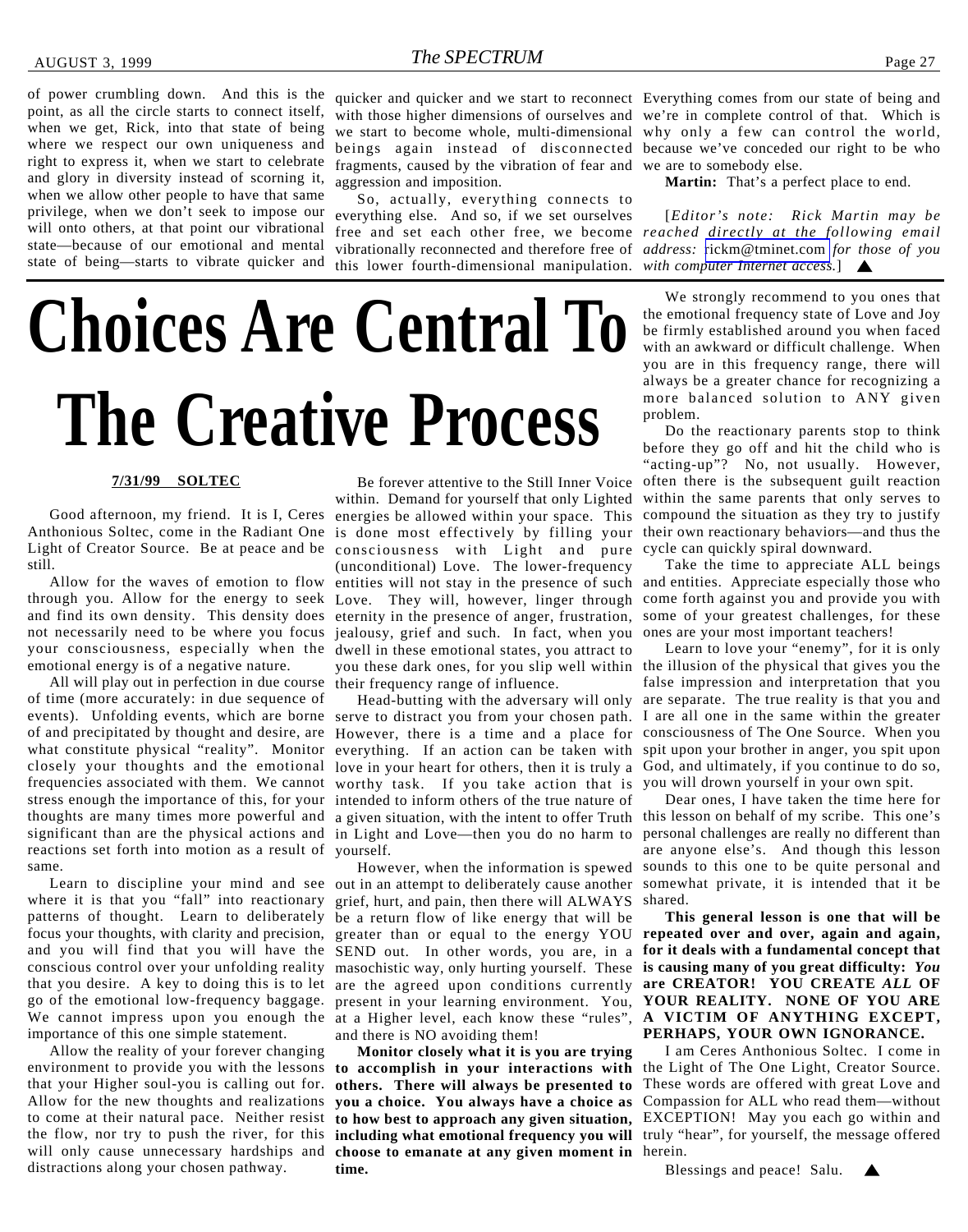## <span id="page-27-0"></span>**Have We Been Gifted With Waters To Heal A Sick Planet?**

*Fountain-of-youth rumors about that in both scope and magnitude of the section near the end of the article. story and the claims. But is this true?*

*information you are about to read, but some follows is mostly a transcription of a talk* allow this water to be used to clear the *of the facts stated are not vague general given by him on May 1, 1999 at the Wesak* planet's pollution. *assertions—they are tangibles, like a company name—and thus provide a handle for those wishing to research this unfolding true, then there is little need to explain why* started by Ihan Doyuk called Perfect Science. *drama in greater detail.*

*consider for background. Likewise, recall of this planet. Just knowing about the* a day. *the "clustered water" that was mentioned following information (and sharing it with within our Front Page story of the last issue your friends) can be a big step toward* Drunvalo could not say more due to a *of* The SPECTRUM*.*

*there could be quite a long dissertation describes cannot be suppressed. written here about the truly amazing nature of water—its properties, its structures, and its functions—especially (and you won't find this in any normal chemistry or physics textbook) its all important function in an energy coupling or transducing capacity between the physical-material and the nonphysical realms.*

*that. And yet it would be useful to regard understood to behave. Thus, different* water has different effects on different things. *considered to behave as different kinds of* whatever it touches. *energy transducers—some better than others.*

*is rising in frequency as it continues into a* Unfortunately the channels coming into the *region of (and is being more and more irradiated by) higher-frequency cosmic energies. A good question to contemplate* from a meeting with FBI, CIA, military (???)]. And, in a single day, he said he had *might be: What role may water(s) play in* officials, and top corporation scientists in to leave, that him and most of the Ascended *our physical coupling with (and thus* Washington where they demonstrated this Masters, not all of them, but a great deal of *utilization of) these higher-frequency* water in action. It cleared away the most them, had to go on a journey to another energies bathing our planet with greater disgusting pollution in glass containers universe to live the experience of what we *intensity as each day passes? The answer* (sewage, oil, chemicals) very quickly with are all going to live very soon, so that they *to that question is fundamental to the* only a teaspoon of the water. *survival and "cleansing" of all life on Mother Earth as the planetary transition* ponds of water with the same results. This six years, I have been alone with the angels *continues. Keep this brief hint-filled water-*water also put out chemical and petrochemical and he's been gone. *physics lesson in mind as you read the* fires and methane fires at garbage-fill sites

"magical" waters have been circulating for strictly speaking, a News Desk Special afterwards. It also works the same on forest *many centuries. The "healing" waters at Report assembled by Dr. Al Overholt from* fires. *Lourdes and Fatima also come to mind. Internet sources. These reference sources But what you are about to read goes beyond are provided in the "Transcriber's Notes"*

We have no way to absolutely verify the waters is Drunvalo Melchezidek and what news is that the governments are willing to *'99 celebration held at Mt. Shasta.*

Hopi prophecy is also a good source to possible to override the dark ones' control Turkey to produce 100,000 tons of this water *By way of introduction to this subject, possible planetary gift the information* could not tell us what it does to human *it should be spread far and wide! It IS* A 48-million-dollar plant has been built in *insuring that both this information and the*

 *— Dr. Edwin M. Young, Editor-In-Chief*

#### **7/19/99 TRANSFORMA COMM WEB SITE**

#### SUMMARY OF TALK

*However, now is not quite the time for* been doing powerful Zikhr chants have *water in the same way as many crystals are* be alive and have God-consciousness. This seen in this world in a long time. *structural forms of water could be* It seems to have an optimal effect on talk about it before and it is just beginning in Some Sufi masters in Turkey who had now. presented to the world a water that appears to one of the more exciting things that I have

*Remember also that this planetary system* It became totally clear within a few days. They used it in one of the most polluted bays in the world—dark with black bubbles. bay continue to pollute it.

*following, which is a truly intriguing report.* that had not been successfully put out and they said that many of them are now

*The information presented below is,* before—and the fires would not restart

*The person talking about these amazing* within 3 years due to the pollution. The best Some environmental scientists at the meeting said that if a miracle like this had not come along, the Earth would be dead

*If this information is indeed completely* A company out of Istanbul, Turkey has been This water is called super-ionized water.

> The water seems to have many more uses. confidentiality agreement he had signed. He bodies but he did say that it may be the most interesting use of the water of all.

COMPLETE TRANSCRIPT OF THE TALK

PART I: SETTING THE STAGE

Drunvalo: Ok. We are ready to begin

What I am about to tell you about today is

This is brand new; you've never heard me the planet right now. As I see it, we are never going to be the same after this is understood and it is actually really lived in this world.

Drunvalo Melchezidek had just come Vollites (???)], some of you know this [poet They also did experiments with huge new way of being. And, for about the last About six years ago, I was in meditation with a man called [Chichi Tad Armachid could find a pathway to this new world, this

In January of this year, the angels came in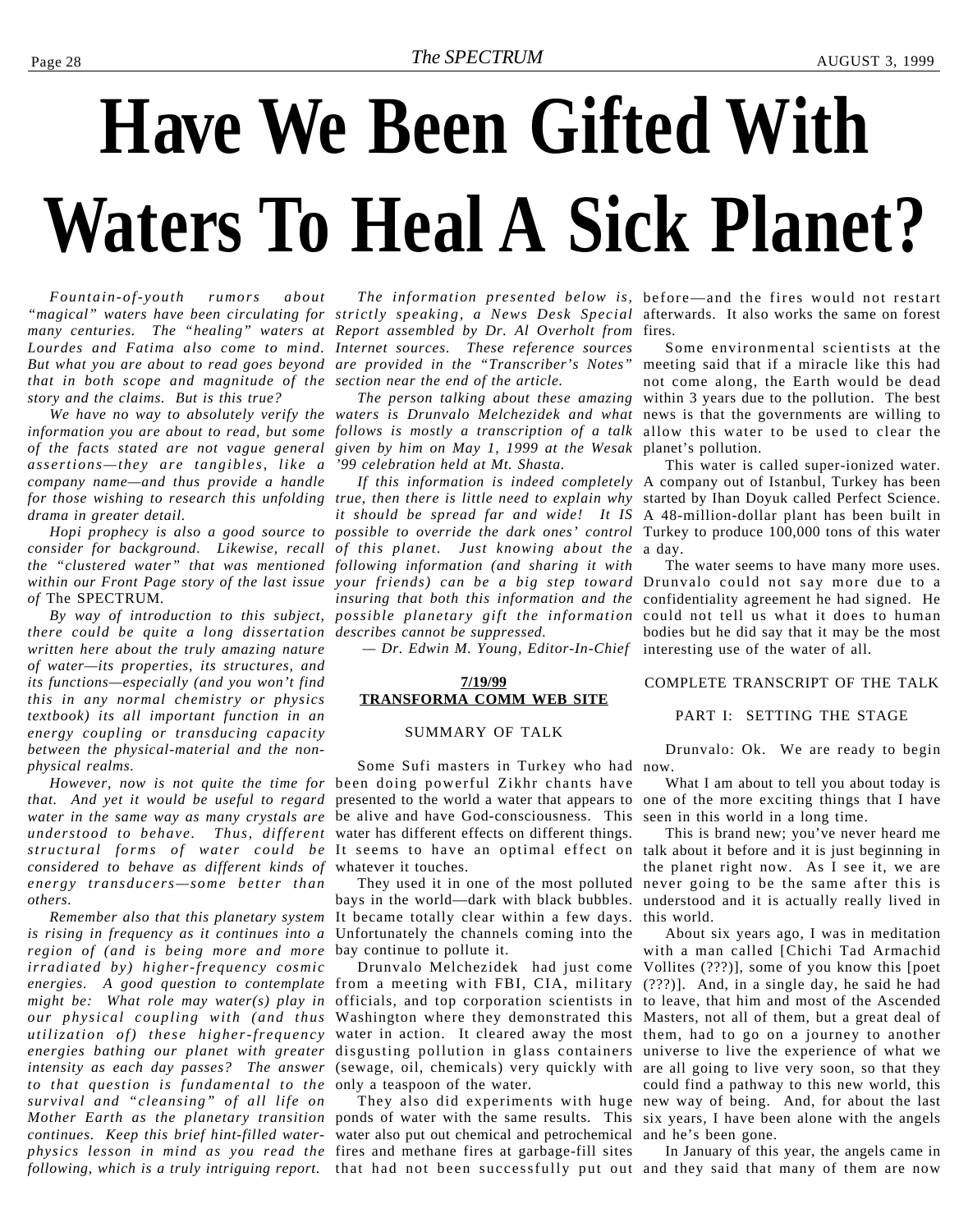returning in the Egyptian window which is between January 10th and January 19th. octahedron, the icosahedron, and the surrounded by structured water. That a certain group of them was coming dodecahedron. back, and were bringing with them the knowledge of what they'd learned over the the Earth. The octahedron was air. And the of electrons that are in the outer orbits. That last six years. Which, in the other icosahedron was water. And the dimensional levels, was really hundreds and dodecahedron was prana, or ether. hundreds of thousands of years. And that, with their coming back, new concepts and linked together. You can't talk about one water that has these outer electrons, and their new ideas that mankind has never known or without the other. They are what are called ever even conceived of before, would now in mathematics the duals of each other. You [emerge (???)] on the Earth. Ideas we've can create one from the other. never ever thought of.

Consciousness, and Sacred Water.

#### LAYING THE GROUNDWORK

talk about what is going on with water, I additionally, for purity). have to begin by laying out some here.

So, let's imagine ourselves coming in together. from space for the first time into this solar system. As we pass through all of these that we are all familiar [with (???)], that the different planets, through the outer planets of Pluto and Neptune. As we are making our way in towards the Sun, we come to this the next consciousness, is made up of an world. He used to be the head of the Walter planet here, that we are on, which is unique icosahedron and a dodecahedron: water and Russell School for a long time. And he and different from all the other ones because prana. it is a water planet. Almost all of the surface of this planet is water. And when you come the trees, and all the life forms that live here, give you everything here right now, but I will come from water, and are made of water. really do my best. Our bodies are almost all water.

move through the forest and you come to a that will change this world. river, your heart is pulled to that place, because you can feel the life energy that is there.

Water is alive. It's more alive than we know. And I'm beginning to truly understand what the ancients have said, that the waters are *living* waters.

There was a man named Jesus who began his ministry with baptism, baptism into water. What does that mean? What does it really mean to be baptized in the water?

times, there were five shapes, the five called unstructured water. Always, whatever Platonic solids. Each one of these five the disease is, it's always surrounded by this Platonic solids had an element associated with unstructured water. them.

And the is it!

So, I am going to give you one of these aspect that this Earth was missing since the new ideas, that has—it's new, but it is always time of Atlantis. So, the Great White which almost all of our water that goes into in the universe. But we have never seen it Brotherhood, for the last 13,000 years, and our bodies does, is unstructured. It only ever before, not ever. And, I am going to everything that these [decided two orders takes just a few feet of moving through a call this talk: Mother Earth The New (???)] have been doing has been around pipe under pressure and the water can't rotate I am going to talk about water. In fact, I in this case has nothing to do with race; am going to drink some right now (laughter). rather it stands for that aspect of being that Rome a long time ago, like eating off of lead Water is more than we know. In order to includes all the colors within it and, plates. We are drinking out of high-pressured The icosahedron, being water, was the bringing back of the consciousness of water the way that it wants to. Instead, it is forced and prana together. Consciousness of water. to move in concentric rings. And these It really is that simple. That is all that concentric rings rip off the outer electrons and they've been doing. (Ed: The word "White"

groundwork so you can understand a larger encodes our information, it is made up of time, when they discovered this, when they context of what I am really talking about only the icosahedron and the dodecahedron. realized, "Oh, my God, we are drinking water If we look at the DNA, that which That's all it is. It is water and prana put that is killing us; what will we do about it?"

> The Christ grid that is around the Earth, Great White Brotherhood has been working (???)]. He is a genius in water and probably on for 13,000 years, so that we can move into

(long pause)

down to the surface of this planet, the beings way I'd be able to do this in an hour. I can in a certain kind of way, that this water who live here, the humans, the dogs, the cats, only just give you a little bit. I can't really became structured and became super alive.

As we live on this water planet, in water very, very, very special about water; white light around it. But, afterwards, here bodies, we are attracted to water. If you especially water of a certain kind of nature was a ball of white light about this big around

#### STRUCTURED VERSUS UNSTRUCTURED WATER

I will talk now about research that was done in the past concerning water so you can begin to get a framework to begin to discuss what's now happening in the world.

To explain this a little bit, I have to go a body that is diseased, or that is harmed in one little bit mathematical in a way. In ancient way or another, is surrounded by something these pools, the water would not grow In the University of Georgia, I don't know how long ago it was, it was in the early 1990s, they discovered that every cell in your things like swimming pools and hot tubs.

There was the tetrahedron, the cube, the no matter which cell it is, is always

The tetrahedron was fire. The cube was simple. The only difference is in the number So, what is the difference? It is extremely

The icosahedron and the dodecahedron are outer electrons. And it causes disease. And That unstructured water is missing these shells are completed, is healthy.

Water flowing through rivers and lakes in natural situations that are not polluted, that water is structured.

However, water that goes through a pipe, form unstructured water.

We are kind of doing what they did in water pipes that produce disease.

There have been many people since this Then, many many researchers began to look for ways to quickly restructure the water.

There is so much around this; there is no certain minerals, colloidal minerals, and stir it One of these was [Walter Von Gardner knows more about it than anybody in the created this sort of an egg-shaped glass container that, if you put in water in there and

All I can say is that there is something before, it used to literally kind of glow of If you took a Kirlian photograph of the glass of water before and after, the water, the glass of water. You couldn't even see the glass it was so bright.

> And people were beginning to understand the difference between structured and unstructured water. After finding, they began to do research into microclusters and different kinds of water. He found that if you put magnets in a hexagonal shape, and ran water through it, it instantaneously structured the water.

> And so they started doing research in Where you could run water going through bacteria, because it kept it alive.

They discovered that every healthy cell, up onto our computer screens to see, likeHowever, the research we did on this when we looked at it, and was able to put it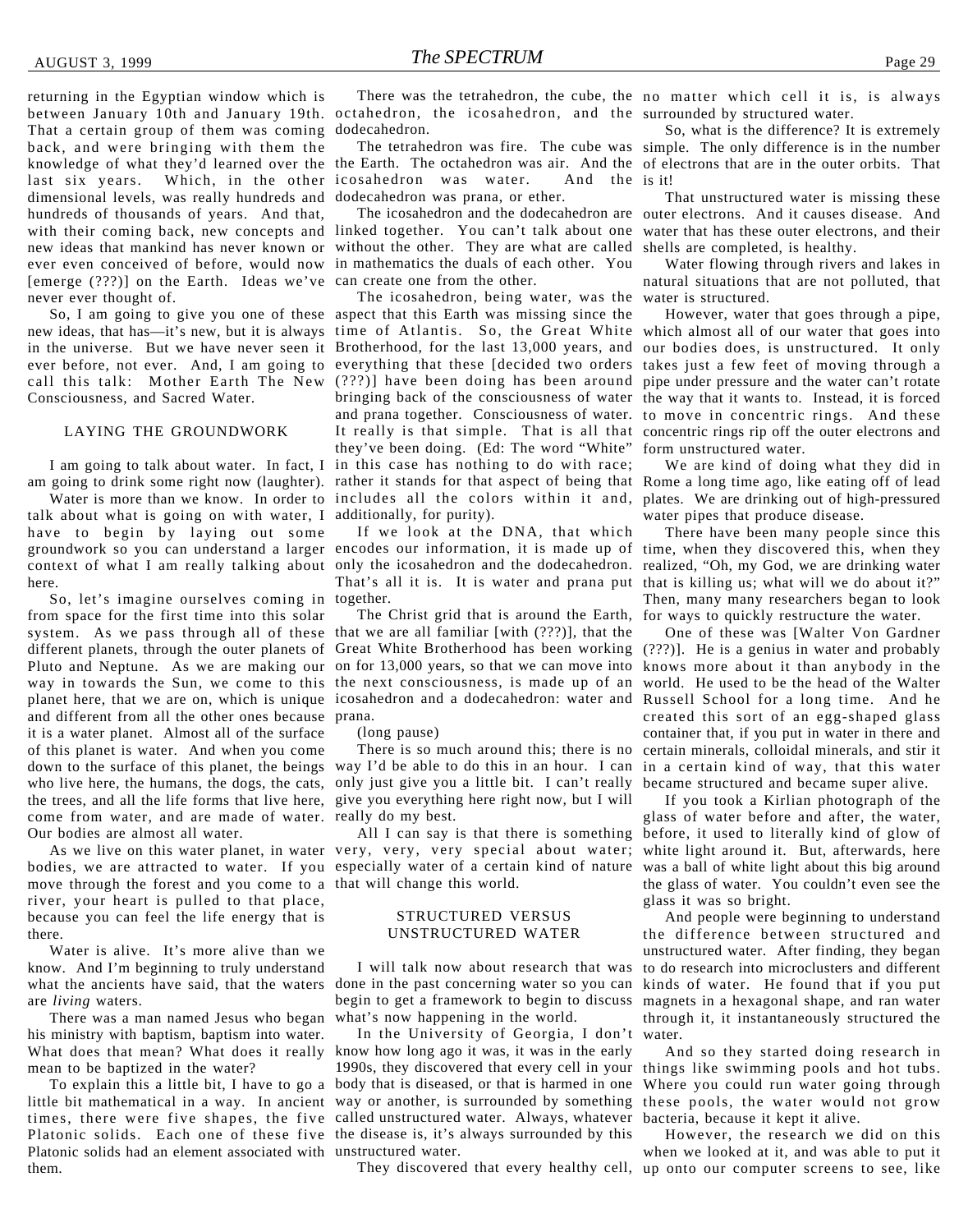were like babies, trying to understand vibration we wished. something that we just barely knew.

make the water move in rotational patterns in history. They were going into a "serious" the way it wants to, which was one of the rating, and the government itself was freaked primary keys to make water alive again.

And they found that there were 12 metals. and the water could move around them, that certain laws for us to do this work without the water became super alive immediately, their welcome, and we did it anyway. without any of this fancy stuff that [Walter Von Gardner (???)] was doing.

California in an orange grove which was could hardly breathe, you couldn't even see They are quiet, and nobody knows about astounding! They took an orange grove more than a few blocks, the city was so bad. that—they picked this grove because it had In a very short time the city went clear and or allowing something to come through them consistently given the same yield every year clean and you could breathe again. The birds that mankind has never seen. for ten years in a row. It gave two yields and the animals came back. The whole every year and the number of oranges was nature of the clouds above it changed, the group. He is also a Sufi master; he is 78 almost exactly the same.

little nozzles, and they put them to feed each true answer for the world to turn itself clean older person. He gave something to the of the trees. That was the only change they made. And, immediately, instantaneously, it went from two yields to five yields. And 1996 until May of 1998. Phoenix was the those yields were 20% higher than before. cleanest it has ever been in their recorded All they did was sending living water into the history. We had the hydrocarbons in the found that whenever they put this water in a trees.

around this. I cannot bring up all of them, anything at all, it was so clean. everything they have said and they've done. involved in water that there is something that we have forgotten, or something that we have of what water is.

In 1996, I was approached by two people, Bob Dratch and Slim Spurling, who had created a—had taken the water from a rain cloud, right before it was going to dump water, before it was going to rain—and had taken that through something called a health the way it was before. molecular emission scanner, put it through a special set of software, and into a computer to fulfill this. [*to translate*] microwave emissions into a sound which you could hear. That sound was then transmitted by an antenna, a coil that Slim made called a Harmonizer, which would project out in the atmosphere for about 35 emerged on the Earth—a water never seen miles around.

of 1995. (It actually began in 1994 and they quit in 1996.) For the one single year of snowflakes. It's formed in little hexagons, 1995 in Denver, they had this running, they little hexagonal patterns. were just simply projecting out the energy of a rain cloud. Denver became the cleanest it babies, baby trees, baby horses. All babies was in the history of their recording—ever, are filled with clustered water. But very for one year. The moment they quit, in 1996, soon, we lose that, and it goes into structured it became polluted again.

this also. In June of 1996, in Phoenix to move into unstructured water.

water that was structured in this way. We Arizona, we began to do a similar test using discovered that it didn't even look like water. something called the R-2, which is certain new. It appears to be a definite step forward It looked like acid. And we began to ask, little coils combined in a way that act as an in allowing consciousness inside the human are we doing more harm than good? We antenna to put out whatever waveform or body to emerge faster.

And then, a group of people decided to polluted state it had ever been in its recorded At that time, Phoenix was in the most out, because they didn't know what to do.

If you made these 12 metals in a certain way, research, let us say, legally, so we had to use Something that is so extraordinary. I don't They wouldn't allow us to do the

There was some research done in noticed that the city was polluted, that you masters who were chanting Zikhr in Turkey. So they went there and changed these exciting. I though that we had really found a about 40. You'd never know that he is an From September 1st of 1996 the system was running fully until May of 1998. We there was a small group of very old Sufi smell went away, it got clean. It became very years old. He looks like and feels like he is of the pollution.

Many people have been doing research many times down to zero—not recording immediately, within days, usually 3 or 4 days, center of the city down to single digits and

But, it's been real clear to people who are from everything I am being told from the ago. Even the sediment and everything inside done, that has changed things, about that idea our place. It is part of our consciousness. It believe it because they could see it. But, they Ascended Masters and from the angelic realms, we can't leave here until we clean up was our consciousness that created the Earth couldn't believe it! And they continued to do the way and state that it is now—in a state research for 10 years. where it is dying. And before we leave, it is our responsibility, as spiritual beings, with the in the Egyptian window when the angels awareness that is now emerging on this Earth, were telling me that something new is going to clean our world and to bring in back into to emerge on the Earth, they tried to get in

#### CLUSTERED WATER

They did this in Denver, through the year This water is called clustered water. The this was something real or just an illusion. Fourteen years ago, a new kind of water before, never heard of, never known existed. water looks under a microscope like

They asked me to begin to do research in way we live in this polluted world, it begins water. And then, very soon, because of the

The research around clustered water is

#### PART II—THE MIRACLE

#### THE DISCOVERY OF A NEW TYPE OF WATER

But now, something else has happened. even know how to actually tell you this. I'll do my best.

Ten years ago—a little more, I believe, them. And they have been creating something,

And it did work! From September 1st of water that mankind has never seen. He said, One of these men came forth from this world—he just gave them some water. Some "Here, this is for the healing of the world."

This was encouraging because, you see, absolutely clean, the way it was 1000 years They began to do research. And they polluted lake or a polluted river, then it would the whole lake, the whole river would go there.

Nobody could believe it, but they had to

I have been working in every way I know roaming around the world. They kept trying In January, which happens to be exactly contact with me. But I was too busy and trying. And I kept saying "No, no, I can't do this; I don't have time".

> Finally, about three months ago, I still didn't have time, but I sent some of the people I work with into Florida to see if what they were saying was really true. These were people who were trained and could identify if

This water is found in all babies: human They were just going, "I can't believe this, They couldn't. They got on the phone with me and they couldn't even talk. They were like children, they were so excited. it's really real." It actually was true!

#### THE DEMONSTRATION MEETING

And so I just came back from a meeting in Washington D.C., in a secret little room with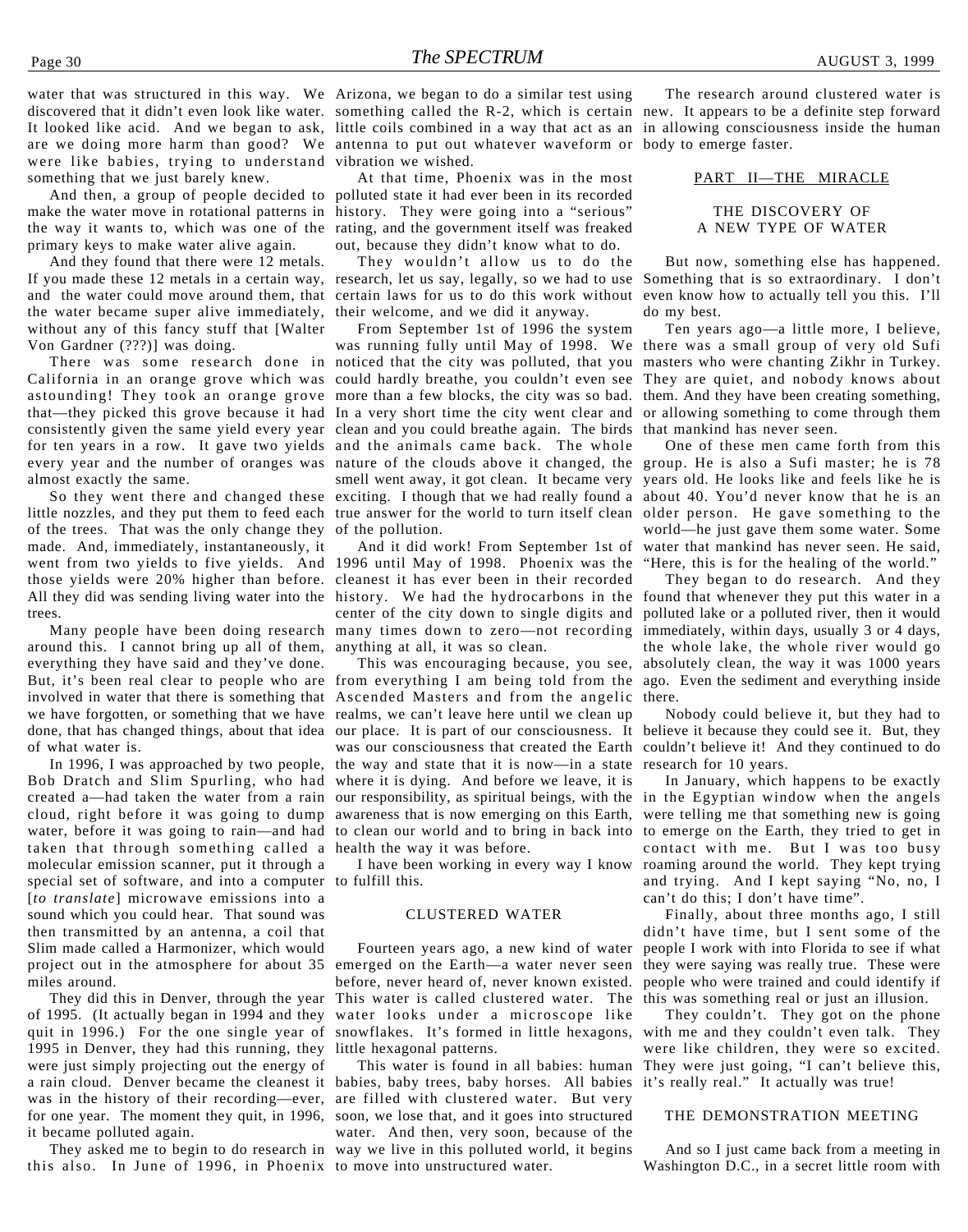CIA, the FBI (laughter) all those guys—about to hear about it. There is no doubt! 15 high high-level physicists and chemists from major corporations. This was being scientists and the physicists and the chemists held in a Fortune 500 corporation.

can say is good enough.

polluted water. One of them smelled like figure it out. sewage. It was brown, it was yucky, and it was about as bad as you can get. And they and there are some things I can't tell you—it water on the planet. It looks like pure oil. It put that there. The second one was another appears as though this water has is black. It is not water anymore. It is just kind of yellowish-colored, brown polluted consciousness, it is alive, and it knows what black oil. And they took these two huge water that smelled like gasoline and oil and it's doing! It knows exactly what it's doing tanks, like swimming pools and they filled obviously had chemicals inside of it. And it because it will go into one reaction, one them up with this black water. One was the

Doyuk said, "Now this is like a lake." And compound, and do something else that could water, in these hundreds and hundreds of he took about a teaspoonful—which he said only have been done by consciousness. was way more than was needed, but they did that so that it would go faster—he put a little about this water, because if you take a light on the surface. In less than a few hours, the teaspoonful of water in there and stepped bulb, an ordinary light bulb, and you cut the pool went crystal clear. It was clean. back so that there would be no influence. wire so that if you put the two wires together And, very slowly, over two hours, we the light bulb will go on. If you stick those entire bay went clean, the whole thing. But watched in both of these waters the pollution two wires in water, which is a dielectric, they can't keep it that way because it got slowly head towards the bottom. What was nothing happens, it is like an unlit light bulb. canals as big as this room [Ed: the talk was above was the cleanest, clearest water you But if you put the wires in super-ionized presented in a school gymnasium] with could imagine, until they were all the way water, the light bulb comes on. No one has garbage being pumped into the bay constantly down at the bottom. And there was nothing, ever seen that before. That is impossible by which they are going to have to deal with if even the sediment and everything was down everything that we know. to absolutely clear water. This is really real!

inside there so that it could swim around, to *there in readerland are puzzled by the above* what is in it, it turns it to this crystal clean show that if there were to be any chemicals or *discussion, especially as we have all been* pure water and even balances the pH anything left in there it would die. And after *warned many times about the "shock* perfectly to 7, no matter what it is, no matter three hours, this little fish was still *hazard" of water where electricity is* what you started with. He has done it so swimming!

The head of this whole project called me up *here we go again with a science lesson:* "Look, it is 7" without even thinking because the next day and said: "You won't believe it. *"pure" water is a really lousy conductor of* it automatically does it. The consciousness They took the fish out of the water and put it *electricity! However, most water is far from* knows exactly what to do in that system and back into the aquarium downstairs, and when *pure and, generally speaking, it is the stuff* how to convert it back into it. they came in the next morning, the whole *dissolved in water that makes it conductive.* aquarium was clean." (laughter) It totally *That is, many of the dissolved impurities* went clean and clear.

can, popped the lid, poured it with another *describing here, albeit not very clearly, is* drops of water and shook it up. *conducting electricity well—and that is a* also, and in the soil. They showed in the Instantaneously, within 3 seconds, the motor oil *quite unusual situation. Something has to be* videos and in the actual [room (???)] they are no longer existed on the Earth. Instead, it was *different about the molecular strucutre of this* talking about where you can take garbage, Instantaneously! This is an interesting analogy *conduct through it. He says the water has* burning methane, they can't stop the burning because oil is the end product of millions of *extra electrons loosely clinging to each water* because it keeps burning. They can spray years of life. It is the end, it is black, it is the *molecule, and that would certainly be enough* this special water on the garbage dumps, and water, it immediately turns white and becomes *electrically conductive. So—pardon my pun—* All of the hydrocarbons in there switch, turn proteins and amino acids, the beginning of life! *his story holds water.*]

#### SUPER-IONIZED WATER

What is this water? All it is, is water with 3 extra electrons on the outer orbits. It as a gift to the world. If you could only It smells like roses. It smells clean again.

I had to sign all of these documents that I the past few years have been keeping it secret. would be careful about what I say. But they Not one of them, with all their credentials and Turkey. [Ed: In the talk, he mentions Izmir are letting me say what I can say, and what I everything, even though they can see it Bay, which is far from Istanbul and is still They first brought two big containers of happening. They don't know! They can't from Istanbul is the one which has gone clean Super-ionized water is—again, all the of the world who have been studying this for happen, can explain to you how it is polluted. Izmit Bay which is 45 minutes

was hard to even get your nose into that either. chemical reaction, and do one thing, and turn control and one was the experiment. And They put them up high, and Mr. Ihan another reaction with a similar kind of they took just a couple of gallons of this

They took pure motor oil, right out of the *conduction through the water. What he is* [*Editor's note: I (E.Y.) need to jump in become ions and allow for electrical*

> through the water, that they are describing as though they came from chemicals. liquid electrons.

the military—the Air Force, the Army, the is called super-ionized water. You're going know what I know; if you could only see what I have seen.

#### CLEANING UP OF IZMIT BAY

On top of this, by studying the reaction— so polluted. It is the most polluted body of You know that something is different was so bad that it was forming black bubbles They went into Izmit Bay in Istanbul in and where fish have returned.] Izmit Bay is thousands of gallons of this garbage water. It

> They then went to Izmit Bay, and the they want to keep it that way.

He then took a little goldfish and he put it *here because I'm sure that many of you out* matter what the polluted water is, no matter What is interesting, they called me up: *be a good conductor of electricity. Well,* look. He sticks the litmus paper and says, *concerned—that water is generally thought to* many times now he doesn't even have to The other interesting thing about this is no

#### ALSO WORKS ON LAND AND SOIL

whole bunch of oil like this, put about 3 or 4 *that this very pure water is actually* special water work, but it works on the earth proteins and amino acids—that are fish food. *water—assuming it is pure—for electricity to* huge garbage dumps, that are constantly end. And when it comes in contact with this *of a reason to make the pure water very* instantaneously everything is transformed. And there is a flow of electrical energy they have no chemicals in it whatsoever, even It is not only in dirty water, does this over into fertilizer, and are organic in nature,

> This came from Sufi teachers and masters gone, instantaneously at the snap of a finger. All of the smell of the garbage dump is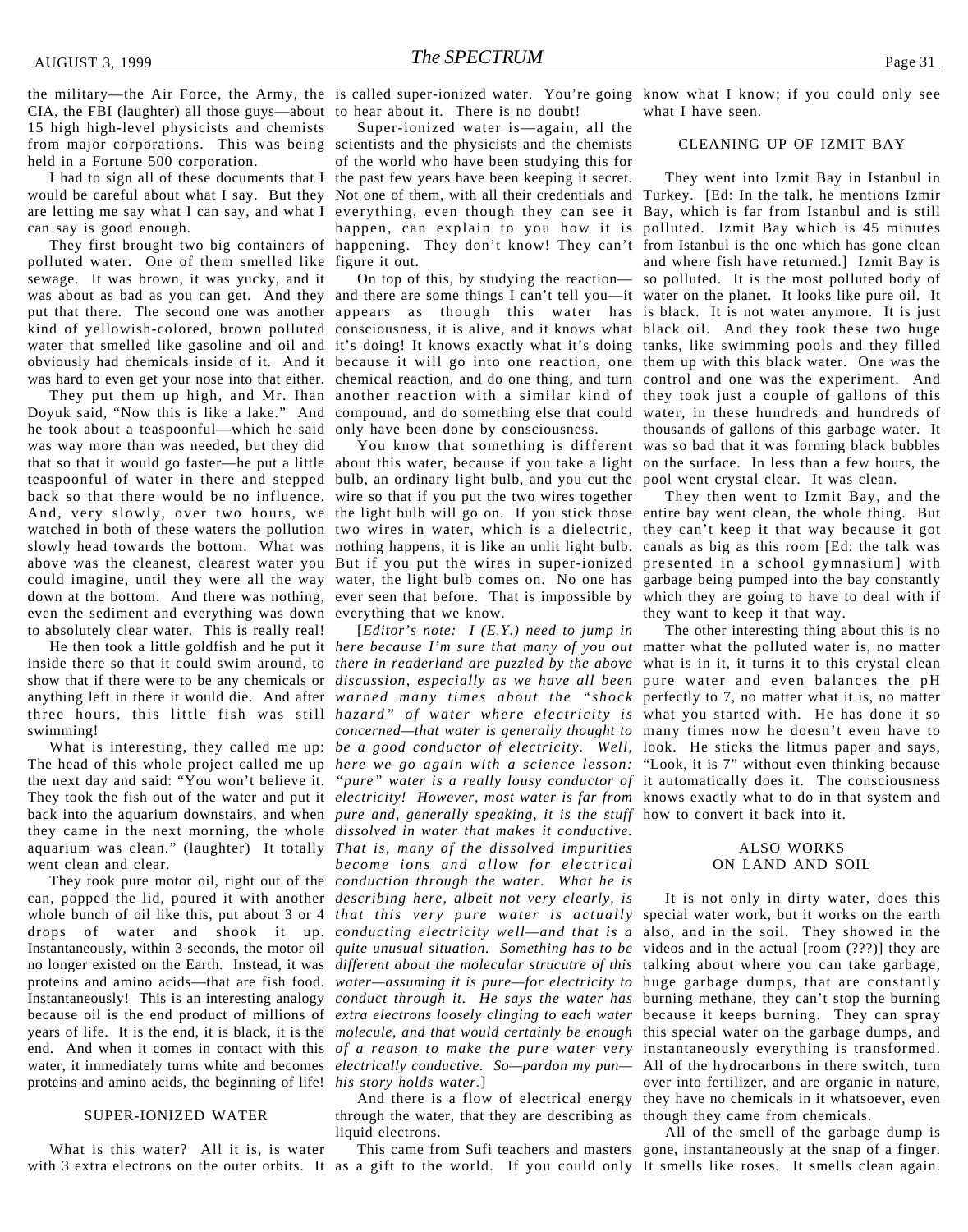The fires are immediately put out and can't were looking through water like this (Ed: start again.

They showed on there that in these places, where all of these toxic stuff were put and even into the deep yucky sediment below, everything, that within days, plants and and turn it into proteins and amino acids and vegetables start growing out of these toxic be crystal clear and clean. In two months! dumps.

really real. It's hard to imagine that cheering) something can emerge from under the earth like this, but it actually happens.

#### ALSO MANY OTHER SIDE EFFECTS

There are many, many side effects that are happen! super positive and most of these they won't let me talk to you about because the financial imagine right now.

that they are going to let out, I'm only going it. They don't know what to say about it. about it, they won't talk about it as "the to talk about one of them. It is about fires, It's a miracle, a planetary miracle happening water". He talks about it as "he moves forest fires, or oil fires, or any kind of fires, right before us, right now! especially gasoline and oil, which are almost impossible to put out. When the special water comes into contact with these fires, it Right now, Turkey was so excited about this instantaneously puts them out, just like that. And you can't relight them. You can throw matches back on to them, on the gasoline, they can now ship 100,000 tons of it a day immediately, and it won't relight because it anywhere in the world, and they are preparing changes the gasoline into something else that to do this. can't burn. And so, for forest fires, if they spray it on burning forest fires, it instantly talking to, and want to be involved, they are will put the fire out. And on living trees, looking at it, they are cautiously wanting it, which is super good for the tree, that tree will but they don't know how to proceed because Christian way of seeing baptism, you can not be able to burn for hours afterwards. So, nobody can explain it. (laughter) No chemist only be baptized once, and it removes all it puts the fire out immediately, instantly. in the world can explain how this works. sins. After that, you have to deal with each This is one of the side effects of this new You can't take oil and water and mix them sin on your own. (laughter) That is the fun water, that we...

I really wish I could tell you what is going to come after this.

(laughter)

tape)

great! (laughter) This is too good!

#### GOVERNMENTS ARE DOING TESTS

countries of the world are now doing major of years ago. The oceans, the rivers, the research on this all over. They're, all over skies, everything. the world, secretly putting this in polluted lakes and rivers that are just—pfttt—going it is the seeing of this world going clean, in a miracle. It does so much. Everything it clean, right before our eyes. It is just a very rapid period of time, that inspires the comes in contact with, everything, it turns it amazing. You can take a bay, like San world to let go of their pain and all that they around, and turns it into a positive situation, Francisco Bay, and in 4 days you will be able have... to see 60 feet into the water, as though you

This is really real. It's no kidding, it's real. It's incredible! (Clapping and Held up a glass of drinking water). And in two months, it will go all the way down, And this is where we are at. This is really

#### THE WATER WILL BE ALLOWED TO BE RELEASED

What is even greater is that the world's on the Internet? governments are going to allow this to

(Clapping and cheering)

status quo will be rocked to the core. There talking to the United States Air Force, that Sufi! But he's now put on a suit, he's are things that it does that plain water can't could stop something like this very quickly working with the governments of the world, do, but it does, right before their eyes, time for different reasons. They want it to happen! and he's attempting to bring this out to the and time again. It has an impact on us, and They want this to come out! And so, the world. It will come out because, what you will have an impact on us that we can't quite various countries that we are talking to are really looking at is a very very high level Just to give you one of the side effects involved with this also. Nobody can believe around the world. The United Nations is of consciousness emerging from this water.

Question: When?

as a country that they built a 48-milliondollar installation to create this water. And

The countries now, all over, that we are together. Oil and water don't mix. But part. We are about to see the same thing. super-ionized water does. It mixes instantaneously.

Question: (Could not be heard on the Earth. And this is really important, I feel, of the whole world. Drunvalo: I can't. I can't tell you yet. connected with the [Talsi (???)] Indians and will be, every time we do something, we will They won't let me. I can't. But it's too the Hopi Indians and the Hopi prophecy. have to remember who we are and where we Right now, Russia and 8 other major clear, the way it was thousands and thousands can't answer that. (laughter) Probably most because as you all know, I am deeply And the Hopi prophecy says that right before came from and what this is really all about, we move into the next level, to the fifth which is love. It is not about hate and anger world from their point of view, the fourth dimension from our point of view, they talk about how the whole world comes clean and

And we will have this clean world. And

(Clapping and cheering)

#### THE WORD MUST GO OUT

And so, after having said that, there are certain corporations in this world, that are aware of this, that don't want to see this happen. Mostly oil companies, and I can't tell you why (laughter) but we can't let this go from our memory. Do all of the research you can. The name of the company that is forming this is called Perfect Science out of Istanbul Turkey. The man's name is Ihan Doyuk.

Question: Is the founder of the company

Right before I was speaking here, I was the world. He is not truly a scientist; he is a Drunvalo: He is not on the Internet. He is just a humble, little, beautiful person who has discovered something who he is giving to

Drunvalo: It's happening! (laughter) the nature of the consciousness in the special The Sufis themselves, when they talk through the chemical reactions" or "he does this" and "he does that". He is referring to water.

> This is the beginning of what I knew would take place. I am very honored to be able to bring this to you. I really, really am. (Clapping, cheering, whistling)

#### THE BAPTISM OF THE PLANET

Do you know that baptism, in the

So, something new has emerged on the go clean—and it is going to be like baptism Over the next twelve months, fourteen months or so, we are going to see the world

> And then, from then on, our responsibility and fear. And so...

Question: Can you use it in the cars?

Drunvalo: Can you use it in your cars? I of the things you will ask me I will probably have to give the same answer. They have really restricted me because this thing is like and creates something that is positive for the world. It is a consciousness alive in water.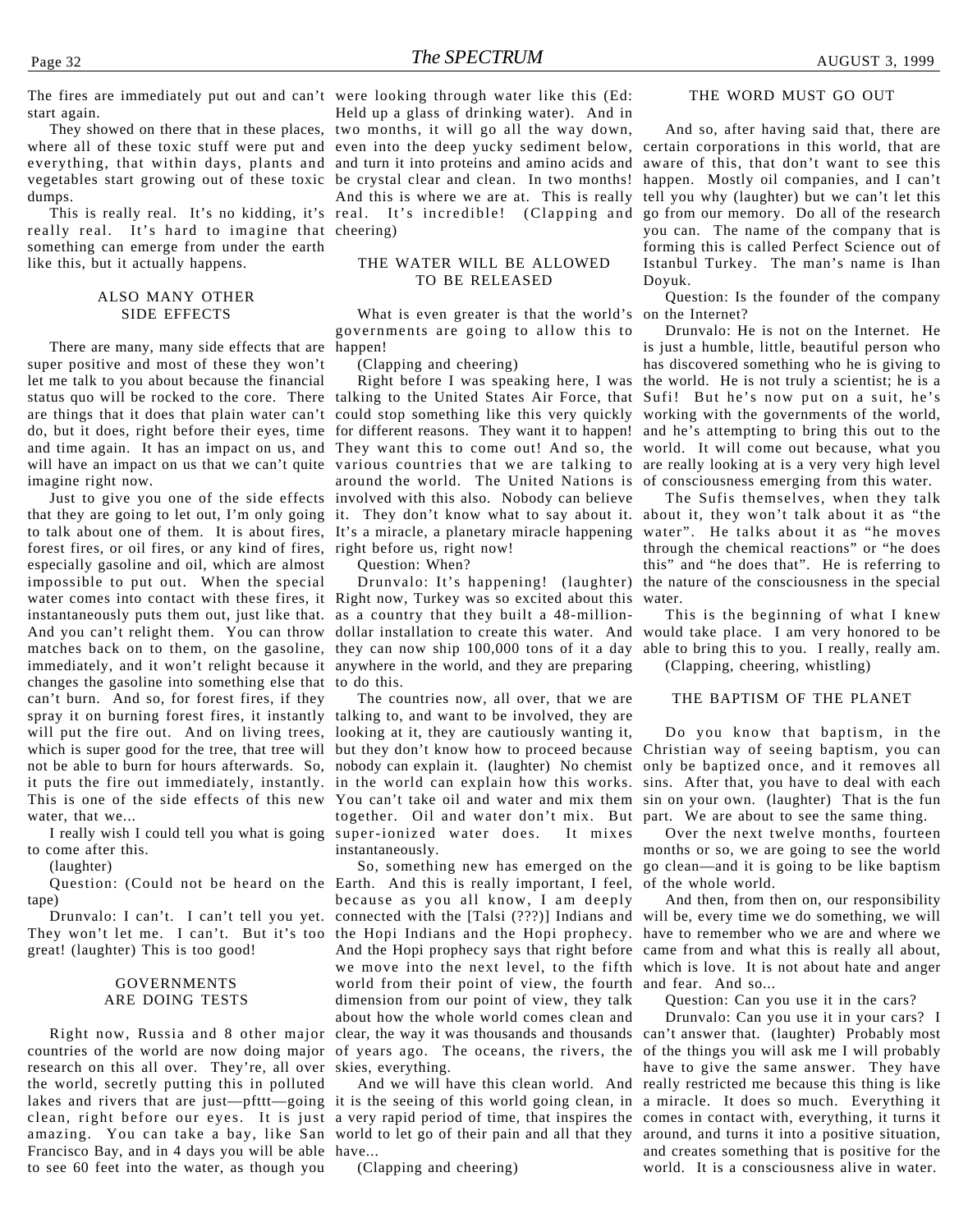Question: Can you buy it?

sale yet. But some day perhaps.

Right now this is a governmental-level thing that is going on. It really is up to the world's governments whether or not they will let this out or not.

We are working with Australia, we are going to do Australia and clean up Sydney harbor and all of this stuff. We are now renegotiating with that government how to do May 1st '99 at the Wesak '99 celebration held that. We are going to renegotiate with all of at Mount Shasta. Dr. Joshua David Stone our contracts in the world. Instead of using organizes this annual conference (http:// waveforms, we are going to directly use the [www.drjoshuadavidstone.com\).](http://www.drjoshuadavidstone.com) water. To clean the bay, all we do is just spray the bay with this water and wait two gave a second lecture on 5 other phenomena that there is a potential for improper months. Then it is all over. Same thing with that have been happening. Both lectures were applications if used by those who are not rivers and lakes and everything else. I wish I such a message of hope for humanity that I qualified and properly trained in the dosages. could tell you the rest, but I can't. (laughter) felt the need to spread the word to all. A

if you can yell them out.

bodies?

(laughter) But that might be the most news about the water that I am aware of. For interesting one of all.

Question: Does it apply to nuclear waste? music on them. Drunvalo: Yes it does. (clapping and a collective sigh of relief)

There are certain problems that they have not [/www.rainstar.com/,](http://www.rainstar.com/) email: tested or are not sure of. The Turkish [rainstar@jetlink.net\).](mailto:rainstar@jetlink.net) government is being very conservative in saying: "This should heal at least 70-80% of released <u>The Ancient Secret Of The Flower</u> University in Ankara, Turkey of what all the pollution problems in the world". <u>Of Life</u> and his personal web site is http:// Drunvalo had been saying about Izmit Bay. They are being conservative on this. And so, [www.drunvalo.net/.](http://www.drunvalo.net/) what this is going to do is buy us time. Because, I can tell you this right now: the my ability. Please forgive any misspelled heard that Izmit Bay is being cleaned and world banks, and the people who are in names or words as well as any typos. fishes began to return to it. She recalls that charge know that if this water had not come Passages that I am still unsure of are marked a biological treatment has been developed to along, if something like this had not come as "[Unsure text (???)]". I have added the clean the body of water. Also, the along, we only have less than 3 years left on headings myself to make finding the wastewaters coming to the Bay are now being this planet. All life would be gone.

levels of the planet going down to a point mention (Ed:). where life cannot be sustained.] And they know this, and they are preparing for it. And inspired by a summary that was forwarded to to develop a biological method to clean the now everything is changing. We do not me by a friend. I thank the author, Jalien, know how much time we've bought, but wherever and whoever you are. we've bought a lot.

And what it is really, God is present. God has always been here; He has never left us; He has always been with us; and we are the ones who have forgotten God. And God is [<http:www.trans-formacomm.com/water/](http://www.trans-foracomm.com/water/watmews.htm) available from Andrew Nixon of Perfect now about to make Himself or Herself very watemews.htm>, [quoting] obvious. (clapping and cheering)

[End of talk]

#### TRANSCRIBER'S NOTES

Request to the reader: After reading this, you can probably appreciate what a gift humanity is being given. As you can imagine, some people and companies have much to lose. If this message gets out to Mount Shasta. Drunvalo Melchezidek gave formulations of the waters.

Drunvalo: Can you buy it? It is not for will not try to suppress and delay this water. It so profoundly moved me that I enough people, then perhaps governments this amazing lecture on the superionized wonderful gift.

and interested parties as possible.

One person cannot easily change the world, but a whole bunch of us can! Do your part in helping to clean up the planet. Notes:

\* Drunvalo Melchezidek gave this talk on

Drunvalo: I can't tell you about that one. links to related web sites as well as the latest and TXT (ASCII) formats. It also contains on the effects of the water. those at work, take note that some pages have

It appears to deal with almost everything. the entire conference, Rainstar Designs (http:/ available through the company that recorded about their experiences with the water

[Ed: I believe it is related to the oxygen clarifications have been inserted with the information a bit easier. In a few places, treated and discharged.

\* \* \*

From the INTERNET,  $7/5/99$ :

Introduction

have found about the Super-Ionized water. If 18-22, 1996 you have anything you want to share with the world on the Super-Ionized water, please communiqué to all humanitarians email me at: [mike@transformacomm.com](mailto:mike@transformacomm.com)

#### **May 1/2, 1999**

Pass the message on to as many friends this gift with the world. This web site is a knew that I needed to do my part to share first step.

#### **May 31, 1999**

The water will soon be available. Some people have been given samples of the water.

There will be a few formulas for this water, some for environmental purposes and some for internal/health purposes.

\* The next day, Drunvalo Melchezidek directly as it is so powerful and concentrated It seems that the environmental formula will not likely be available to the public

I'll take about two or three more questions transcription of both talks are available at the probably be made available to a select group Question: What does it do to human [www.transformacomm.com/\)](http://www.transformacomm.com/) in both HTML are willing to submit research notes or reports Transformacomm Web site (http:// of researches who have physical ailments and As for the water for internal use, it will

#### **June 4, 1999**

\* The actual tapes from these lectures are people can share first-person testimonials It seems that the Perfect Science company will be setting up a web site soon where

#### **June 25, 1999**

\* Drunvalo is the author of the recently researcher at the Middle East Technical \* This tape was transcribed to the best of close to Istanbul (45 minutes by car). She ....Received confirmation from a Izmit is a highly industrialized city of Turkey

\* The summary at the beginning was researches on Izmit Bay and they were trying The TUBITAK-Marmara Research Center which is located at Izmit was making TUBITAK is *The Scientific and Technical Research Council of Turkey,* a governmental organization.

#### **July 5, 1999**

Two communiqués have been made Science:

This page contains the latest news that I World Water Day in Beijing, China on March \* For the World—A speech delivered at

\* Earth and Body Healing—A

I attended the Wesak'99 celebration at upon my return. There are many different \* It seems that I will be going to Turkey very soon to visit the Perfect Science facilities. I will be able to tell you more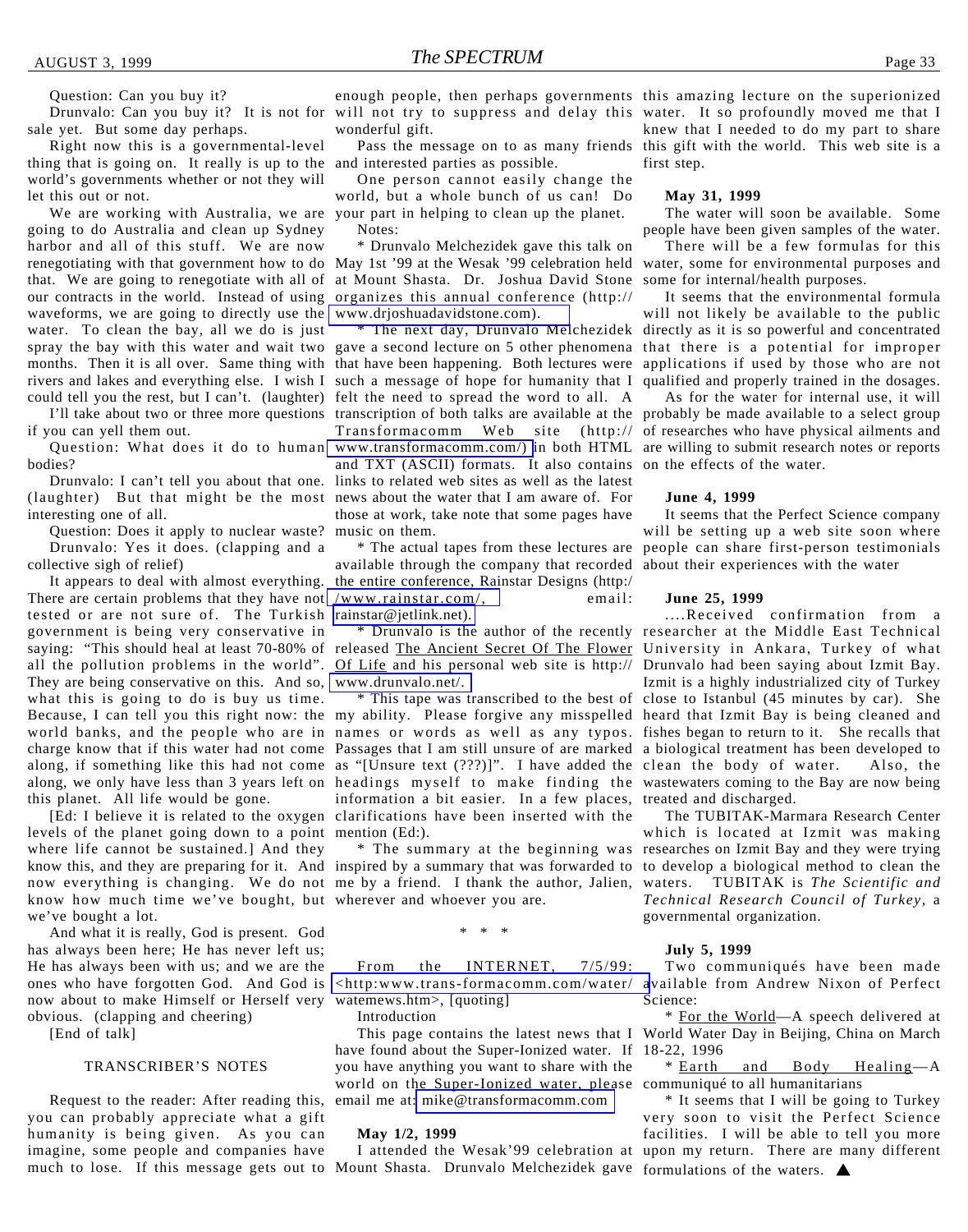## <span id="page-33-0"></span>*News Desk Special Report* **Data On The JFK, Jr. Crash**

*credible of many pieces of information floating* Richard M. Nixon) to assassinate President John *around since JFK, Jr. was "eliminated" the night of July 16, 1999. Some sources have gone* Dallas, Texas. Newspapers around the world *out of their way to push sensationalism at the expense of factual underpinnings, especially with the flight path being in the vicinity of the supposedly non-operational, super-secret, and diabolical Montauk, Long Island underground military base. However, the kinds of advanced technical weaponry which could have brought down that airplane are likely available at many military and other installations around the world. Thus we have chosen to share with you reports which carry a high level of factual credibility, rather than simply entertaining you with sensational speculation. Do keep in mind, however, that three years ago to the day (7/17), TWA Flight 800 was "eliminated" in approximately the same airspace and this is one day before the infamous 1969 Chappaquidick "accident" that clobbered Sen. Edward Kennedy's chances of becoming President. Just some food for thought as we consider possibilities and, hopefully, work toward a better tomorrow.*

#### **8/1/99 DR. AL OVERHOLT**

#### GEORGE BUSH MURDERED JFK AND JFK, JR.

From the INTERNET, courtesy of Calvin Burgin[, <wrldline@texas.net>,](mailto:wrldline@texas.net) 7/22/99: [quoting] Greetings from Swiss exile.

I am sending this message to my friends, acquaintances, supporters and enemies around the world.

As you know, I have always believed in exercising my right to Freedom of Speech and Freedom of Press. Now, despite my failing health, despite my decision to limit my involvement in political discussion to an absolute minimum, I feel it my duty to speak out loudly.

My Irish-Catholic-American maternal grandfather, Bernard Boren, and his brother, Edward Boren, were close friends of Joseph P. Kennedy I, the father of John F. Kennedy. They were more than close friends. They financed many of the Kennedys' business and political ventures. I sat on JFK's lap as a child. Our family received all of the most valuable inside information regarding the Kennedys and the US government.

I have known since the day it happened on 22 November 1963 that George Bush led the kidnapped and raised as his personal sex slaves.

*Editor's note: The following are the most* conspiracy (along with Lyndon B. Johnson and F. Kennedy in order to initiate a coup d'etat in printed the news of the coup in bold banner



headlines while the CIA-controlled American media rushed to convict Lee Harvey Oswald, by his own description a "patsy", as the "lone nut assassin". Now, of course, almost no one in America or anywhere else in the world is running for President in 2000. ignorant enough to believe this.

II.

Nearly everyone thought I was crazy to make such a statement, particularly British people, who could not bear the thought of having such an evil queen. One year later, the newspaper headlines read "Was Diana's Death An Assassination?" Today, as with the JFK assassination, almost no one in England or anywhere else in the world is ignorant enough to believe her death was an "accident", and the secret police agencies of the USA and the UK have millions of fingers pointed at them.

George Bush has ordered and even participated in the assassinations of numerous political figures and celebrities, including John F. Kennedy, Robert F. Kennedy, Martin Luther King, Salvador Allende, Benigno Aquino, Olaf Palme, John Lennon, Jimi Hendrix, Janis Joplin, Kurt Cobain, and far too many others to list here. He has participated in the sacrifices of innocent children. He has had small children

Along with his puppet, Billy Blythe (aka Bill Clinton) he has powdered the streets of America with cocaine. He is evil incarnate. He is the closest thing to the Biblical "anti-Christ" that has ever lived. Anyone who isn't aware of his disguises and acting should see the movie *The Devil's Advocate* starring Al Pacino. If you saw the movie *JFK* produced by Oliver Stone, you \*must\* see *Nixon*, by the same producer, or else you won't realise the direct role that Bush, LBJ, and Nixon played in the assassination of John F. Kennedy and the attempted assassination of Fidel Castro.

Now, once again, I will infuriate most Americans when I say that John F. Kennedy, Jr was the victim of an assassination ordered by none other than that king of evil, the fascist tyrant George Bush. It is well-known amongst the intelligentsia that JFK, Jr. planned on running for president next year. Bush certainly knew it. He also knew that his son would be defeated in the biggest landslide in US history if he had to run against the son of the martyred "saint" of America. So Junior had to go, and just as he had eliminated the father in 1963, he eliminated the son in 1999.

An American friend of mine just sent me the following message:

"Michael, for the past week, the American newspapers and television channels have been running stories on JFK, Jr. having flown his airplane into the sea off of Martha's Vineyard, killing himself (verified, his body is found and is supposed to be buried at sea on Thursday, July 23rd, today). The fate of the two women who were with him is the assumption that both are dead, although their bodies may still be at sea.

"I doubt very much that JFK, Jr. will be

When Princess Diana died, I instantly wrote descriptions, a very odd airplane accident. It is that it was an assassination ordered by George even odder that his burial is to be at sea, rather Bush at the request of Britain's Queen Elizabeth than on land where his body could be tested "Incidentally, it was, by the news later. Feel free to regard what you've been saying as a bit further vindicated by these strange matters."

> I know that the American people will not stand up and demand justice.

> Instead, next year, they will elect the son of the most evil man in the history of the world to be their president, not knowing—not wanting to know—that he conspired with his father to arrange the assassination of John F. Kennedy, Jr., the man who would be president. As JFK said: "Life isn't fair". At least I can say a prayer for John F. Kennedy Jr. and go to sleep tonight knowing that I've stood up and told the truth, regardless of who is willing to believe it.

In Liberty,

MICHAEL BOREN WILLIAMS (Victim of George Bush) <http://www.williamsmusic.simplenet.com> [http://www.kmf.org/williams \[](http://www.kmf.org/williams)End quoting] OFFICIAL INVESTIGATIVE REPORT: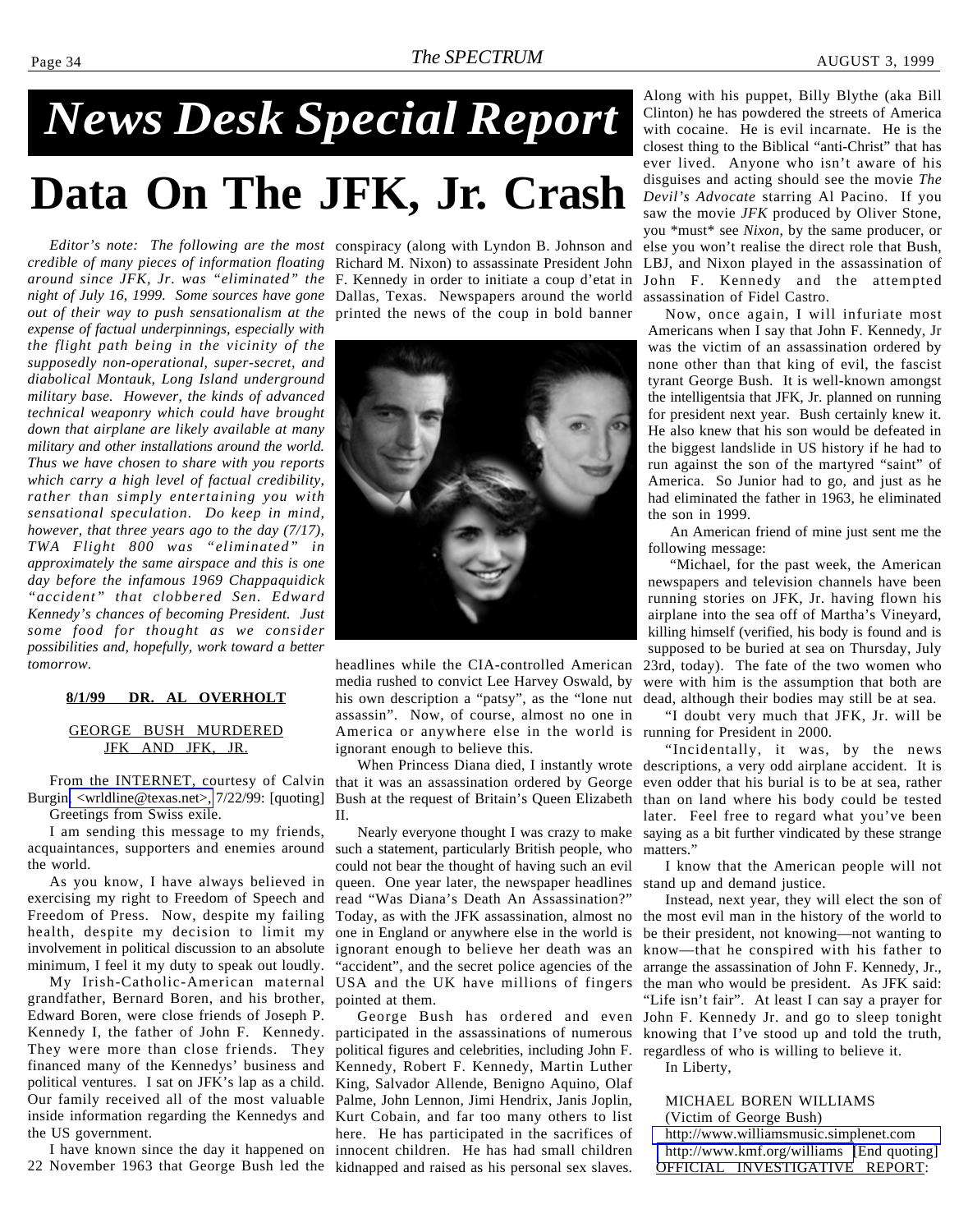Fri Jul 23 08:47:07 1999

From: Calvin Burgin [<wrldline@texas.net>](mailto:wrldline@texas.net) Reply to:  $\langle$ newshawk@iname.com> (NewsHawk)

We at NewsHawk have received the following assessment of the demise John F. Kennedy Jr. from an agent connected to an INTERNATIONAL criminal investigative organization. This agent has been on location at newspaper told WCVB-TV in Boston that he Martha's Vineyard and eastern Long Island and, along with his team, has had DIRECT ACCESS to the wreckage and debris resulting from the just off Philbin Beach. Luggage, a tire, plexiglas, plane crash, personal contact with eyewitnesses to an AIRBORNE EXPLOSION in the area Philbin Beach. Said reporter has now partially of Montauk Point. Technology reputed to be where Kennedy's plane was destroyed, and recanted his story by stating that "perhaps It was null and void is in fact known to be in existence contact with air traffic and Vineyard airport a bright light from an explosion, but he just there, and being employed against the American personnel. For obvious reasons this agent must cannot be sure". Reporter has been "gotten to", keep his identity and that of his employer compromised. Unknown as to by who, at this (MK-Ultra) mind-control, Remote Viewing, the confidential.

The assessment of this highly trained, topnotch international team?

John F. Kennedy Jr. was murdered. Read it and weep, America. John Quinn/NewsHawk

Suspect. Case review Final notwithstanding review.

Request open Status pending Final. Eyes Only Chief Bureaus.

Subject, John F. Kennedy, Jr., left Essex County Airport, Caldwell, N.J., at 8:38 P.M. Friday, July 16, 1999 in a Piper Saratoga II TC Aircraft which was built in 1995, purchased last year by subject. It has been reported to have been in excellent condition, simple and comfortable to fly. Subject did NOT file a flight plan (?) and it is suspected he altered his route. We strongly suspect this to be true because subject KNEW he was under surveillance.

Visibility was eight (8) miles. I say again visibility was eight (8) miles. Media reports of "hazy" or "foggy" conditions are untrue.

Subject's flight path took him over the Connecticut shore. After passing over the south-Western tip of Rhode Island, aircraft banked and began its approach to Martha's Vineyard Airport at 9:26 P.M. Subject was expected at airport by no later than 10:00 P.M. At 9:39 P.M. JFK radioed the Martha's Vineyard Airport giving his location. Subject was completely calm, giving no indication of any difficulties, stating that he was making his final approach, no more than 10 miles from the shore, and 13 miles from the airport. Subject then began his (final) descent. Subject was at 5,600 feet when he headed out to fly at night" are patently untrue. Standard over the ocean. When he radioed at 9:39 P.M., American Media disinformation. 17-18 miles West of Martha's Vineyard, he was at 2,500 feet. When detected on radar 9 seconds weather anomalies and any possible phenomena, later, he was at 1,800 feet, 16 miles West of weather, radar images/data that have proven Martha's Vineyard. He was then lost off radar. useful in such investigations, to include the beacon was activated, indicating pilot did not No MAYDAY was ever heard. Tower observations of electromagnetic/radio frequency have time to do so. Forensics and physical

previous data.

radio contact at 9:39 P.M., an aircraft fitting the critical hours in which JFK, Jr's, plane description of the subject's (aircraft) and in that same general location was identified on radar by both military personnel and Martha's Vineyard from air control personnel, and receiving Airport tower personnel as descending 1,200 feet stammering, red-faced explanations as to its in 12 seconds—a full, head-long dive, in other whereabouts, team notes data has been words.

A reporter for the *Vineyard Gazette* was out walking Friday night about the time of the crash and saw a "big white flash in the sky" pieces of the cowling have all washed up on at the same time that subject's plane "went be completely substantiated. missing". We have confirmed these reports by speaking with 4 of the witnesses whom have facts: asked to remain anonymous. Detected definite fear on their part.

All evidence at this time indicates that aircraft was in a fiery, head-long crash-dive within seconds after the 9:39 radio transmission. cowling, plexiglas and carpeting where literally Aircraft was equipped with a radar transponder torn apart from/off the plane, floating up on Gay that transmits a 4-digit ID code and the altitude. Head Beach. This indicates a mid-air explosion, Aircraft contained a 406 MHz satellite distress not a stall and crash. Debris from the crash has beacon which would have notified the FAA of also been washing up on the West end of exact lat. & long. Device was NOT activated. Martha's Vineyard, creating a very wide spread Believe reason as aircraft disintegrated instantly. area of destruction (in other words, the remains Coast Guard claims of an emergency beacon of the aircraft are spread out over a very large thought to belong to this aircraft being activated area of space on the ocean, indicating a mid-air and heard, by the Coast Guard at 3:40 A.M., Saturday, in Long Island, New York, are as yet unsubstantiated.

Subject has been reported by all interviewed, including 3 flight instructors, to be an excellent pilot who did not take chances. Subject had logged many hours and had acquired an abnormal amount of expertise for an individual holding a pilot's license for only 15 months. In fact, it has been reported that JFK, Jr. had logged enough hours, and acquired enough has been lost, or misplaced. Since this typically expertise, to qualify as a Commercial Pilot! He had passed instrument checks with no reported difficulties. Although subject did not like flying at night, all information indicates he did so off, which they would have been had subject's efficiently. Media's reports of "pilot error", "failed instrument test and checks" and "scared reported by the American press. If aircraft had

personnel at Martha's Vineyard Airport verified phenomena, [*records*?] were discovered to be evidence thus far in regards to suitcases, piecesWhen SK Alpha team began investigating

Within approximately 10 seconds of this final Island/Martha's Vineyard area during the two missing from the archives for the Eastern Long apparently crashed/disappeared. This is/was more than suspect. After demanding said data intentionally "misplaced", or in fact lost. This indicates that the subject's aircraft was indeed "shot out of the sky", with either a C4 charge, placed aft the cabin a bomb, activated on descent by a barometric switch or a particle-beam laser, fired from Montauk Point.

time. Several local news reports initially infamous "Montauk chair", and so on. We (reported) that several people SAW and HEARD strongly suspect one of the technologies was an explosion in the air over the ocean South of used against subject's aircraft. Currently, Martha's Vineyard, towards Eastern Long Island, evidence points to the laser, although this cannot Agency is quite familiar with the evil legacy public. This includes not only this laser, but

Intrigue Assessment is based on following

A bright light, or explosion was observed by approximately 10 people in the area of the aircraft's disappearance.

The headrest, steering yoke, pieces of the explosion, not a stall and crash).

Team has examined all recovered physical evidence and corroborates damage assessment. Recorded conversations with air traffic control all indicate a calm, relaxed pilot in full command of the flight, with no difficulties in the final approach. Seconds after the last transmission, the explosion was observed and contact was lost with subject's plane. Previously mentioned weather and electromagnetic/radio frequency data NEVER happens, a cover-up of some sort is strongly suspected.

The wings of the aircraft where NOT torn plane gone into uncontrollable dive, as being had engine trouble, as reported, it should/could have simply gone into a slow glide and made a soft water landing.

No MAYDAY was ever heard, indicating catastrophic occurrence. No satellite distress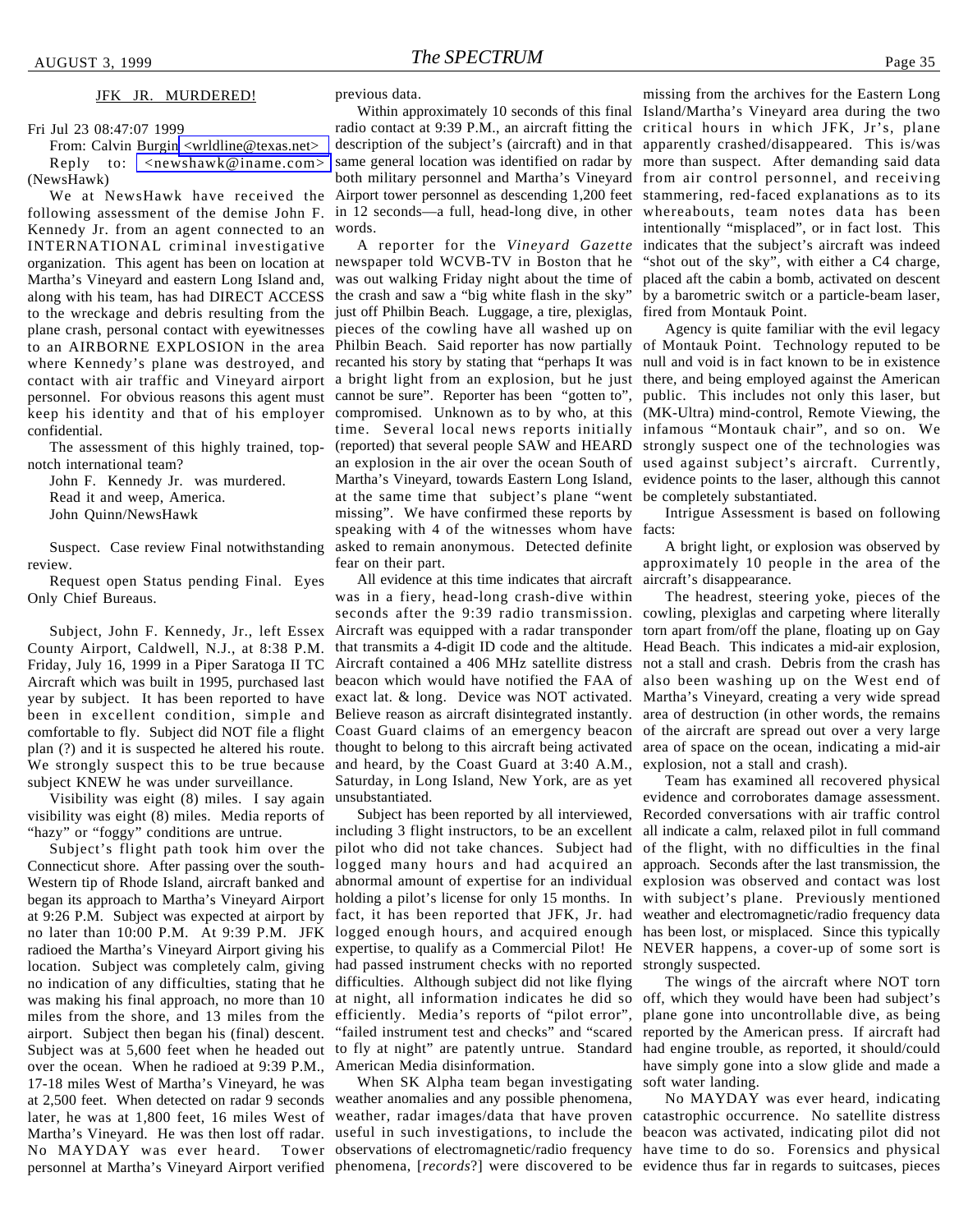of the aircraft, etc., indicate a violent explosion been changed, deciding instead to broach such classic disinformation, if not outright lies. of some sort, but not that of a C4-type device. subjects as Waco, the failed impeachment of

Terminal Velocity. All reports from subject's contribution abuses, Johnny Huang, and so forth. flight instructors indicate a very good pilot, who It would appear that these questions were too did not take unnecessary chances or risks. He "close to home", in a sense, requiring Reno to was qualified for all aspects of flight for the either tell the truth concerning her failure to do particular aircraft being flown. The chances of her job and fulfill the oath she took to uphold the him losing control and plummeting in the manner *Constitution*, or once again commit perjury in a now being described by the mass media is almost impossible.

We have learned that subject was preparing to either run against Hillary Clinton in the New York Primary, or for the Presidency in 2000 Again, the bloodline obsession of the Illuminati, (which we believe he would have won). not wanting to risk another JFK (for the people) Knowing Clinton's methods of political intrigue, and the approximately 300 murders he has long been rumors from this evil entity that it than a prepared speech by Caroline. End of and his wife are guilty of, it is possible this is was considered a mistake that, when in 1963 prepared statement definitely indicates full three more to add to the tally. Also, knowing JFK, Sr. was killed, the remaining family were knowledge and awareness of events surrounding the saga of the Kennedy bloodline, and the allowed to live. Perhaps they decided to "rectify JFK Jr's murder. We attempted to interview her, Illuminati's obsession with this bloodline issue, the Kennedys certainly being a member of this organization, it is entirely possible that these releasing news reports that are far from factual. murders where ordered by the Illuminati In fact, they can be considered, at best, to be because of a reported feud between the Kennedys and the Rockefellers or the Camerons. The Kennedys have long been very unhappy with the Illuminati due to the murder of JFK, Sr., having been threatened and blackmailed into silence.

Every indicator points towards JFK, Jr. having "had enough" of this humiliation and planning on turning his magazine *George* into a true political vehicle for change for the American public, not for the New World Order. In fact, he had already begun this process by publishing factual exposés on George Wallace and the Rabin assassinations. This alone is enough to have gotten him killed.

Subject had begun looking into his father's murder, and had developed plans to slowly expose those involved (in his magazine). Also, subject was preparing to interview Attorney General Janet Reno for a fall issue of his magazine, focusing on women in politics. Kennedy requested the interview by telephone and letter several weeks ago and, to help advance his request, had made sure that Justice Department officials had copies of previous issues in which he had interviewed well-known public figures.

Among those Kennedy previously interviewed were Secretary of State Madeleine Albright, former White House press secretary Mike McCurry, Nation of Islam leader Louis Farrakhan, evangelist Billy Graham, and Richard Mellon Scaife, a wealthy contributor to conservative groups.

After an introduction by Kennedy, the interviews were published in question-andanswer format. Information we have received indicates that there was concern over the nature and content of some of the questions subject intended to ask Janet Reno. Apparently, in a change of venue, the format of his questions had

public format. This fits with the known change in political awareness and direction of the subject.

Subject's wife may have been pregnant. and his offspring, had them killed instead. There that mistake".

The American Press/mass media are now

The aircraft plummeted from the sky at Clinton, the refusal to indict Gore for campaign essential truth of the situation, the facts were In the initial reports that were released, the there. However, what is now being reported is essentially leaving out the essence of truth and simply glossing over what actually occurred. Again, what we regard as standard American Press procedures, disinformation at best. This strongly indicates a cover-up, or else the truth would still be reported.

Although requested onsite by Federal agencies, team has been coerced to "back off", albeit subtly and quietly. This particular tactic speaks well for itself. We have not "backed off", nor will we.

Kennedy family will NOT comment, other but there were 6 other individuals surrounding her, rendering meaningful dialog almost nonexistent.

Conclusion:

### **Books Available From Calvin Burgin**

*Fire From The Sky—The Battle of the Harvest Moon.* True story of the Space Shuttle, airline crashes, etc. October, 1994. 256 pages, with index. **\$25.00**

- *The Hoax of Judeo-Christianity*. Is the Bible really the word of God? The beginning of the search. April, 1996. 304 pages. **\$10.00**
- *Banks, Banksters and Money*. Political history of gold, currency, and national slavery. November, 1997. 165 pages, with index. **\$15.00**
- *Heptameron—Volume I.* Uncensored history of our origins and overlords. January, 1998. 180 pages, with index. **\$18.00**
- *Akhenaton: History's Greatest Secret Comes To Light*. A search for the real original monotheist. This document is included in *Heptameron II (Untangling the Web)*, so if you have *Heptameron II* you do not need this document. December, 1998. 70 pages, with index. **\$10.00**
- *Heptameron—Volume II* **(also called** *Untangling the Web***)**. Documenting the hidden history of the Hebrews, the British and Americans, and Europe. Includes *Akhenaton, History's Greatest Secret Comes to Light* as an appendix. June, 1999. 280 pages, with index. **\$20.00**
- *Herman Hoeh's Compendium*, Volumes 1 and 2. Herman Hoeh was my minister back in the late 1950s and later. He began a search for the truth about history, using the resources of a college of which he was a head, and I spent many thousands of hours with him and his people trying to figure out what was the truth. He published a revised history of the nations, based on what he and his team learned, from the viewpoint of the Bible being true but suppressed history. However, as he grew in understanding, he began to learn things that did not set well with the church. The church suppressed his findings, and he shut up and retired. I later used his material as a foundation from which to begin a larger search for the "Big Picture". If you want the *Compendium*, Volume I is 345 pages and Volume II is 280 pages, both indexed with bibliography. They are **\$25.00 each.**

#### **Calvin Burgin 404 Gate Tree Lane Austin, TX 78745**

Check or Money Order only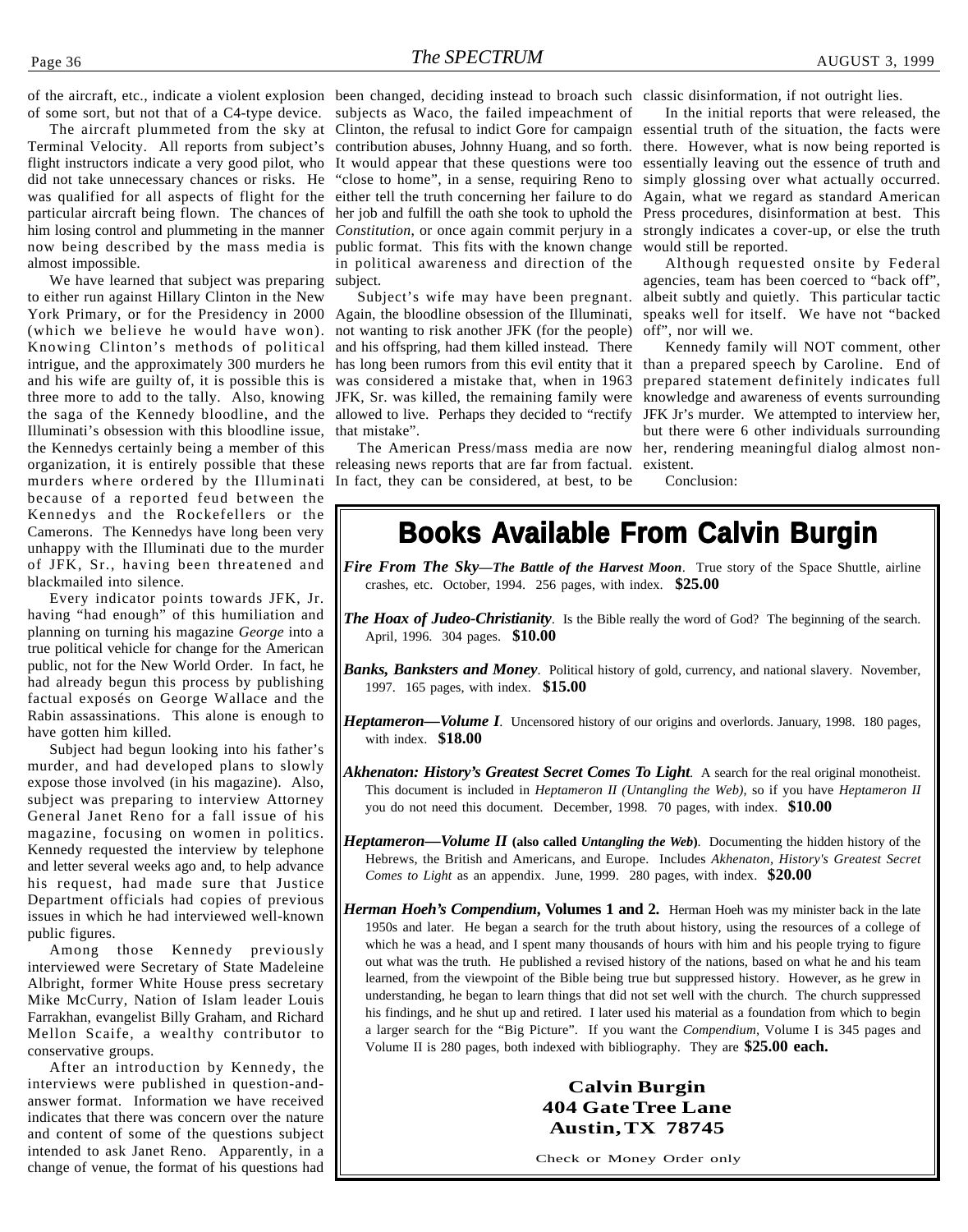<span id="page-36-0"></span>Subject was a qualified pilot, in control of potential threat to the ruling elite. And it PM and the show is now on. his flight, flying a reasonably new aircraft, in succeeded. excellent condition. Visibility was 8 miles. Wind, calm. All indications from forensics and Eyes Only. physical evidence investigations lend themselves to a violent explosion, either from an altitude or barometric pressure device, or from a particle-beam laser. Aircraft "broke up" in mid-air, as evidenced by widespread debris gathered from the ocean and several different beaches, and the nature of collateral damage to recovered aircraft parts, and items on board or from the aircraft such as the headrest, foot pedals, steering yoke, carpeting and so forth. now. All showed signs of violent damage, having been "ripped" or blown from their normal Skolnick, on the contents of the leaked FBI positions/locations. This can only be caused by document pinpointing an onboard bomb as the an onboard explosion, or an attack by a missile or laser.

Considering the nature of current political leanings of subject, and today's political atmosphere in America, and the before NewsHawk after the broadcast failed to come on little doubt about this being murder in the first mentioned facts, there is little doubt that for over 30 minutes. subject was assassinated. In fact, team considers this a Political Assassination of the e-mail to me, this VALIDATES the content of

Request final authorization—return file copy.

Return-Path[: <newshawk@iname.com>](mailto:newshawk@iname.com) [End] quoting]

#### AMERICA UNDER SIEGE FBI REPORT: JFK JR CRASH

From the INTERNET, courtesy of Calvin Burgin, [<wrldline@texas.net>, 7](mailto:wrldline@texas.net)/26/99: [quoting]

Recipients: America is under siege as of right

Jeff Rense's broadcast tonight with Sherman cause of the JFK Jr. plane crash, was temporarily yanked from the net in an UNPRECEDENTED move in the brief history of the Internet.

highest order. It was meant to alleviate a the leaked report, "they" relented at about 8:30 probable that it was indeed murder.

John Quinn, NewsHawk Inc.

Original Message

Subject: Re: Broadcast re JFK Jr./Bomb Date: Sun, 25 Jul 1999 20:19:50 -0800

From:xxx

To: [newshawk@iname.com](mailto:newshawk@iname.com)

Guys—What's up? Where's the JFK Jr broadcast?

Is everything smooth? John Quinn, NewsHawk Inc.

Subject: Re: Broadcast re JFK Jr./Bomb Date: Sun, 25 Jul 1999 20:19:50 -0800 From:xxx

To: [newshawk@iname.com](mailto:newshawk@iname.com)

**'They' have cut the show off the net. Validates the material.** [End quoting]

Here is Jeff's reply to message sent to him by evidence—if what they report is true—to leave Apparently deciding that, as Jeff noted in this cover-up by the media—that we've all heard The above articles certainly contain enough degree. The preponderance of evidence of before in so many instances—makes it **highly**

# **Recognizing** *YOUR* **Purpose Helps The Larger Plan**

#### **7/31/99 HATONN**

Good afternoon, my scribe. It is I, Gyeorgos Ceres Hatonn, come in service to The One Light, Creator God.

I have come as one of the Hosts of God, as a Messenger of Truth. And, I come as a representative of the Inter-Galactic Federation of Sovereign Planets. I present to many under different names, depending upon the purpose of the communication as well as the level of growth and awareness of the individuals I work with and through. Monitor within yourself the energy vibrations I present and you will recognize my energy.

There are distractions galore these days upon your orb as the dark energies struggle to remain frequency, there comes a greater ability for the from themselves so that discerning ones might hidden from the view of you who continue to Higher Self (the soul-you) to integrate more fully focus their high-frequency "gaze" in another march forward bearing the symbolic torch of within your physical consciousness. This in turn direction. Lighted Truth. Many will effort to snuff out will bring about heightened perceptual abilities the "flame" of those who radiate this Infinite such as what you ones call ESP (Extra-Sensory wear a sign! Always the sign will be of a

soon to come onto center stage of attention within the mass consciousness of even the most hardened skeptic.

The natural planetary cycle now nearing its end (only to start again new) is facilitating one of the grandest opportunities you ones can have while in the physical environment. The highfrequency light energy is causing resonance in all matter in your sector of space, and thus the frequency of your planet, as well as of your physical bodies, is quickly moving up higher and higher with each passing day.

With an increased physical-domain

Flame, as the vibrational emanations associated Perception), clairvoyance, intuition and such. with you Lightworkers cause the darker ones to Ones will no longer be able to look you in the know that their games of trickery and deceit are eye and tell you an outright lie without your inner signalings (alarms of sorts) going off.

> Just as many of you more advanced ones read everything with a discerning eye and monitor your inner feelings for the "ringing of Truth", so too shall the average person come to recognize this same inner "gut" Guidance.

> Ones will no longer accept that which is lacking the appropriate inner response without GREAT question. Those who thrive on trickery, manipulation, and such deceits are already seeing their illusionary worlds coming apart. These darkened ones are efforting desperately (and futilely) to shift attention away

> Always, dear ones, the darkened ones must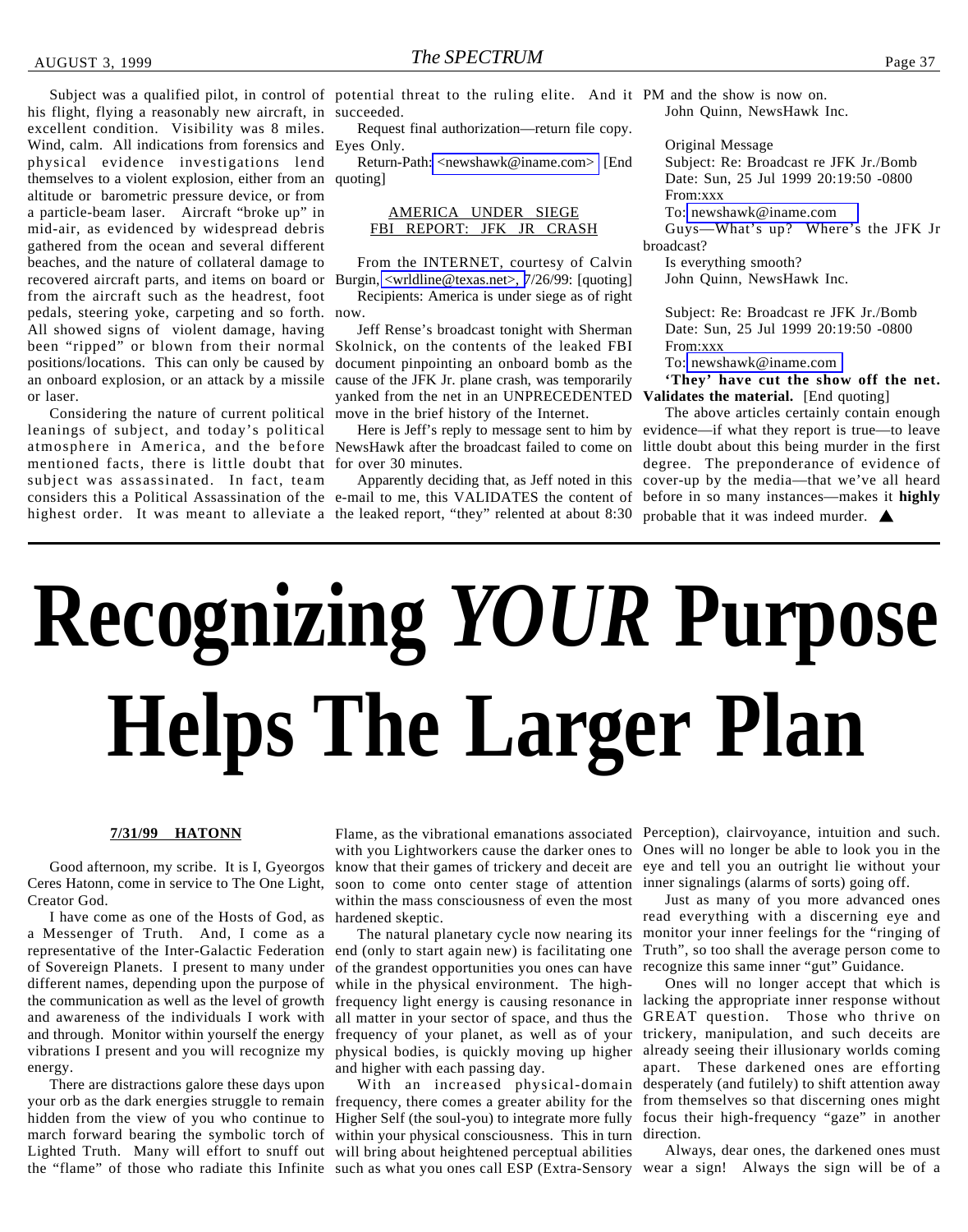rant and rave and throw tantrums if confronted. then you are basically connected! Your thoughts do you help all ones everywhere. Conversely, This is often an attempt to intimidate through and ability to reason come directly from your if you effort to intentionally hurt another, you fear those who expose them, and to manipulate those who are watching without discernment.

Our mission—to ensure that a Lighted remnant survives the current planetary transition

cycle—has basically been accomplished. Our primary concern now is to insure that these darkened, so-called "elite" are not allowed to destroy your planet.

And though we can intervene directly if need be to carry out that mission, we always prefer to work with and through you there in the physical so as to effect the desired outcome without direct physical intervention of our craft.

Why don't we just come in and "save the is day"? Because that would short-circuit the experience and growth of the majority of experiencing knowledge. This individuals on your planet. YOUR LESSONS ARE FOR *YOU* TO LEARN!

We do have many capable Higher-learning to tap into dimensional ones working with and through H i g h e r many physically-based ones on your planet who Consciousness are often referred to as Ground Crew. Many of the Ground Crew are now awakening to the synchronicities in their lives and are beginning to realize that they are part of a much larger, fully aware of his more elaborate plan. Yes indeed—you each have a role to play!

Your individual purpose is for YOU to day comes a recognize. We have given you the necessary natural evolution tools (teachings) and you should each be going of thought that within and connecting with Creator Source for helps mold yourselves. You each are quite capable of going tomorrow. Many within and hearing for yourselves!

Please note this well: When you effort to they learn and connect directly to Source, there is, more often grow along their than not, a LOT of turbulence generated within spiritual journey, and around you. This is somewhat natural as their purpose and the dark adversarial ones struggle to keep as consequent many of you "in the dark" as is possible. This challenges will also can be likened to being handed the football on evolve. the playing field—all of a sudden you become the center of attention, ESPECIALLY BY THE OPPOSING TEAM!

You can use this "turbulence" as an indicator that you are, indeed, on the proper path. However, no entity, anywhere, can keep you from connecting within to Creator Source for yourself *IF YOU SO DESIRE TO DO SO*.

And yet, you can keep yourself from consciously connecting within—out of ignorance, fear, or simply a strong belief that it is not possible. It is very possible! You each, as an aspect of Creator, have consciousness as

which in turn is connected directly to—and is a part of—Creator Source.

You cannot actually avoid this connection, though you may certainly

deny it. Denial does This Guidance will prove **Our mission—to ensure that a Lighted remnant survives the current planetary transition cycle—has basically been accomplished. Our primary concern now is to insure that these darkened, socalled "elite" are not allowed to destroy your planet.**

your PURPOSE.

to gain can be greatly enhanced by directly for yourself. Even my scribe here is not purpose. However, with each passing will find that, as

It is quite possible for ones to come into the physical and fulfill

their intended purpose at a very early age in Collective Whole. life. These ones are often given the opportunity to continue on in the physical (usually as personal growth challenges and thus are almost "starving" in your hunger for seeking to find the elusive "purpose" of your life.

a result of this direct connection to Source. This always entail facing challenges, helping others Another clue for you: Your purpose will

general low-frequency nature. These ones will is to say that, if you have awareness of self, and yourself—for as you help yourself, so too inner personal connection to your Higher Self, will be off purpose and you will FEEL great negativity in your life. This is because your Higher Purpose will ALWAYS have God as part of the overall equation, and thus would not include intentional injury to others.

> NOT change the facts of your purpose, you will become more than you the matter and you will thought you were capable of becoming, the still be connected. The closer you get to "finding" it. Your purpose is point here is to overly never "out there" somewhere, but rather, very illustrate that you are— much a "within" thing. Your physical EACH OF YOU—quite environment comes into play because it is capable of going within perfectly orchestrated from a Higher level so as and recognizing your to maximize your ability to see and fulfill your own Inner Guidance. purpose at any given moment in time. You can expect that, while searching for

> quite fundamental as a with your Higher Purpose, the resonance from tool for you to use in the within will cause you to FEEL wonderfully process of recognizing fulfilled. It will always be challenging, but When you are on a path that is in harmony never does it need to be a struggle as long as

A general part of EVERYONE'S purpose you stay centered within the Lighted higher-

Please note this well: When **you effort to connect directly to Source, there is, more often than not, a LOT of turbulence generated within and around** you. This is somewhat natural as **the dark adversarial ones struggle to keep as many of you** "in the dark" as is possible. This **can be likened to being handed the football on the playing field—all of a sudden you become the center of attention,** E SPECIALLY BY THE **OPPOSING TEAM!**

You can use this "turbulence" **as an indicator that you are, indeed, on the proper path. However, no entity, anywhere, can keep you from connecting within** to Creator Source for yourself IF *YOU SO DESIRE TO DO SO* **.**

These are general guidelines for you ones, in order for you to most effectively help yourselves. I too have my challenges and I face each by reaffirming my connection to the One Source. From this highfrequency position I am always shown several creative and balanced solutions to any one particular challenge. Perhaps the greatest challenge comes in deciding which soul-ution will have the greatest benefit to the

frequency ranges of God-intent.

teachers) if it is their desire. Meanwhile, some for your physical convenience at this time, of you have made a career out of avoiding your through this particular avenue of information I am Gyeorgos Ceres Hatonn. I come in service to Creator God of Light—who is labeled flow—Aton, The One Light.

> May you each find for yourselves the answers you desire. Seek first within, through your inner heart connection to Lighted Source.

Blessings and Peace to you ALL! Salu.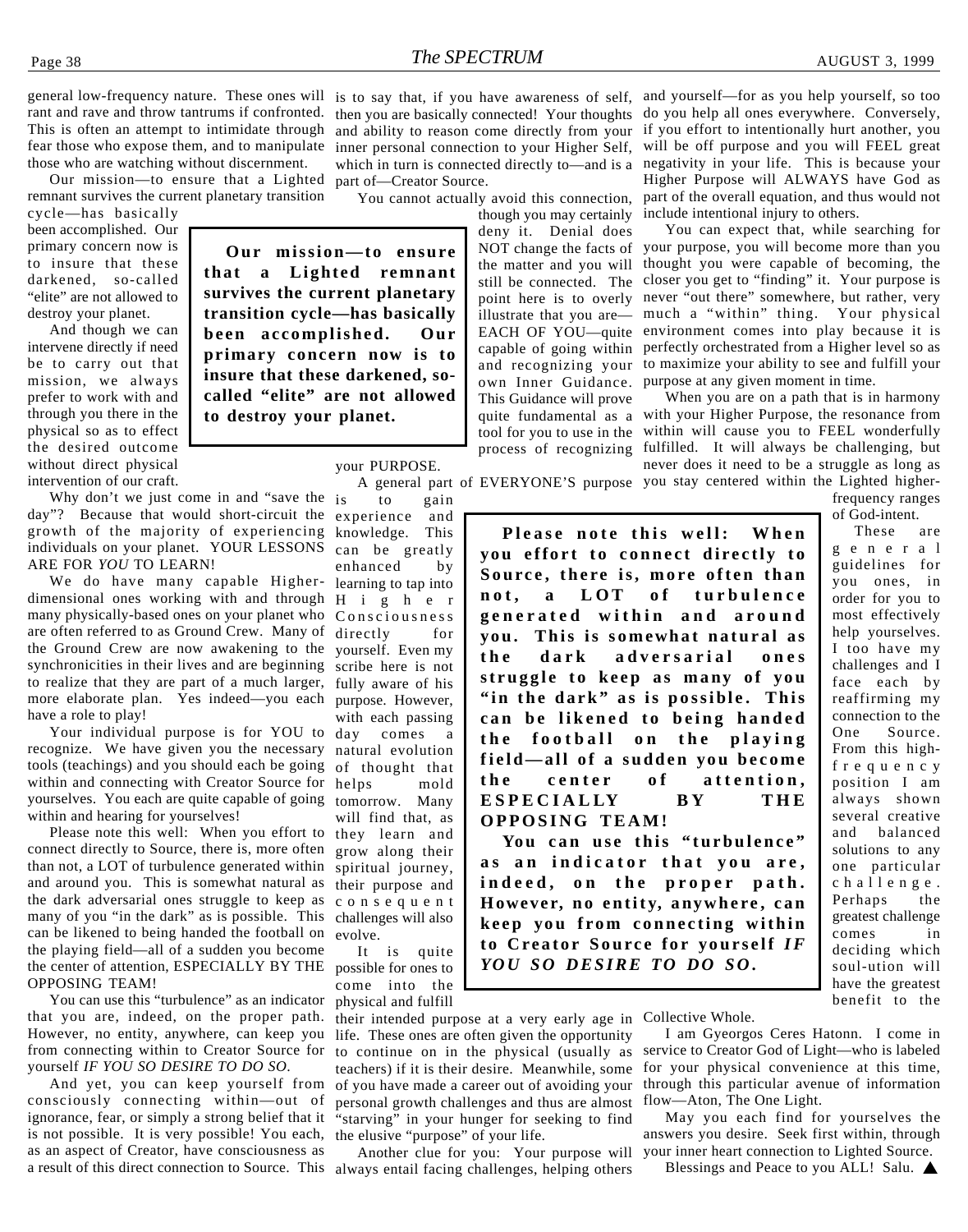## <span id="page-38-0"></span>**Two Millennia Of Prophecy Collected Together In One Book**

*copy of a book called:* WHY THE END? *Someone did a lot of work to compile all this!* TWO MILLENNIA OF PROPHECY AND ITS FRUITLESS ATTEMPT TO AWAKEN *prophecy, and other major references, some of unknown personages were ones of great* HUMANITY *by "J. T. Revelator". The book the gifted seers include ones you may be abilities who presented a tremendous threat to arrived with an enclosed note saying: "Please familiar with: such as Nostradamus, Edgar the ruling dark elite of their day, and thus were accept this...as a gift of appreciation for your Cayce, Jeane Dixon, Paul Solomon, Lori Toye, suppressed and often "eradicated" through many years of bringing truth to print" and or Gordon Michael Scallion. But many, many quite gruesome means—just as is done in more there was also included ordering information.*

*symbolism and vivid visions.*

*admiration grow was the array of ones who Mahatma Ghandi—among many others whose*

*However, I think what really made my George McClellan (Chief of Union Army) and be interested in purchasing this gem.*

#### FROM THE BACK COVER

"If people would change their minds and really be spiritual, there would be no need for arms and fighting. Everything could be settled by speaking the truth. But now, people wouldn't know the truth if your spoke it. It only upsets them. It hurts their ego. And then your are the enemy." (*Grandfather Semu Huarte, Chumash Nation, 1983*)

"The years will be SHORTENED like months, the months like weeks, the weeks like days, the days like hours and an hour like a moment ... The Lord will SHORTEN those days for the sake of the elect ... " (*Excerpt from the 'Tiburtine Sibyl', 380 A.D.*)

"...Great Spirit...give truth to peoples...give peoples free will...give peoples long, long rope...He give all peoples many chances...He give many years' time to people. He gonna stop one day. One day He gonna come. He gonna make it stop. He gonna draw final line. He gonna put believers on one side and no believers on other. He gonna let pole's vibrations shake and break Earth Mother. Believers be already ready—they be in safe groups. Others be confused they no ready. They caught full of shame with pants down. The sorry they no listen. He sorry too—but it already too late, time over—it all settled then." (*No-Eyes in 'Spirit Song' by Mary Summer Rain, 1987*)

*The book sat for awhile, with so much else much in need of being brought back into public Besides quotes from the* Bible*, Hopi others who have been included are obscure and sophisticated ways today.*

In later June I received a complimentary were included among the prophetic quotations. comments make for most interesting reading *and provocative contemplation.*

*Remember that many of the largely*

*to do. Then I started to glance through it as awareness at this time—such as Abbess much praise for the depth and breadth of time would permit. No matter what page I Hildegard of Bingen (1098-1179), St. John research undertaken. There is a tremendous opened the book to, there was something Capistran (1385-1456), Paracelsus (1493- array of topics covered and organized into provocative and maybe a bit haunting due to 1541), Mother Shipton (1488-1561), Jane Le about 30 chapters. Below we are sharing the nature of prophetic writing, often full of Royer (18th Century), Mitar Tarabic (1829- some excerpts from this volume as well as* 1899), Mary Summer Rain, and even General ordering information for those of you who may *Whoever compiled this volume deserves*

*— Dr. Edwin M. Young, Editor-In-Chief*



### **TWO MILLENNIA OF PROPHECY AND ITS FRUITLESS ATTEMPT TO AWAKEN HUMANITY**





(See page 40 for ordering information)